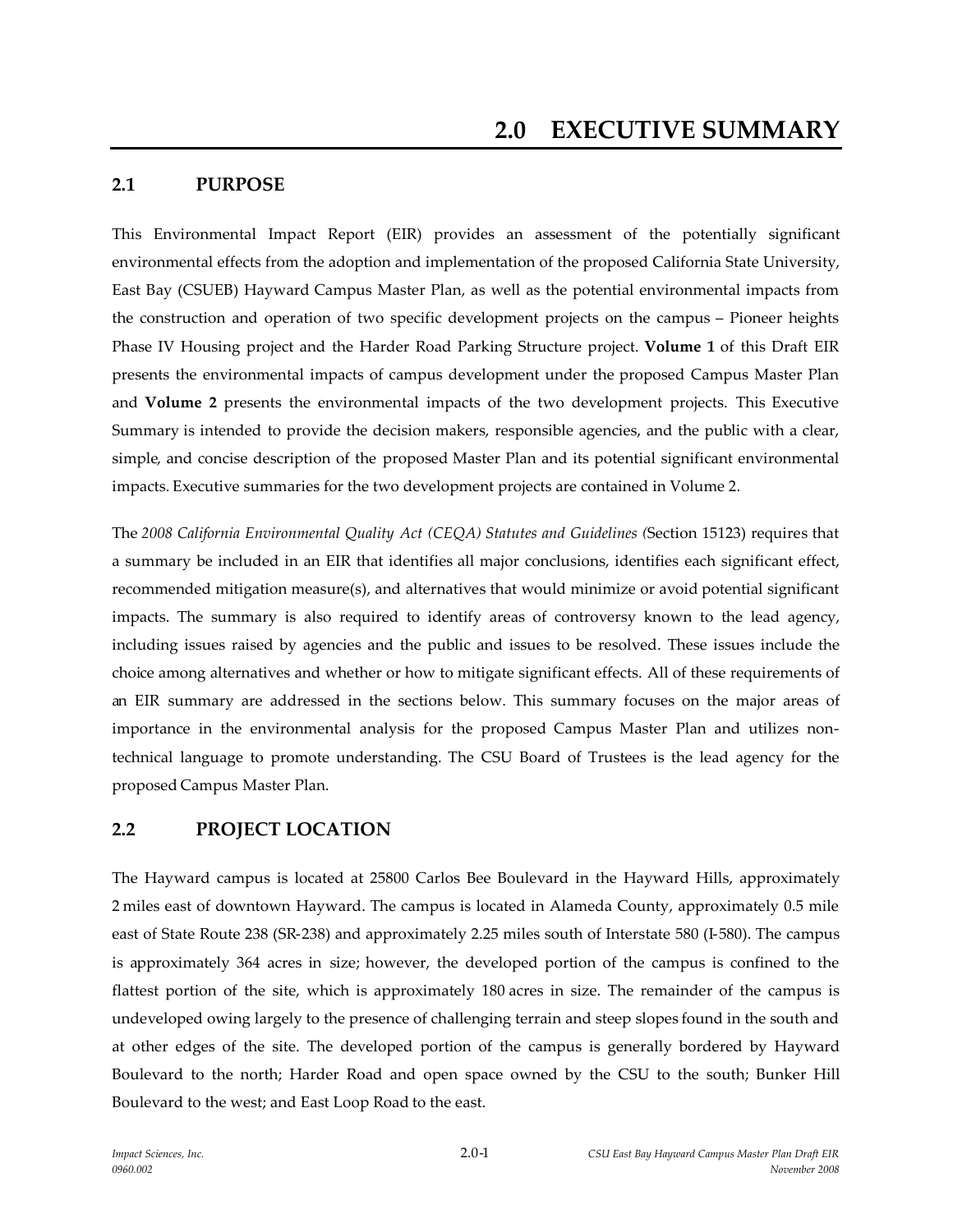Primary campus access is provided from Mission Boulevard on the west via Carlos Bee Boulevard on the north and Harder Road on the south. A secondary campus access is located from the north from Foothill Boulevard to 2<sup>nd</sup> Street to Campus Drive, which terminates on the northeast side of the campus at Hayward Boulevard. The campus is also accessed via shuttle and bus service, which connects the campus with the downtown Hayward Bay Area Rapid Transit (BART) station, other areas of the City of Hayward, and communities to the north and south.

Surrounding land uses include single- and multi-family residential developments, open space, public and quasi-public uses, and commercial uses. Multi-family residential developments are located to the north and east of the campus. The former Highland Elementary School (currently Anchor Education, Inc.) is also located to the north of the campus across Hayward Boulevard and is designated as public and quasipublic land. Single-family residential developments abut the campus to the east. Commercial uses are located south of Hayward Boulevard, east of the campus. Open space abuts the southeastern boundary of the campus. Garin Regional Park is adjacent to the campus to the south. To the west, the campus is bordered by property previously acquired by the California State Transportation Agency (Caltrans) as a right-of-way for the extension of SR–238. Further to the west beyond the Caltrans property, a mix of residential, retail and commercial, and auto-oriented and auto-serving uses adjoin Mission Boulevard, a major north-south arterial in the City.

### **2.3 PROJECT DESCRIPTION**

The proposed Master Plan outlines all aspects of physical development and planned land use to support the academic and enrollment goals of CSUEB at its Hayward campus over the next 21 to 22 years, through 2030. Existing facilities on the campus can support a student enrollment of up to 12,586 Full-Time Equivalent Students (FTES). The proposed Master Plan is intended to allow the Campus to accommodate its Master Plan Ceiling as approved by the California Postsecondary Education Commission of 18,000 FTES1 (a headcount of 25,000 individual students), and a commensurate number of faculty and staff (about 1,060 faculty FTE or 1,525 faculty members, and about 1,540 staff FTE or 1,685 staff members). The proposed Master Plan includes a land use plan and additional policies that will guide existing academic programs and support services as they modernize, expand, and improve. Therefore, the proposed Campus Master Plan would allow the campus facility capacity to increase in order to serve about 5,400 FTE more students than it can accommodate today, Because enrollment at the Hayward campus in the fall of 2007 was 8,758 FTES (below current facility capacity), the increase enrollment over current levels would be by about 9,200 FTES. To accommodate the projected growth in enrollment and academic activities, the proposed Master Plan includes a building program that envisions

<sup>1</sup> Current Master Plan Ceiling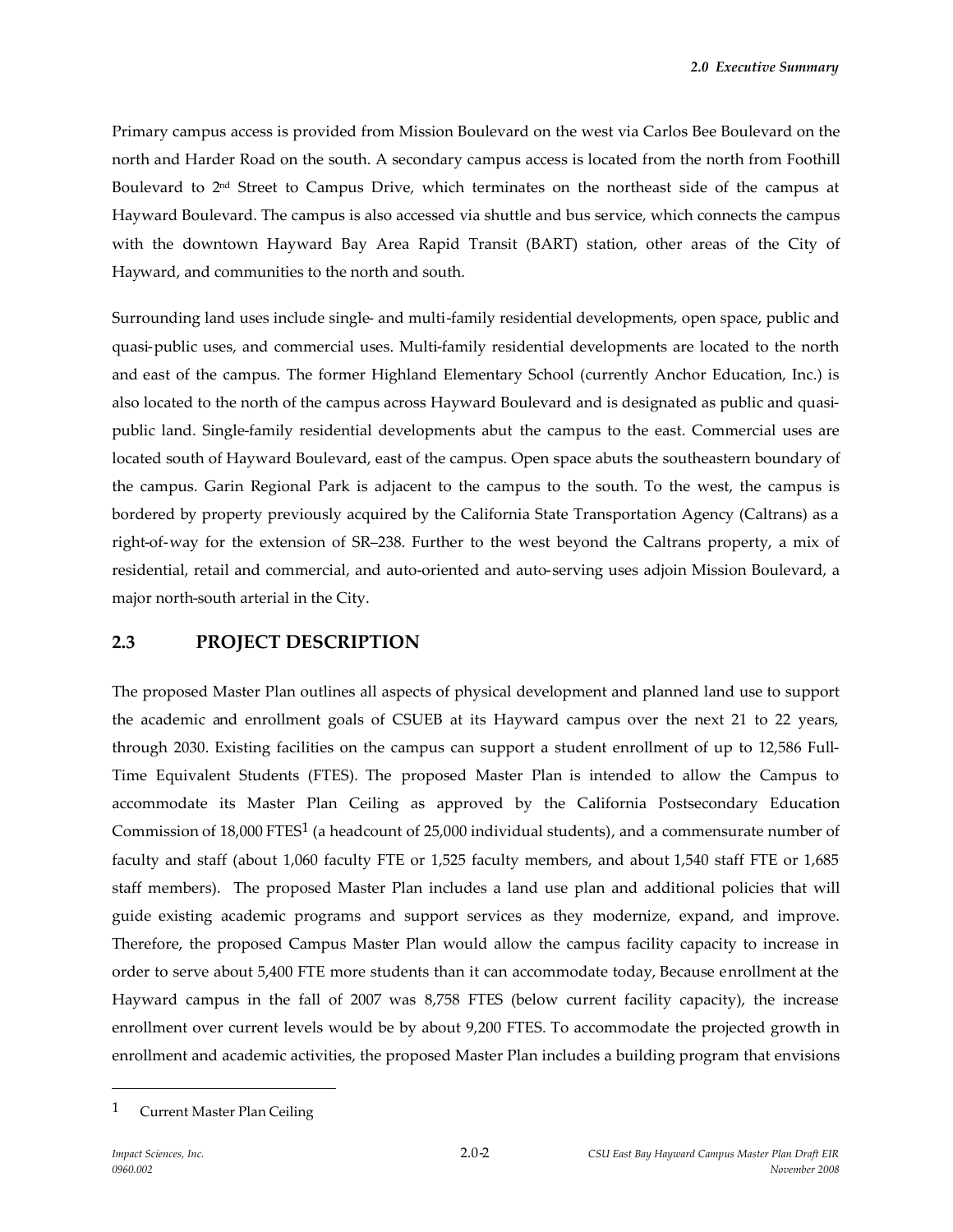the development of an additional 1.1 million square feet of non-residential building space on the campus, and the development of approximately 3,700 student beds and up to 220 faculty and staff housing units on the Hayward campus. See **Section 3.0, Project Description**, for further information about the building program identified in the proposed Master Plan.

The proposed Master Plan includes a land use map that locates major uses and buildings to guide the siting of future campus facilities. The land use map proposes to maintain the current general configuration of land uses on the campus, which consists of an academic core surrounded by other campus uses, open space, and residential uses. The Master Plan includes eight planning components: Sustainable Campus Framework; Facilities Development Framework; Open Space Framework; Access, Circulation, and Parking Framework; Infrastructure and Utilities Framework; Landscape Master Plan; Building Design Guidelines; and Special Area Plans. The proposed Master Plan is described in more detail in **Section 3.0, Project Description**.

## **2.4 PURPOSE AND NEED/OBJECTIVES OF THE PROPOSED ACTION**

The primary objective of the Hayward Campus Master Plan is to comply with the CSU system-wide requirement to maintain a master plan for guiding campus development and meeting the educational mission of the University, as defined in the California Education Code. The following project objectives are based on the physical planning principles derived from the long-term academic vision for the campus as embodied in the CSUEB Strategic Plan and Hayward Campus Master Plan:

- Enhance the campus learning environment within a walkable campus core by providing adequate sites for planned and future programs and to accommodate growth in campus enrollment up to the CPEC-approved Master Plan ceiling of 18,000 FTES (Full-Time Equivalent Students).
- Create supportive student neighborhoods that would help create a sense of community for both residents and commuting students, and increase on-campus housing to accommodate 5,000 students. In addition, identify locations on campus for faculty and staff housing to strengthen the sense of campus community.
- Plan for other design improvements, including improved campus entry and image to help orient visitors and make destination finding easier; special landmark building sites to create a memorable impression of the campus; and improved campus pedestrian promenades.
- Implement comprehensive environmentally sustainable development and operations strategies, including land use and transportation, as well as resource consumption and waste generation.
- Continue the planning and design criteria from the original campus master plan that aim at preserving views of the bay and the hills; creating a clear design vocabulary; and protecting the users from the elements;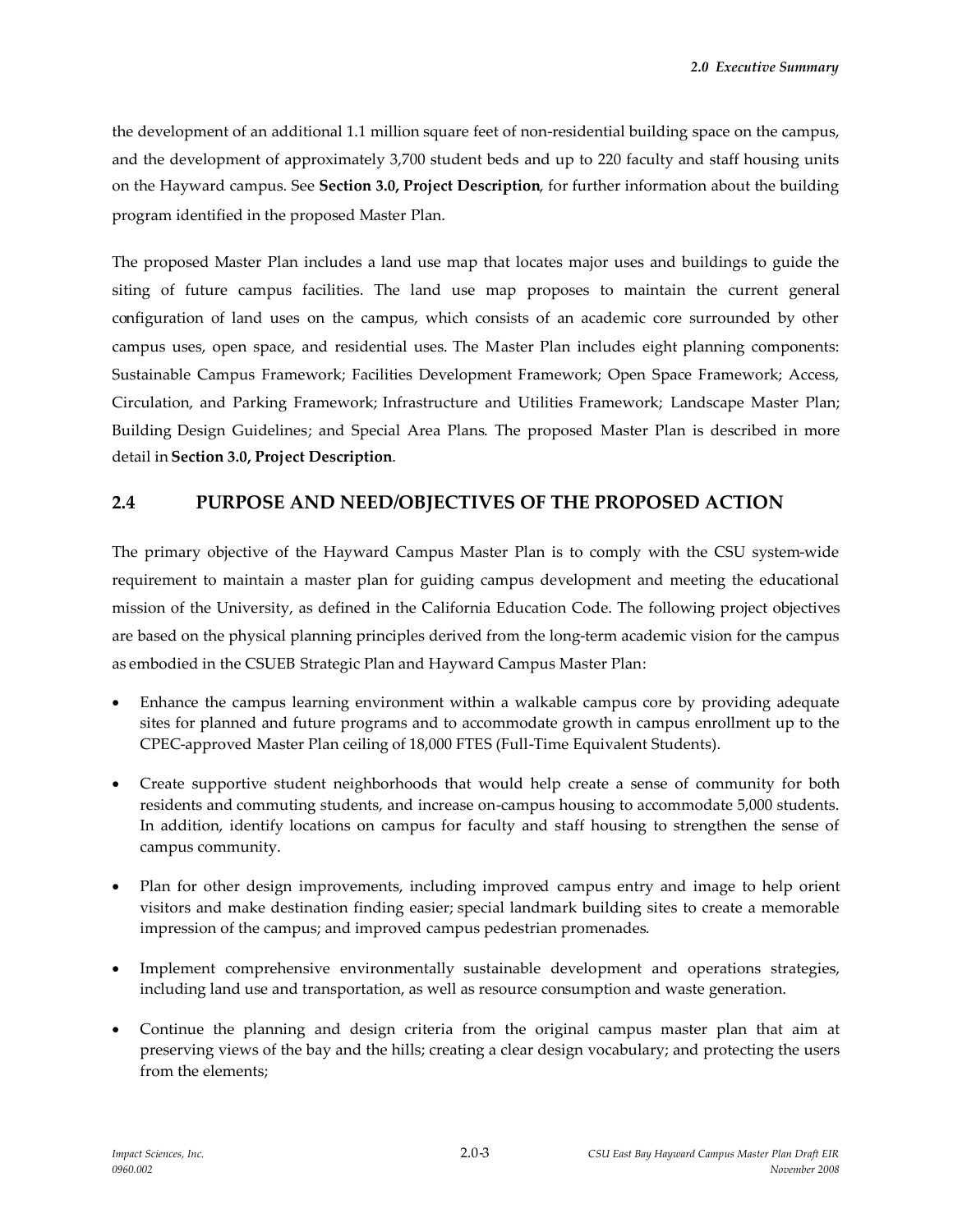## **2.5 TOPICS OF KNOWN CONCERN**

To determine which environmental topics should be addressed in the EIR for the proposed Master Plan, CSUEB circulated a Notice of Preparation (NOP) in April, 2008 in order to receive input from interested public agencies and private parties. A copy of that NOP is presented in **Appendix 1.0** of this Draft EIR. In Fall 2008, the Campus decided to include the evaluation of the environmental impacts of two specific development projects in the Draft EIR that was under preparation for the proposed Master Plan and issued a revised NOP in September 2008 describing the two projects. Based on comments received in response to the original NOP and the revised NOP, this Draft EIR addresses the following environmental topics in depth:

- Aesthetics
- Air Quality
- Biological Resources
- Cultural Resources
- Geology and Soils
- Hazards and Hazardous Materials
- Land Use and Planning
- Noise
- Population and Housing
- Public Services
- Traffic, Circulation, and Parking
- Utilities and Service Systems

Hydrology and Water Quality

### **2.6 ISSUES TO BE RESOLVED/AREAS OF CONTROVERSY**

This EIR addresses environmental issues associated with the proposed project that are known to the lead agency or were raised by other public agencies or interested parties during the EIR scoping process. To assist in addressing the scoping comments, the scoping comments that were received on the NOP and during the public scoping meetings for the proposed project are summarized in the appropriate environmental resource sections of this EIR. The introduction of each resource section summarizes the concerns expressed and addresses such concerns in the impact analysis section of that resource section. A complete list of scoping comments is presented in **Appendix 1.0**. The key issues to be resolved include the following:

- Preservation of views of the City of Hayward and San Francisco Bay, particularly from points along Grandview Avenue
- Impacts to fire protection services provided by the Hayward Fire Department
- Traffic impacts in the vicinity of the campus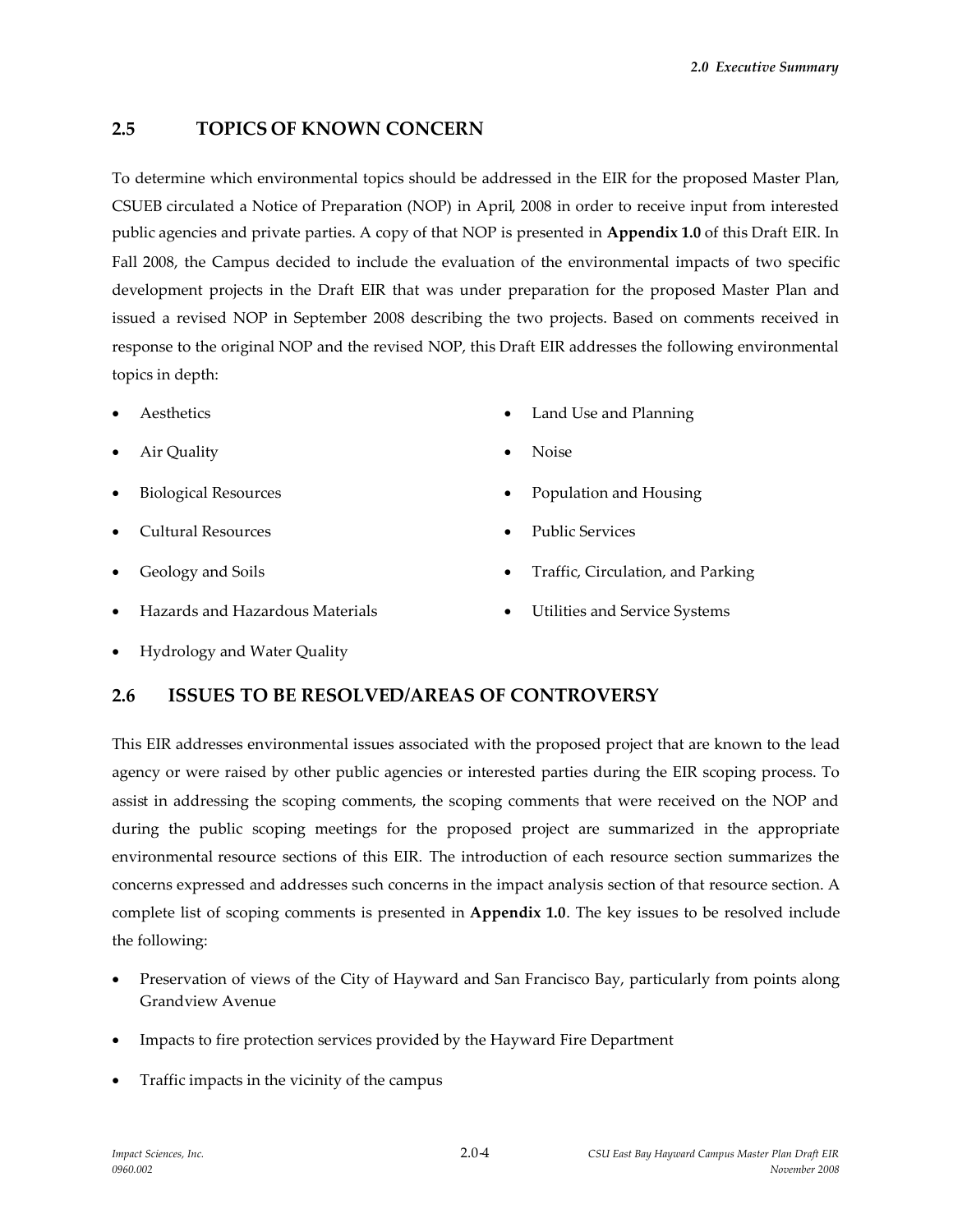*2.0 Executive Summary*

- The need for improved vehicular access to the campus
- The need for increased access to public transit and reduced reliance on single occupant vehicles
- Noise impacts to adjacent residential neighborhoods, particularly to homes along Grandview Avenue

All of these issues are addressed in the impact analysis in **Section 4.0** of this Draft EIR.

### **2.7 ALTERNATIVES**

Consistent with CEQA requirements, a reasonable range of alternatives was evaluated that could feasibly avoid or lessen any significant environmental impacts while substantially attaining the basic objectives of the proposed Campus Master Plan. The alternatives analyzed in detail in this Draft EIR are presented below.

## **2.7.1 Alternative 1: Reduced Faculty/Staff Housing**

The Reduced Faculty/Staff Housing Alternative would implement most aspects of the proposed Master Plan. Similar to the proposed project, this alternative would modernize, expand, and improve campus facilities to accommodate a student population of 18,000 FTES and house 5,000 students on campus. It would include new building construction and renovation, and the reconfiguration of campus open space amenities, entry sequences, parking facilities, and circulation.

This alternative would develop faculty and staff housing at the Carlos Bee Boulevard/Bunker Hill Boulevard and the Hayward Boulevard/Campus Drive sites for a maximum of 110 housing units, but, unlike the proposed project, would not develop any faculty and staff housing at the Grandview Avenue site. This housing site would remain as undeveloped hillside (note that in contrast, the proposed project would develop 110 additional faculty and staff housing units at the Grandview Avenue site, for a maximum of 220 units on all three faculty and staff housing sites). As a result, approximately 110 more faculty and staff households at campus buildout would live off campus.

# **2.7.2 Alternative 2: Reduced Enrollment Capacity**

The Reduced Enrollment Capacity Alternative would allow the campus to increase its enrollment capacity to 15,000 FTES and student housing to 4,200 beds. Based on the current enrollment capacity of about 12,586 FTES and existing enrollment of 8,758 FTES, this alternative would increase enrollment capacity by about 2,414 FTES, and would increase enrollment above existing conditions by 6,240 FTES. In comparison, the proposed project would allow the campus enrollment capacity to increase by 5,400 FTES, and would increase enrollment by 9,200 FTES. No faculty and staff housing would be developed on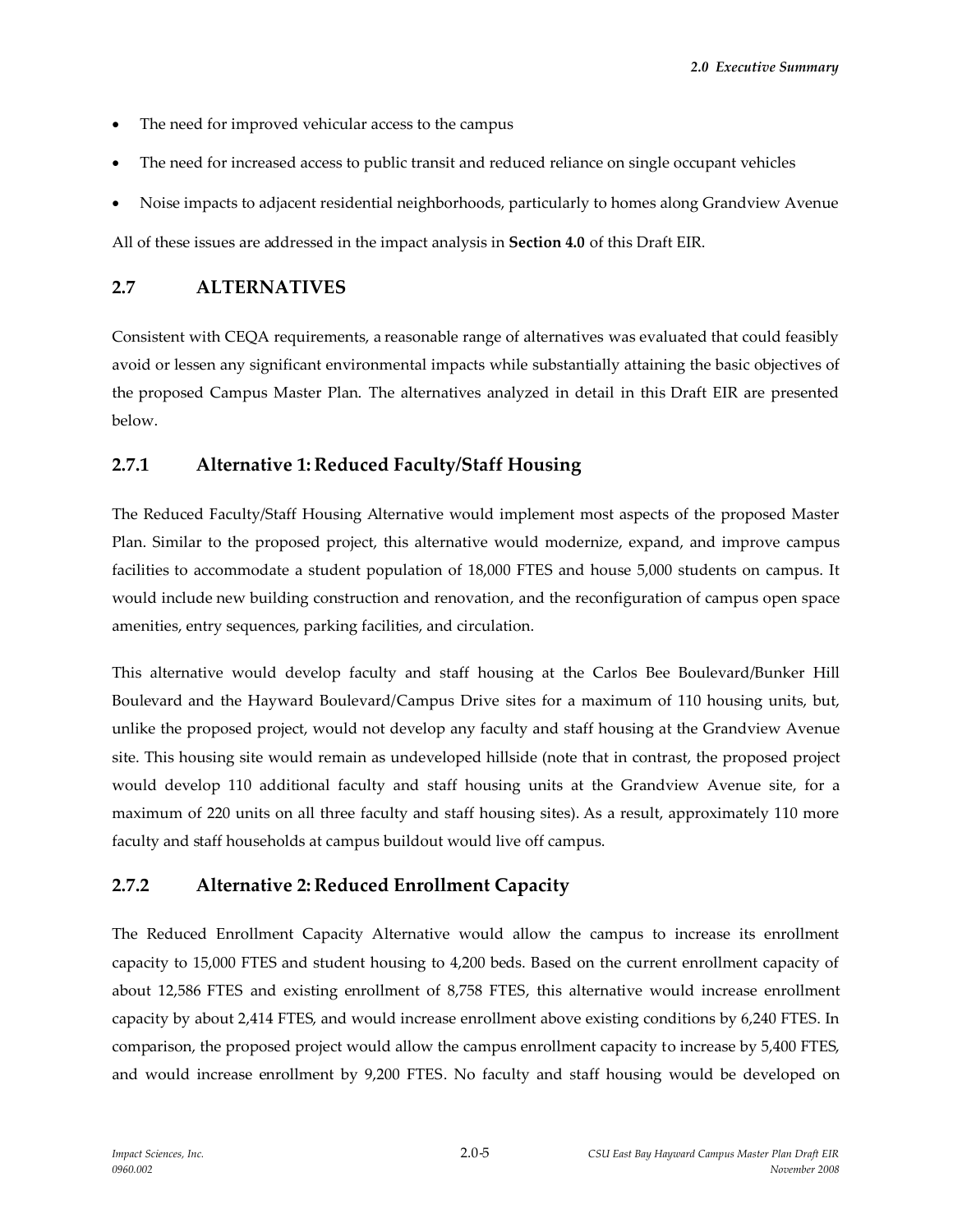campus under this alternative. Therefore, it is assumed that the overall extent and duration of construction activity under this alternative would be lower than required for the proposed project.

#### **2.7.3 Alternative 3: No Project**

Under the No Project Alternative, the proposed Master Plan would not be implemented. The Hayward campus would not grow beyond the capacity of its existing facilities or those, which have been approved for construction or are currently under construction. This alternative therefore includes buildout of the Pioneer Heights III student housing complex, which is currently under construction, and a recreation and wellness center that has been approved but not built. Based on current and pending campus facilities, enrollment capacity and the corresponding campus employment under this alternative would be approximately 12,586 FTES, 740 FTE faculty positions, and 1,085 FTE staff positions. The equivalent headcount numbers would be 17,600 students, 1,070 faculty, and 1,185 staff.

The alternative analysis concluded that the Reduced Enrollment Capacity Alternative is the environmentally superior alternative.

#### **2.8 IMPACT SUMMARY**

A detailed discussion regarding potential impacts of the proposed project is provided in **Section 4.0 Environmental Impact Analysis.** A summary of the impacts of the proposed project is provided in **Table 2.0-1, Summary of Impacts and Mitigation Measures**. Also provided in **Table 2.0-1** are mitigation measures that are proposed to avoid or reduce significant project impacts. The table indicates whether implementation of the recommended mitigation measures would reduce the impact to a less than significant level. **Table 2.0-2, Comparison of Alternatives to the Proposed Master Plan**, presents the environmental impacts of each alternative to allow the decision makers, agencies and the public to compare and contrast these alternatives and weigh their relative merits and demerits.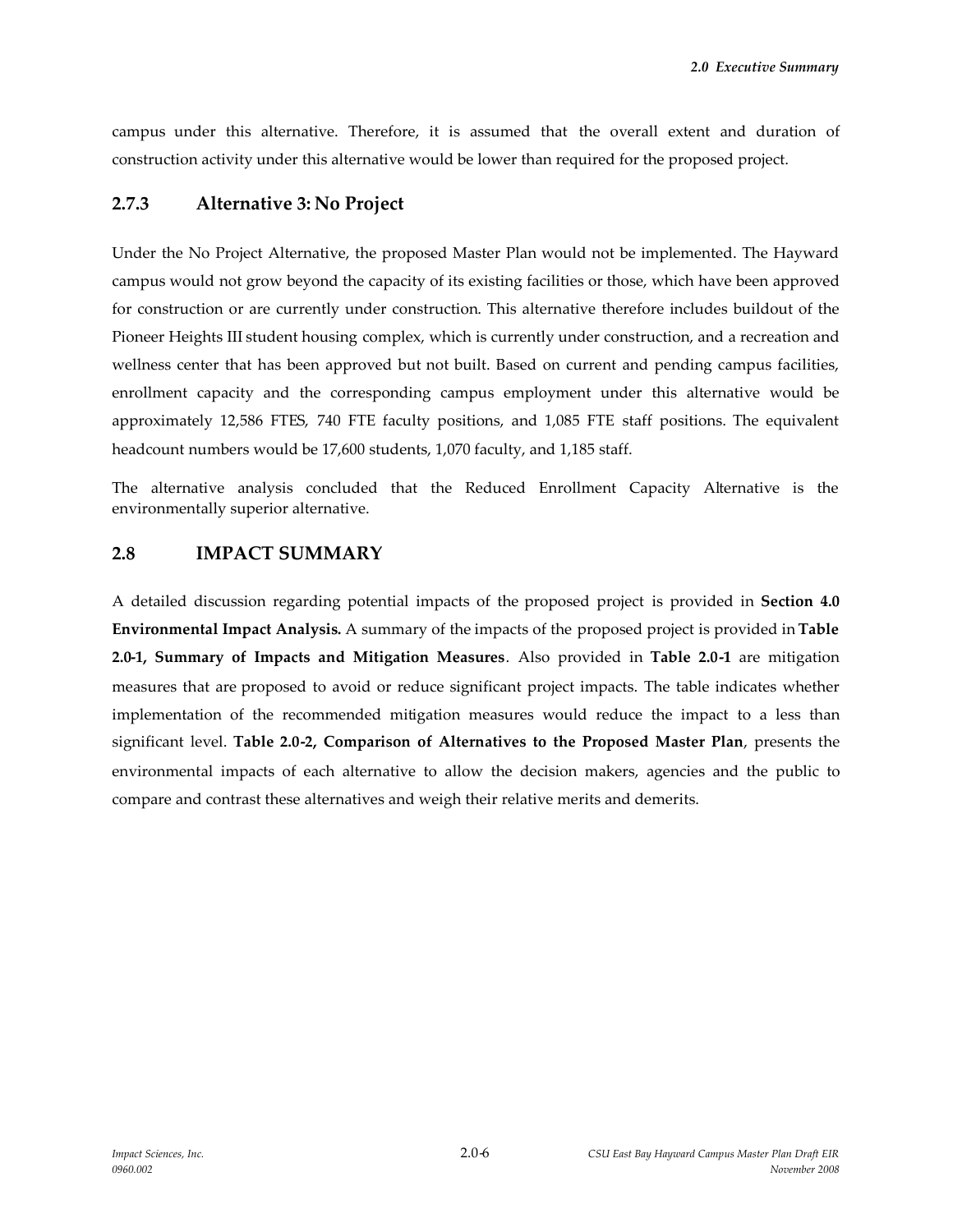| Table 2.0-1                                                        |  |
|--------------------------------------------------------------------|--|
| <b>Summary of Proposed Project Impacts and Mitigation Measures</b> |  |

| <b>Environmental Topic and Impact</b>                                                                                                                                                                                     | Level of<br>Significance before<br>Mitigation | <b>Mitigation Measures</b>                                                                                                                                                                                                                                                                                                                                                                                                                                                                                                                                                                                             | Level of<br>Significance after<br>Mitigation                                                                                                  |
|---------------------------------------------------------------------------------------------------------------------------------------------------------------------------------------------------------------------------|-----------------------------------------------|------------------------------------------------------------------------------------------------------------------------------------------------------------------------------------------------------------------------------------------------------------------------------------------------------------------------------------------------------------------------------------------------------------------------------------------------------------------------------------------------------------------------------------------------------------------------------------------------------------------------|-----------------------------------------------------------------------------------------------------------------------------------------------|
| <b>4.1 Aesthetics</b>                                                                                                                                                                                                     |                                               |                                                                                                                                                                                                                                                                                                                                                                                                                                                                                                                                                                                                                        |                                                                                                                                               |
| <b>MP Impact AES-1</b>                                                                                                                                                                                                    |                                               | <b>Mitigation Measure AES-1</b>                                                                                                                                                                                                                                                                                                                                                                                                                                                                                                                                                                                        |                                                                                                                                               |
| Implementation of the proposed<br>Master Plan would have a substantial<br>adverse effect on a scenic vista from<br>Grandview Avenue.                                                                                      | Potentially significant                       | MP Mitigation Measure AES-1: If the potential site located<br>along Grandview Avenue is chosen by California State<br>University East Bay for faculty housing faculty/staff housing,<br>structures within the complex shall not exceed two stories in<br>height. Additionally, prior to approval by the Board of Trustees,<br>a visual resources impact analysis shall be prepared that<br>includes visual simulations of the proposed faculty housing<br>faculty/staff housing complex to confirm that the proposed<br>design would not result in obstruction of views from the<br>northern side of Grandview Avenue. | Significant and<br>unavoidable with<br>faculty and staff<br>housing project;<br>less than significant<br>without faculty and<br>staff housing |
| <b>MP Impact AES-2</b>                                                                                                                                                                                                    |                                               | <b>Mitigation Measure AES-2</b>                                                                                                                                                                                                                                                                                                                                                                                                                                                                                                                                                                                        |                                                                                                                                               |
| Implementation of the proposed<br>Master Plan would not substantially<br>damage scenic resources, including,<br>but not limited to, trees, rock<br>outcroppings, and historic buildings<br>within a state scenic highway. | Less than significant                         | No mitigation is required.                                                                                                                                                                                                                                                                                                                                                                                                                                                                                                                                                                                             | Less than significant                                                                                                                         |
| MP Impact AES-3                                                                                                                                                                                                           |                                               | <b>Mitigation Measure AES-3</b>                                                                                                                                                                                                                                                                                                                                                                                                                                                                                                                                                                                        |                                                                                                                                               |
| Implementation of the proposed<br>Master Plan would not substantially<br>degrade the existing visual character<br>or quality of the site and its<br>surroundings.                                                         | Less than significant                         | No mitigation is required.                                                                                                                                                                                                                                                                                                                                                                                                                                                                                                                                                                                             | Less than significant                                                                                                                         |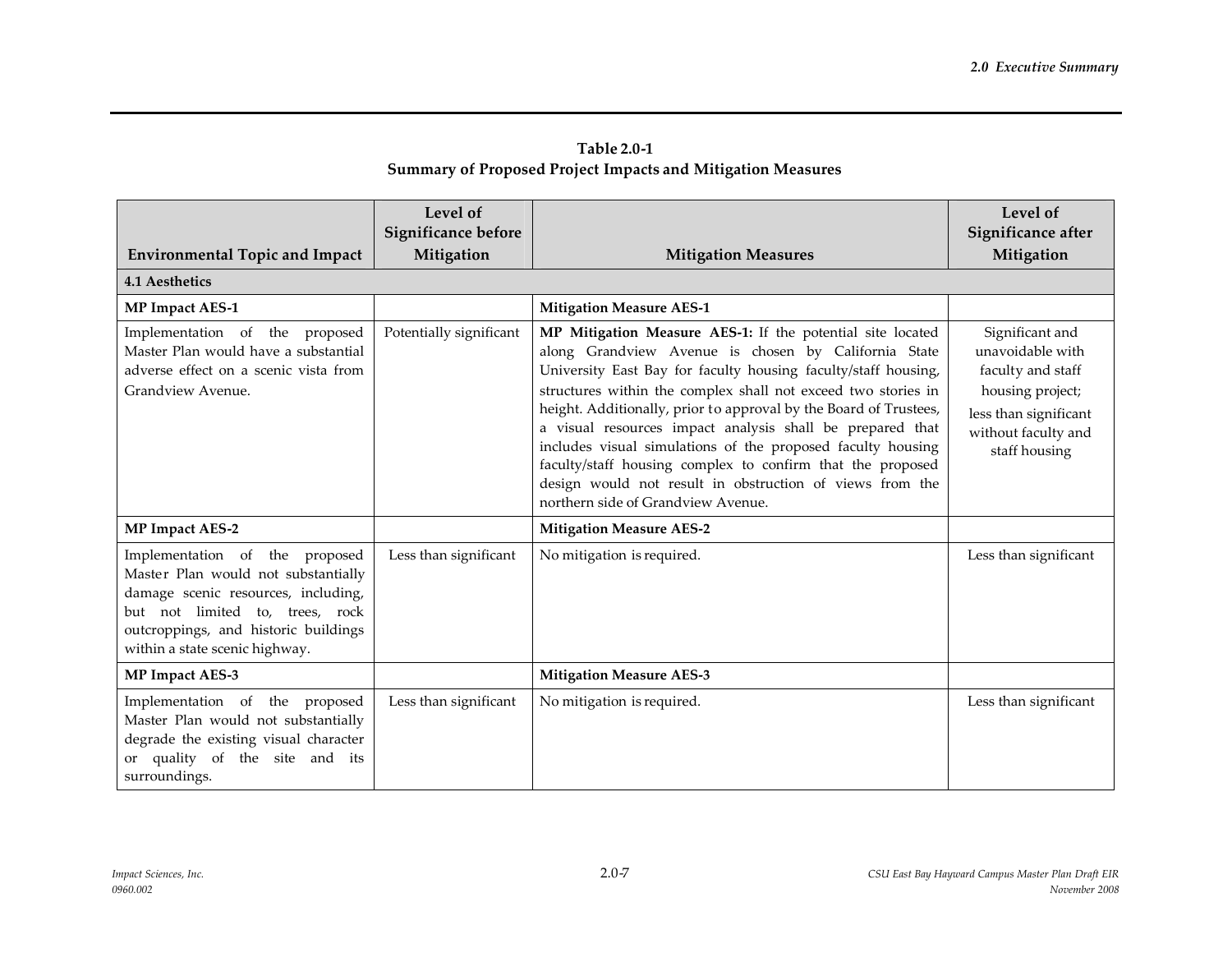| <b>Environmental Topic and Impact</b>                                                                                                                                                                      | Level of<br>Significance before<br>Mitigation | <b>Mitigation Measures</b>                                                                                                                                                                                                                                                                                                                                                                                                                                                                                                                                                                                                                                                                                                                                                                                                                                                                                                                                                                                                                                                                                                                                                                                                | Level of<br>Significance after<br>Mitigation |
|------------------------------------------------------------------------------------------------------------------------------------------------------------------------------------------------------------|-----------------------------------------------|---------------------------------------------------------------------------------------------------------------------------------------------------------------------------------------------------------------------------------------------------------------------------------------------------------------------------------------------------------------------------------------------------------------------------------------------------------------------------------------------------------------------------------------------------------------------------------------------------------------------------------------------------------------------------------------------------------------------------------------------------------------------------------------------------------------------------------------------------------------------------------------------------------------------------------------------------------------------------------------------------------------------------------------------------------------------------------------------------------------------------------------------------------------------------------------------------------------------------|----------------------------------------------|
| <b>MP Impact AES-4</b>                                                                                                                                                                                     |                                               | <b>Mitigation Measure AES-4</b>                                                                                                                                                                                                                                                                                                                                                                                                                                                                                                                                                                                                                                                                                                                                                                                                                                                                                                                                                                                                                                                                                                                                                                                           |                                              |
| Implementation of the proposed<br>Master Plan would create a new<br>source of substantial light or glare<br>which could adversely affect day or<br>nighttime views in the area.                            | Potentially significant                       | MP Mitigation Measure AES-4: All future projects along the<br>outer edge of existing campus development will be reviewed by<br>the campus for their potential to result in light spill and glare<br>and measures such as use of downward directed lighting, cut-<br>off type lighting, and minimal lighting for safe operations will<br>be incorporated into the projects.                                                                                                                                                                                                                                                                                                                                                                                                                                                                                                                                                                                                                                                                                                                                                                                                                                                | Less than significant                        |
| 4.2 Air Quality                                                                                                                                                                                            |                                               |                                                                                                                                                                                                                                                                                                                                                                                                                                                                                                                                                                                                                                                                                                                                                                                                                                                                                                                                                                                                                                                                                                                                                                                                                           |                                              |
| MP Impact AQ-1                                                                                                                                                                                             |                                               | <b>Mitigation Measure AQ-1</b>                                                                                                                                                                                                                                                                                                                                                                                                                                                                                                                                                                                                                                                                                                                                                                                                                                                                                                                                                                                                                                                                                                                                                                                            |                                              |
| Construction of the Proposed Project<br>would generate short-term emissions<br>of fugitive dust and asbestos that<br>could adversely affect local air quality<br>in the vicinity of the construction site. | Significant                                   | MP Mitigation Measure AQ-1a: The control measures<br>contained in Table 2 of the BAAQMD CEQA Guidelines listed<br>below shall be implemented, as appropriate and feasible, during<br>construction of each project under the proposed Campus Master<br>Plan.<br>The following Basic Control Measures shall be implemented at<br>all construction sites:<br>Water all active construction areas at least twice daily.<br>Cover all trucks hauling soil, sand, and other loose<br>$\bullet$<br>materials or require all trucks to maintain at least 2 feet of<br>freeboard (i.e., the minimum required space between the<br>top of the load and the top of the trailer).<br>Pave, apply water three times daily (or as sufficient to<br>prevent dust from leaving the site), or apply (non-toxic) soil<br>stabilizers on all unpaved access roads, parking areas, and<br>staging areas at construction sites.<br>Sweep daily or as appropriate (with water sweepers using<br>reclaimed water if possible) all paved access roads, parking<br>areas, and staging areas at construction sites.<br>Sweep streets daily or as appropriate (with water sweepers<br>using reclaimed water if possible) if visible soil material is | Less than significant                        |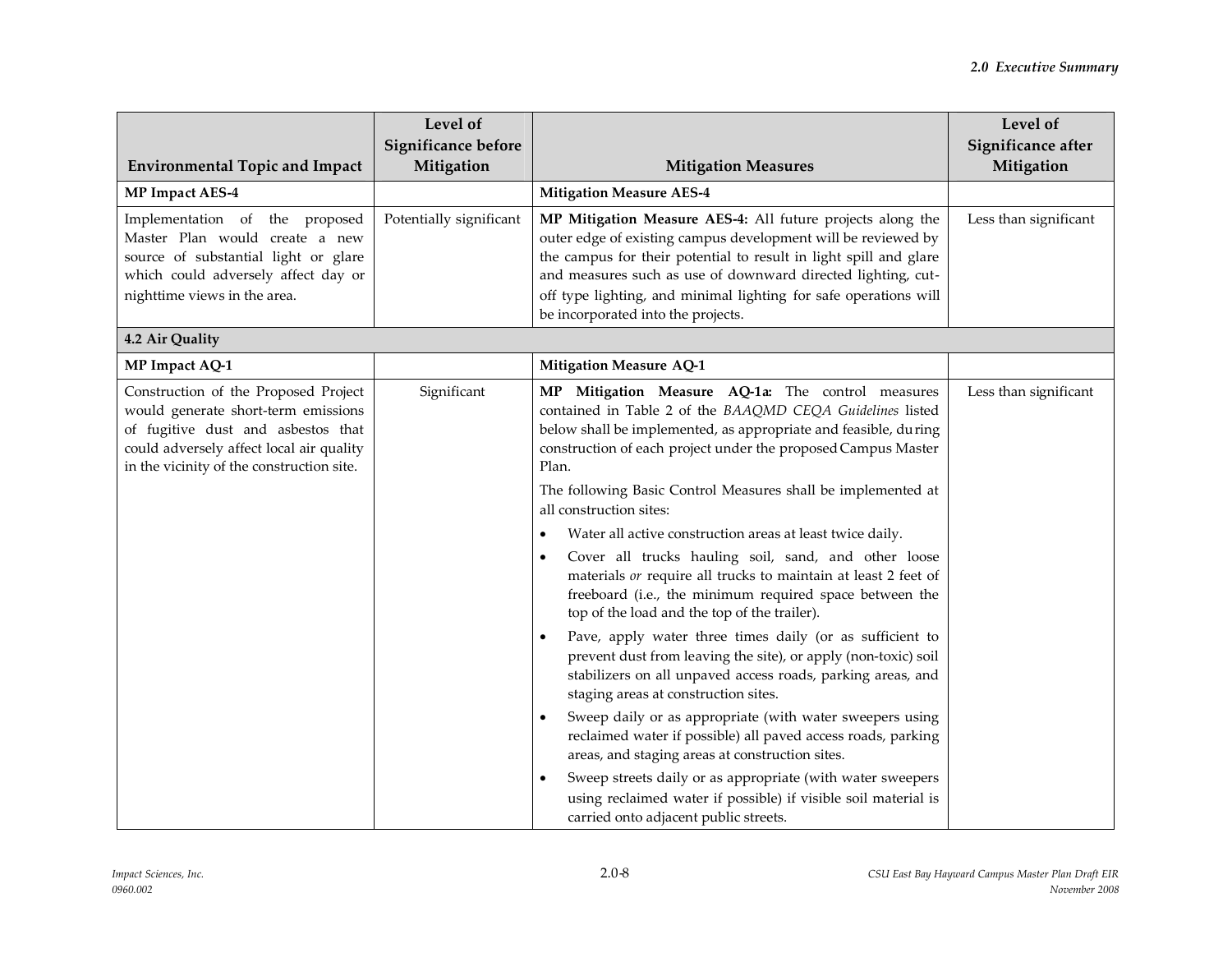| <b>Environmental Topic and Impact</b> | Level of<br>Significance before<br>Mitigation | <b>Mitigation Measures</b>                                                                                                                                                                                                                              | Level of<br>Significance after<br>Mitigation |
|---------------------------------------|-----------------------------------------------|---------------------------------------------------------------------------------------------------------------------------------------------------------------------------------------------------------------------------------------------------------|----------------------------------------------|
| MP Impact AQ-1 (continued)            |                                               | Mitigation Measure AQ-1 (continued)                                                                                                                                                                                                                     |                                              |
|                                       |                                               | In addition to the Basic Control Measures, the following<br>Enhanced Control Measures shall be implemented at<br>construction sites greater than 4 acres in area:                                                                                       |                                              |
|                                       |                                               | Hydroseed or apply (non-toxic) soil stabilizers to inactive<br>construction areas (previously graded areas inactive for 10<br>days or more).                                                                                                            |                                              |
|                                       |                                               | Enclose, cover, water twice daily (or as sufficient to prevent<br>dust from leaving the site), or apply (non-toxic) soil<br>stabilizers to exposed stockpiles (dirt, sand, etc.).                                                                       |                                              |
|                                       |                                               | Limit traffic speeds on unpaved roads to 15 miles per hour.<br>$\bullet$                                                                                                                                                                                |                                              |
|                                       |                                               | Install sandbags or other erosion control measures to<br>prevent silt runoff to public roadways.                                                                                                                                                        |                                              |
|                                       |                                               | Replant vegetation in disturbed areas as quickly as<br>possible.                                                                                                                                                                                        |                                              |
|                                       |                                               | The following Optional Control Measures are strongly<br>encouraged at construction sites that are large in area or located<br>near sensitive receptors, or may, for any other reason, warrant<br>additional emissions reductions:                       |                                              |
|                                       |                                               | Install wheel washers or wash off the tires or tracks of all<br>trucks and equipment leaving the site.                                                                                                                                                  |                                              |
|                                       |                                               | Install windbreaks or plant trees/vegetative windbreaks at<br>$\bullet$<br>the windward side(s) of construction areas.                                                                                                                                  |                                              |
|                                       |                                               | Suspend excavation and grading activity when sustained<br>winds exceed 25 mph.                                                                                                                                                                          |                                              |
|                                       |                                               | MP Mitigation Measure AQ-1b: The Campus shall consult with<br>the BAAQMD's Enforcement Division prior to commencing<br>demolition of a building containing asbestos building materials<br>and implement any control measures required by the<br>BAAQMD. |                                              |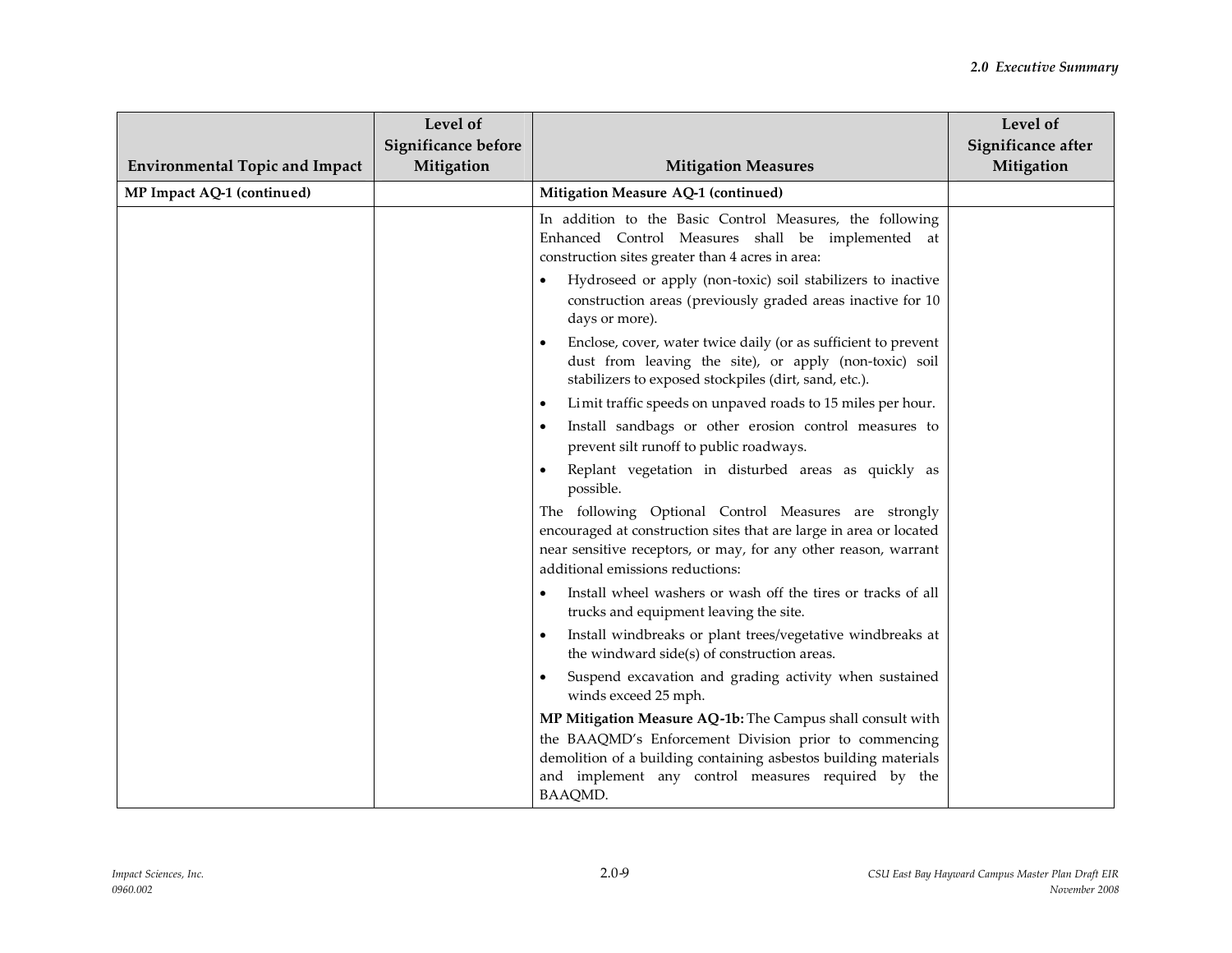| <b>Environmental Topic and Impact</b>                                                                                                                                                                                                                                              | Level of<br>Significance before<br>Mitigation | <b>Mitigation Measures</b>                                                                                                                                                                                                                                                                                                                                                                                                                                                                                                                                                           | Level of<br>Significance after<br>Mitigation |
|------------------------------------------------------------------------------------------------------------------------------------------------------------------------------------------------------------------------------------------------------------------------------------|-----------------------------------------------|--------------------------------------------------------------------------------------------------------------------------------------------------------------------------------------------------------------------------------------------------------------------------------------------------------------------------------------------------------------------------------------------------------------------------------------------------------------------------------------------------------------------------------------------------------------------------------------|----------------------------------------------|
| MP Impact AQ-2                                                                                                                                                                                                                                                                     |                                               | <b>Mitigation Measure AQ-2</b>                                                                                                                                                                                                                                                                                                                                                                                                                                                                                                                                                       |                                              |
| Campus development under the<br>proposed Master Plan would generate<br>long-term operational emissions of<br>criteria pollutants that would exceed<br>the BAAQMD thresholds and could<br>therefore conflict or obstruct with<br>implementation of the regional air<br>quality plan | Significant                                   | MP Mitigation Measure AIR-2a: Implement MP Mitigation<br><b>Measure TRANS-1.</b><br>MP Mitigation Measure AIR-2b: To the extent feasible, future<br>development within the campus shall incorporate the strategies<br>to reduce energy demand and associated air emissions as listed<br>in Table 4.2-10.<br>MP MM AIR-2c: The Campus will work with ABAG to ensure<br>that campus growth is accounted for in the regional population<br>forecasts and with the BAAQMD to ensure that campus<br>growth-related emissions are accounted for in future air quality<br>planning efforts. | Significant and<br>unavoidable               |
| MP Impact AQ-3                                                                                                                                                                                                                                                                     |                                               | <b>Mitigation Measure AQ-3</b>                                                                                                                                                                                                                                                                                                                                                                                                                                                                                                                                                       |                                              |
| The Proposed Project would increase<br>carbon monoxide concentrations at<br>intersections<br>along<br>and<br>busy<br>congested roadways in the project<br>vicinity but would not expose<br>sensitive receptors to<br>substantial<br>pollution concentrations.                      | Less than significant                         | No mitigation is required.                                                                                                                                                                                                                                                                                                                                                                                                                                                                                                                                                           | Less than significant                        |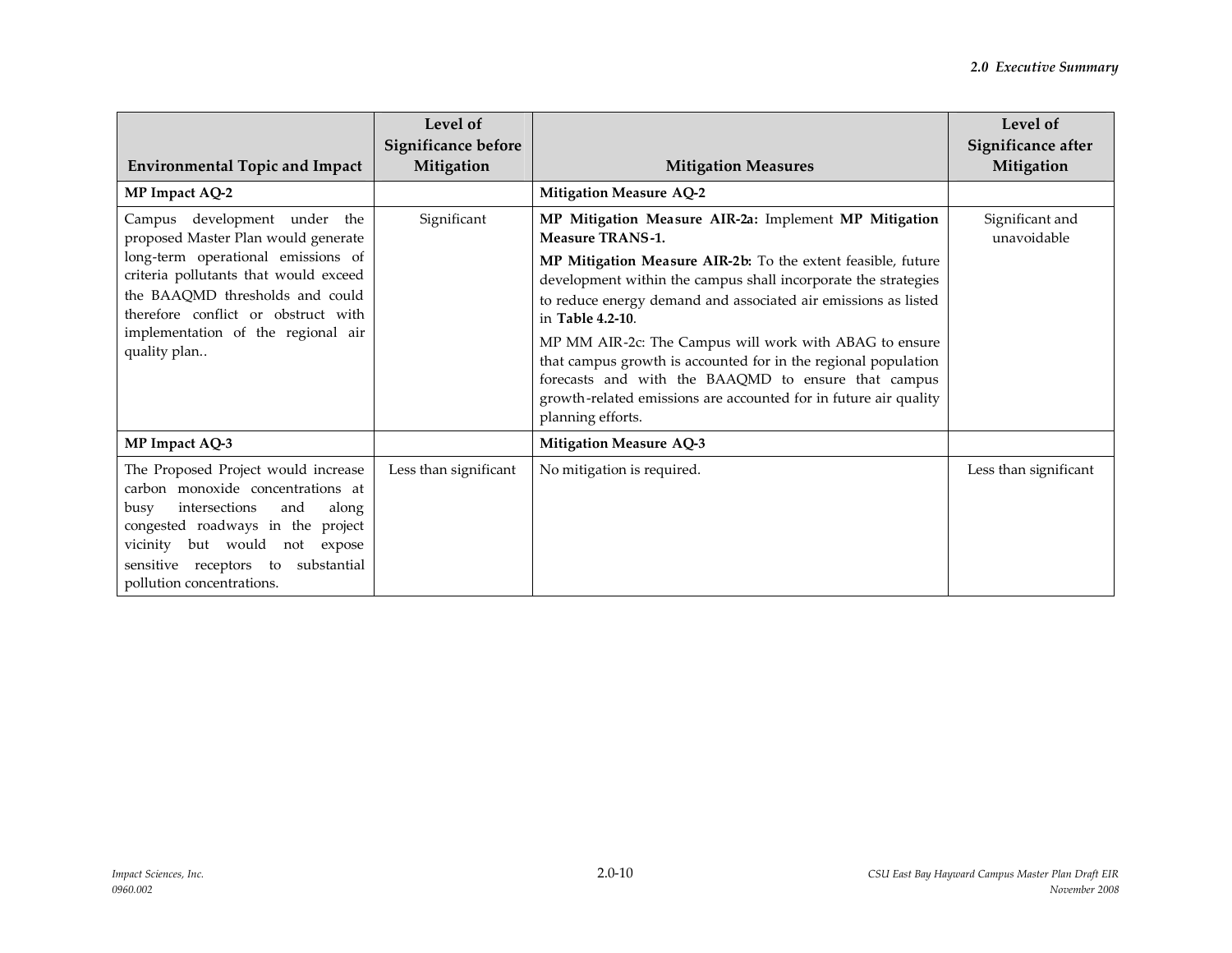| <b>Environmental Topic and Impact</b>                                                                     | Level of<br>Significance before<br>Mitigation | <b>Mitigation Measures</b>                                                                                                                                                                                                                                                                                                                                                                                                                                                                                                                                                                                                                                                                                                                                                                                                                                                                                                                                                                                                                                                                                                                | Level of<br>Significance after<br>Mitigation |
|-----------------------------------------------------------------------------------------------------------|-----------------------------------------------|-------------------------------------------------------------------------------------------------------------------------------------------------------------------------------------------------------------------------------------------------------------------------------------------------------------------------------------------------------------------------------------------------------------------------------------------------------------------------------------------------------------------------------------------------------------------------------------------------------------------------------------------------------------------------------------------------------------------------------------------------------------------------------------------------------------------------------------------------------------------------------------------------------------------------------------------------------------------------------------------------------------------------------------------------------------------------------------------------------------------------------------------|----------------------------------------------|
| MP Impact AQ-4                                                                                            |                                               | <b>Mitigation Measure AQ-4</b>                                                                                                                                                                                                                                                                                                                                                                                                                                                                                                                                                                                                                                                                                                                                                                                                                                                                                                                                                                                                                                                                                                            |                                              |
| The Proposed Project would not<br>create objectionable odors affecting a<br>substantial number of people. | Less than significant                         | No mitigation is required.                                                                                                                                                                                                                                                                                                                                                                                                                                                                                                                                                                                                                                                                                                                                                                                                                                                                                                                                                                                                                                                                                                                | Less than significant                        |
| MP Impact AQ-5                                                                                            |                                               | <b>Mitigation Measure AQ-5</b>                                                                                                                                                                                                                                                                                                                                                                                                                                                                                                                                                                                                                                                                                                                                                                                                                                                                                                                                                                                                                                                                                                            |                                              |
| The Proposed Project could expose<br>individuals to toxic air contaminants.                               | Potentially significant                       | MP Mitigation Measure AIR-5: Prior to issuance of any permit<br>for installation of boilers, chillers, and/or cooling towers within<br>the CSU Hayward Campus, Campus officials shall work with<br>BAAQMD to ensure that environmental review of projects that<br>will result in new TACs (e.g., installation of boilers, chillers,<br>and/or cooling towers, laboratories) are closely coordinated<br>with the BAAQMD's permitting process. The analysis of TACs<br>from these new sources shall be conducted in accordance with<br>the BAAQMD CEQA Guidelines and appropriate and feasible<br>mitigation measures shall be developed as necessary to ensure<br>that impacts are reduced to a less-than-significant level. In the<br>event the cancer risk exceeds 10 in one million, BAAQMD will<br>require implementation of measures that would reduce this risk<br>to less than significant. Mitigation measures that could be<br>incorporated into future projects include, but are not limited to<br>the establishment of buffer zones, the installation of control<br>devices on equipment, and changes to operational practices. | Less than significant                        |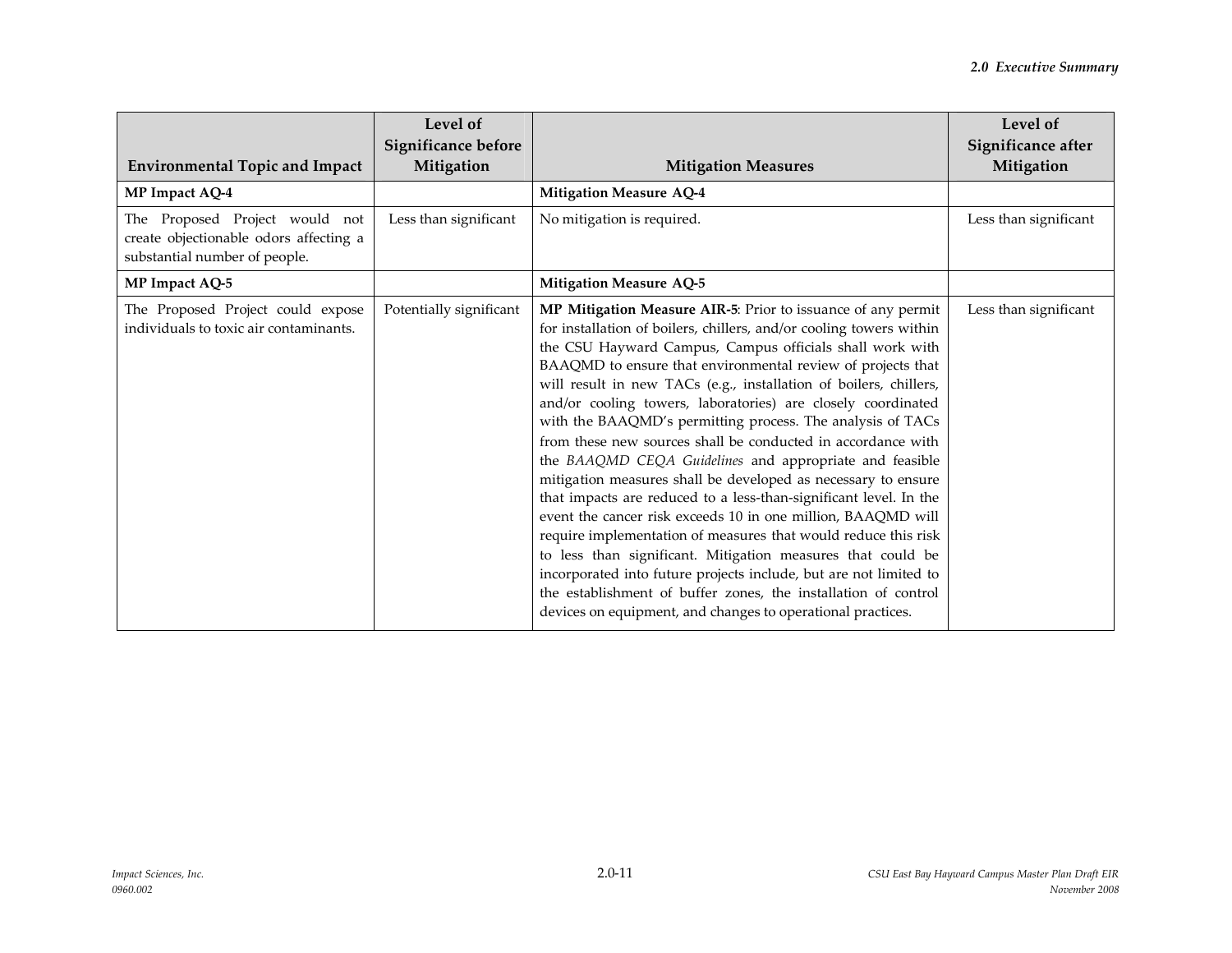| <b>Environmental Topic and Impact</b>                                                                                                                                                                                                      | Level of<br>Significance before<br>Mitigation | <b>Mitigation Measures</b>                                                                                                                                                                                                                                                                                                                                                                                                                                                                                                                                                                                                                                                                                                                                                                                                                                                                                  | Level of<br>Significance after<br>Mitigation |
|--------------------------------------------------------------------------------------------------------------------------------------------------------------------------------------------------------------------------------------------|-----------------------------------------------|-------------------------------------------------------------------------------------------------------------------------------------------------------------------------------------------------------------------------------------------------------------------------------------------------------------------------------------------------------------------------------------------------------------------------------------------------------------------------------------------------------------------------------------------------------------------------------------------------------------------------------------------------------------------------------------------------------------------------------------------------------------------------------------------------------------------------------------------------------------------------------------------------------------|----------------------------------------------|
| MP Impact AQ-6                                                                                                                                                                                                                             |                                               | <b>Mitigation Measure AQ-6</b>                                                                                                                                                                                                                                                                                                                                                                                                                                                                                                                                                                                                                                                                                                                                                                                                                                                                              |                                              |
| The Proposed Project would result in<br>a cumulatively considerable net<br>increase of criteria pollutants for<br>which the project region is in<br>nonattainment under an applicable<br>federal or state ambient air quality<br>standard. | Significant                                   | MP Mitigation Measure AIR-6: Implement MP Mitigation<br>Measures AIR-1, AIR-2a, and AIR-2b.                                                                                                                                                                                                                                                                                                                                                                                                                                                                                                                                                                                                                                                                                                                                                                                                                 | Significant and<br>unavoidable               |
| MP Impact AQ-7                                                                                                                                                                                                                             |                                               | <b>Mitigation Measure AQ-7</b>                                                                                                                                                                                                                                                                                                                                                                                                                                                                                                                                                                                                                                                                                                                                                                                                                                                                              |                                              |
| Although the Proposed Project would<br>result in greenhouse gas emissions, its<br>contribution to<br>the<br>significant<br>cumulative impact associated with<br>greenhouse gas emissions would not<br>be cumulatively considerable.        | Less than significant                         | No mitigation is required.                                                                                                                                                                                                                                                                                                                                                                                                                                                                                                                                                                                                                                                                                                                                                                                                                                                                                  | Less than significant                        |
| <b>4.3 Biological Resources</b>                                                                                                                                                                                                            |                                               |                                                                                                                                                                                                                                                                                                                                                                                                                                                                                                                                                                                                                                                                                                                                                                                                                                                                                                             |                                              |
| MP Impact BIO-1                                                                                                                                                                                                                            |                                               | <b>Mitigation Measure BIO-1</b>                                                                                                                                                                                                                                                                                                                                                                                                                                                                                                                                                                                                                                                                                                                                                                                                                                                                             |                                              |
| The implementation of the proposed<br>Master Plan could have a substantial<br>adverse effect on special status<br>species.                                                                                                                 | Potentially significant                       | MP Mitigation Measure BIO-1a: Appropriately timed surveys<br>for locally occurring special-status plant species shall be<br>conducted prior to the commencement of construction activities<br>within grassland and mixed scrub habitats (see Figure 4.3-1).<br>The surveys shall occur during the blooming period of the<br>target species (see Table 4.3-2). Should any special-status plant<br>species be identified, if feasible, the proposed campus project<br>shall be relocated to avoid the construction-related loss of<br>special-status plants. Alternatively, a mitigation plan shall be<br>developed to offset the loss of special-status plants. At a<br>minimum, the plan may include transplanting individual plants<br>(if feasible), collecting seed and reestablishing the population, or<br>protecting and enhancing other populations of the same species<br>of special-status plants. | Less than significant                        |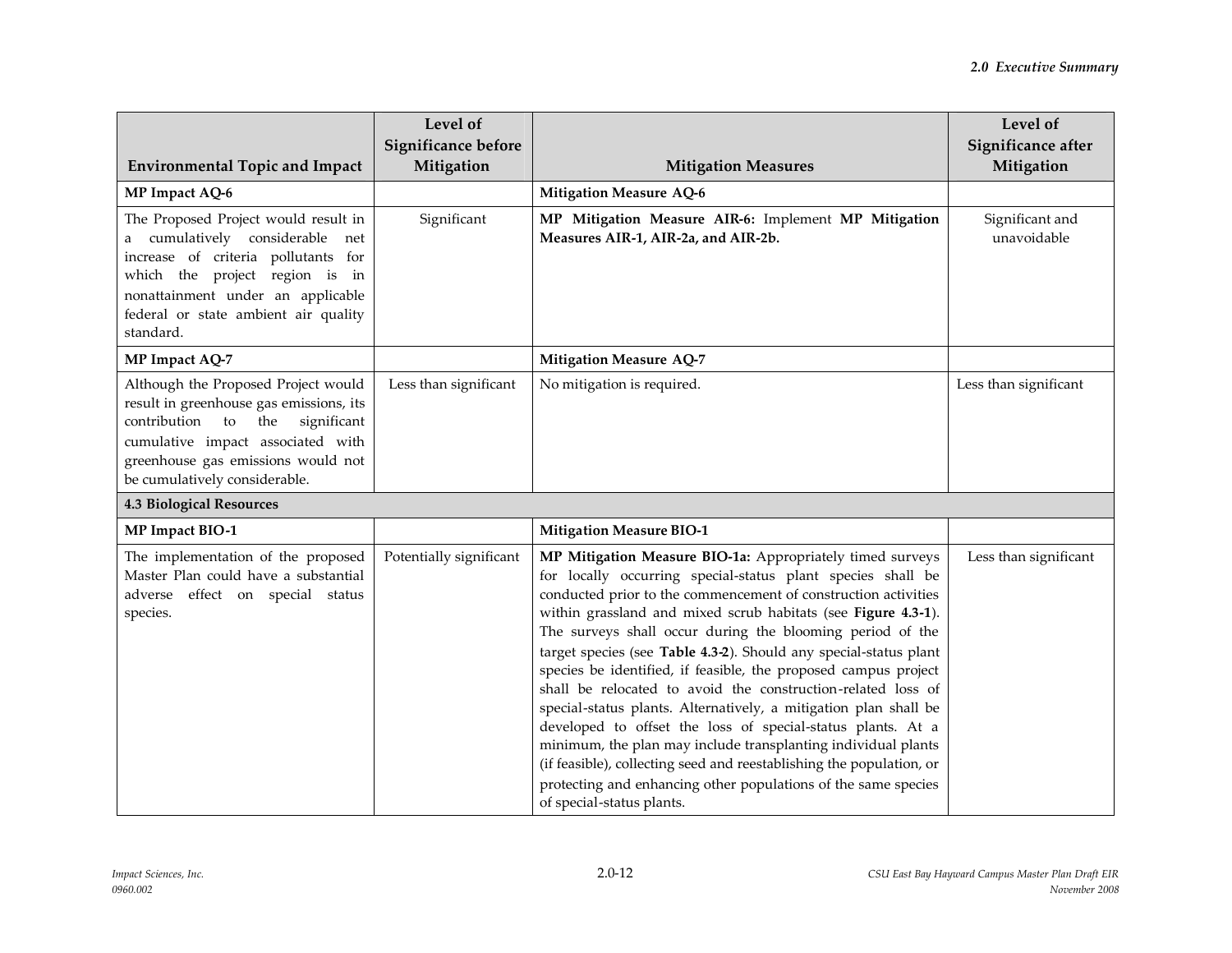|                                       | Level of<br>Significance before |                                                                                                                                                                                                                                                                                                                                                                                                                                                                                                                                                                                                                                                                                                                                                                            | Level of<br>Significance after |
|---------------------------------------|---------------------------------|----------------------------------------------------------------------------------------------------------------------------------------------------------------------------------------------------------------------------------------------------------------------------------------------------------------------------------------------------------------------------------------------------------------------------------------------------------------------------------------------------------------------------------------------------------------------------------------------------------------------------------------------------------------------------------------------------------------------------------------------------------------------------|--------------------------------|
| <b>Environmental Topic and Impact</b> | Mitigation                      | <b>Mitigation Measures</b>                                                                                                                                                                                                                                                                                                                                                                                                                                                                                                                                                                                                                                                                                                                                                 | Mitigation                     |
| MP Impact BIO-1 (continued)           |                                 | Mitigation Measure BIO-1 (continued)                                                                                                                                                                                                                                                                                                                                                                                                                                                                                                                                                                                                                                                                                                                                       |                                |
|                                       |                                 | MP Mitigation Measure BIO-1b: If a construction project is<br>proposed on the campus that would commence anytime during<br>the nesting/breeding season of native bird species potentially<br>nesting/roosting on the site (typically February through August<br>in the project region), a pre-construction survey of the project<br>vicinity for nesting birds shall be conducted.                                                                                                                                                                                                                                                                                                                                                                                         |                                |
|                                       |                                 | This survey shall be conducted by a qualified biologist (i.e.,<br>experienced with the nesting behavior of bird species of the<br>region) within two weeks of the commencement of construction<br>activities that would occur during the nesting/breeding season.<br>The intent of the survey shall be to determine if active nests of<br>special status bird species or other species protected by the<br>Migratory Bird Treaty Act and/or the California Fish and Game<br>Code are present within the construction zone or within 500 feet<br>of the construction zone. The survey area shall include all trees<br>and shrubs, as well as grassland habitats (which could be<br>utilized by burrowing owls) in the construction zone and a<br>surrounding 500-feet area. |                                |
|                                       |                                 | The surveys shall be timed such that the last survey is<br>concluded no more than two weeks prior to initiation of<br>construction or tree removal. If ground disturbance activities<br>are delayed following a survey, then an additional pre-<br>construction survey shall be conducted such that no more than<br>two weeks will have elapsed between the last survey and the<br>commencement of ground disturbance activities.                                                                                                                                                                                                                                                                                                                                          |                                |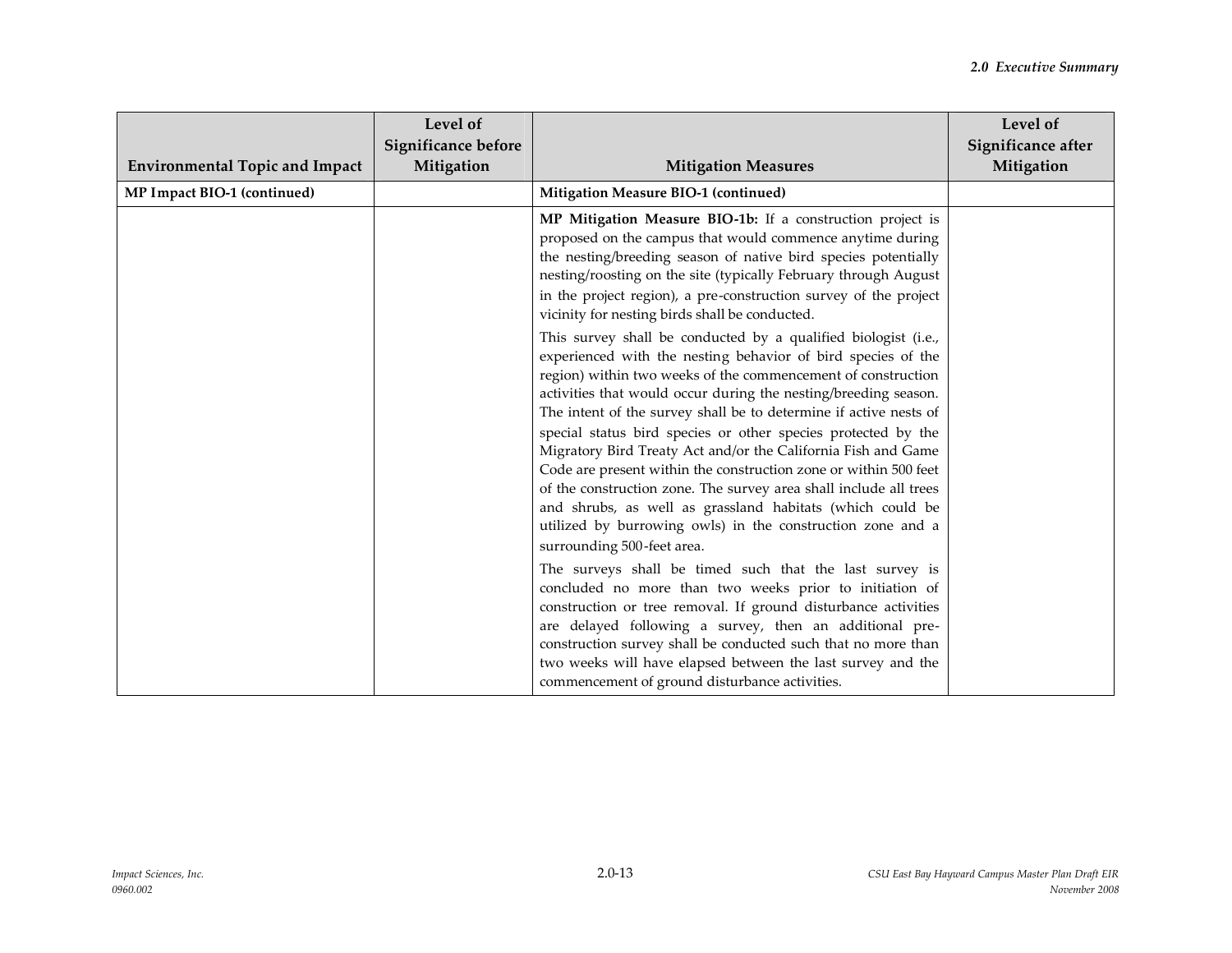| <b>Environmental Topic and Impact</b> | Level of<br>Significance before<br>Mitigation | <b>Mitigation Measures</b>                                                                                                                                                                                                                                                                                                                                                                                                                                                                                                                                             | Level of<br>Significance after<br>Mitigation |
|---------------------------------------|-----------------------------------------------|------------------------------------------------------------------------------------------------------------------------------------------------------------------------------------------------------------------------------------------------------------------------------------------------------------------------------------------------------------------------------------------------------------------------------------------------------------------------------------------------------------------------------------------------------------------------|----------------------------------------------|
| MP Impact BIO-1 (continued)           |                                               | Mitigation Measure BIO-1 (continued)                                                                                                                                                                                                                                                                                                                                                                                                                                                                                                                                   |                                              |
|                                       |                                               | If active nests are found in areas that could be directly affected<br>or are within 500 feet of construction and would be subject to<br>prolonged construction-related noise, a no disturbance buffer<br>zone shall be created around active nests during the breeding<br>season or until a qualified biologist determines that all young<br>have fledged. The size of the buffer zones and types of<br>construction activities restricted within them will be determined<br>through consultation with the CDFG, taking into account factors<br>such as the following: |                                              |
|                                       |                                               | Noise and human disturbance levels at the construction site<br>at the time of the survey and the noise and disturbance<br>expected during the construction activity;                                                                                                                                                                                                                                                                                                                                                                                                   |                                              |
|                                       |                                               | Distance and amount of vegetation or other screening<br>between the construction site and the nest; and                                                                                                                                                                                                                                                                                                                                                                                                                                                                |                                              |
|                                       |                                               | Sensitivity of individual nesting species and behaviors of<br>the nesting birds.                                                                                                                                                                                                                                                                                                                                                                                                                                                                                       |                                              |
|                                       |                                               | Limits of construction to avoid an active nest shall be<br>established in the field with flagging, fencing, or another<br>appropriate barrier and construction personnel shall be<br>instructed on the sensitivity of nest areas. The biologist shall<br>serve as a construction monitor during those periods when<br>construction activities would occur near active nest areas of<br>special status bird species to ensure that no impacts on these<br>nests occur.                                                                                                  |                                              |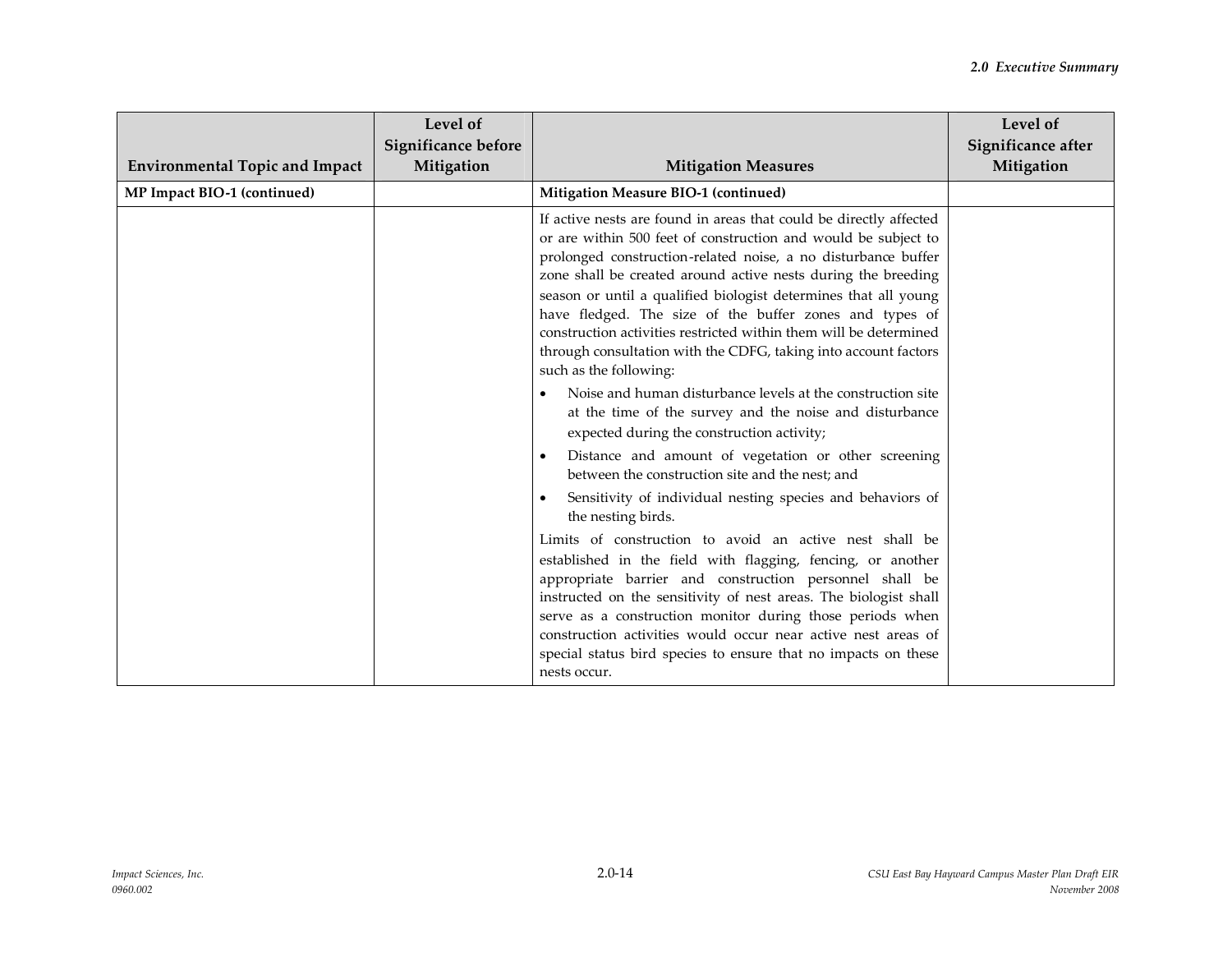| <b>Environmental Topic and Impact</b> | Level of<br>Significance before<br>Mitigation | <b>Mitigation Measures</b>                                                                                                                                                                                                                                                                                                                                                                                                                                                                                                                                                                                                                                                                                                                                                                                                                                                                                                                                                                                                                                                                                                                                                       | Level of<br>Significance after<br>Mitigation |
|---------------------------------------|-----------------------------------------------|----------------------------------------------------------------------------------------------------------------------------------------------------------------------------------------------------------------------------------------------------------------------------------------------------------------------------------------------------------------------------------------------------------------------------------------------------------------------------------------------------------------------------------------------------------------------------------------------------------------------------------------------------------------------------------------------------------------------------------------------------------------------------------------------------------------------------------------------------------------------------------------------------------------------------------------------------------------------------------------------------------------------------------------------------------------------------------------------------------------------------------------------------------------------------------|----------------------------------------------|
| MP Impact BIO-1 (continued)           |                                               | Mitigation Measure BIO-1 (continued)                                                                                                                                                                                                                                                                                                                                                                                                                                                                                                                                                                                                                                                                                                                                                                                                                                                                                                                                                                                                                                                                                                                                             |                                              |
|                                       |                                               | MP Mitigation Measure BIO-1c: Prior to the commencement of<br>construction activities within grassland habitats occurring<br>during the non-nesting season of burrowing owl (typically<br>September through January), a qualified biologist shall conduct<br>a clearance survey for wintering burrowing owls. The survey<br>shall be conducted no more than 14 days prior to<br>commencement of construction activities. If non-breeding<br>burrowing owls are observed within the disturbance footprint,<br>they would be excluded from all occupied burrows through the<br>use of exclusion devices placed in occupied burrows in<br>accordance with CDFG protocols (CDFG 1995). Specifically,<br>exclusion devices, utilizing one-way doors, shall be installed in<br>the entrance of all active burrows. The devices shall be left in<br>the burrows for at least 48 hours to ensure that all owls have<br>been excluded from the burrows. Each of the burrows would<br>then be excavated by hand and refilled to prevent reoccupation.<br>Exclusion shall continue until the owls have been successfully<br>excluded from the site, as determined by a qualified biologist. |                                              |
|                                       |                                               | MP Mitigation Measure BIO-1d: If trees or buildings are to be<br>removed/demolished during the nesting season of native bat<br>species in California (generally April 1 through August 31), the<br>presence of active maternity roosts in trees or buildings shall be<br>evaluated by a qualified biologist prior to their removal. If it is<br>determined that the trees or structures to be removed provide<br>potential bat roosting habitat, a focused survey shall be<br>conducted by a qualified bat biologist to determine if active<br>maternity roosts of special status bats are present. Should an<br>active maternity roost of a special status bat species be<br>identified, the roost shall not be disturbed until the roost is<br>vacated and juveniles have fledged, as determined by the<br>biologist. Once all young have fledged, the tree or structure may<br>be removed or demolished.                                                                                                                                                                                                                                                                      |                                              |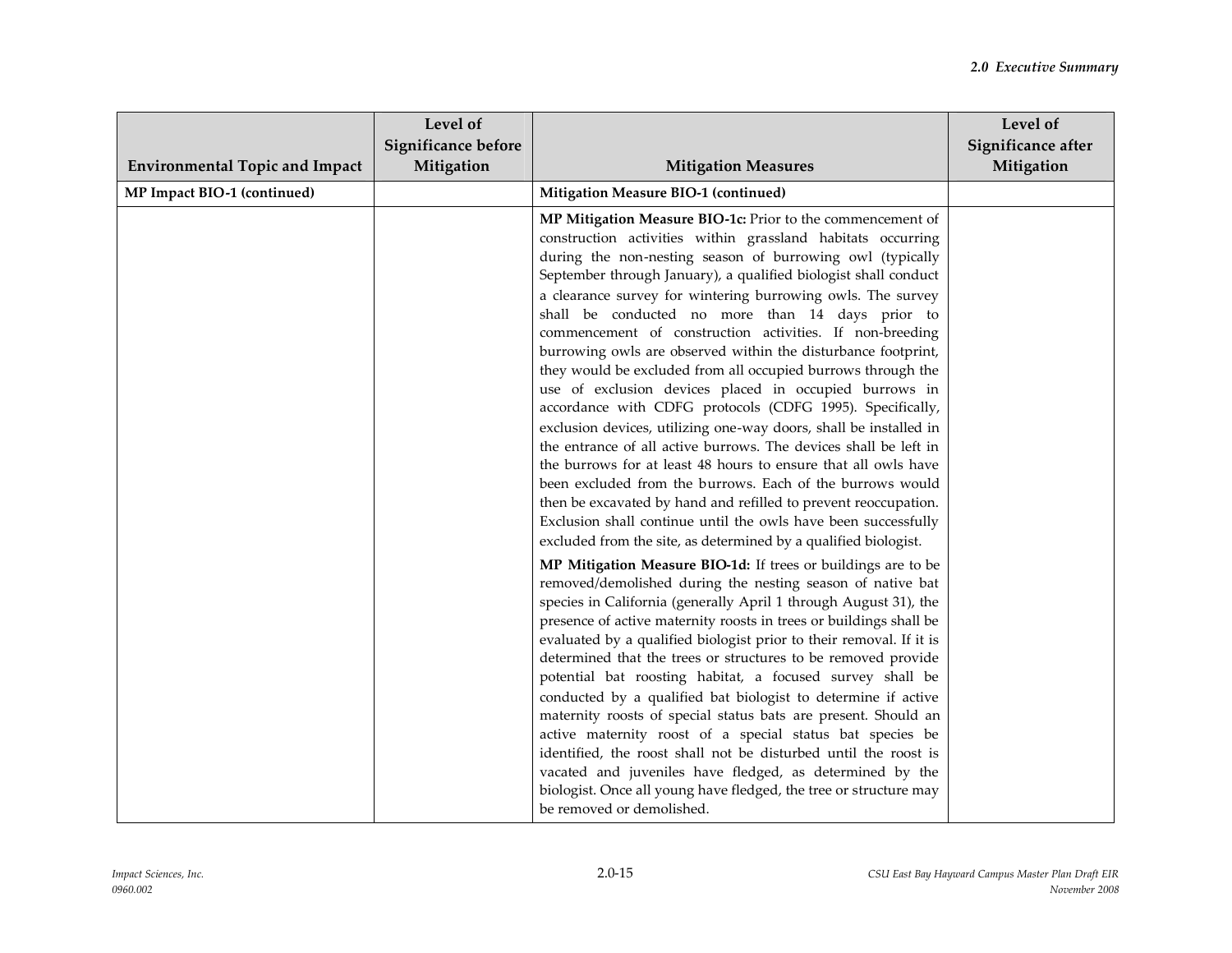| <b>Environmental Topic and Impact</b>                                                                                                                       | Level of<br>Significance before<br>Mitigation | <b>Mitigation Measures</b>                                                                                                                                                                                                                                                                                                                                                                                                                                                                                                                                                                                                                                                                                                                                                                                                                                                                                                                                                                                     | Level of<br>Significance after<br>Mitigation |
|-------------------------------------------------------------------------------------------------------------------------------------------------------------|-----------------------------------------------|----------------------------------------------------------------------------------------------------------------------------------------------------------------------------------------------------------------------------------------------------------------------------------------------------------------------------------------------------------------------------------------------------------------------------------------------------------------------------------------------------------------------------------------------------------------------------------------------------------------------------------------------------------------------------------------------------------------------------------------------------------------------------------------------------------------------------------------------------------------------------------------------------------------------------------------------------------------------------------------------------------------|----------------------------------------------|
| MP Impact BIO-2                                                                                                                                             |                                               | <b>Mitigation Measure BIO-2</b>                                                                                                                                                                                                                                                                                                                                                                                                                                                                                                                                                                                                                                                                                                                                                                                                                                                                                                                                                                                |                                              |
| The implementation of the proposed<br>Master Plan could have a substantial<br>adverse effect on a riparian habitat or<br>other sensitive natural community. | Potentially significant                       | MP Mitigation Measure BIO-2: Should it be determined that<br>faculty/staff housing would be developed in the grassland in<br>the far western portion of the campus, the following measures<br>would be implemented: (1) the boundaries of the riparian<br>woodland associated with the nearby drainage shall be<br>delineated and the faculty/staff housing shall be designed, to<br>the extent feasible, to avoid the woodland; (2) should avoidance<br>of the woodland not be possible, then a riparian restoration plan<br>shall be prepared and implemented. The plan shall outline the<br>procedures to be implemented that would ensure that no net<br>loss of riparian habitat occurs. A Streambed Alteration<br>Agreement would also be required from the CDFG and all<br>conditions of that Agreement shall be complied with; and (3) a<br>lighting plan shall be designed to prevent substantial light<br>spillage (above current levels) into the nearby woodland.                                  | Less than significant                        |
| MP Impact BIO-3                                                                                                                                             |                                               | <b>Mitigation Measure BIO-3</b>                                                                                                                                                                                                                                                                                                                                                                                                                                                                                                                                                                                                                                                                                                                                                                                                                                                                                                                                                                                |                                              |
| The implementation of the proposed<br>Master Plan could have a substantial<br>adverse effect on a federally protected<br>wetland.                           | Potentially significant                       | MP Mitigation Measure BIO-3: Should it be determined that<br>faculty/staff housing would be developed in grassland in the far<br>western portion of the campus and that the project may involve<br>alterations to the nearby drainage, the following measures<br>would be implemented: (1) a jurisdictional delineation shall be<br>conducted of the nearby drainage and the faculty/staff housing<br>shall be designed, to the extent practical, to avoid affecting<br>jurisdictional areas; (2) should avoidance of the jurisdictional<br>resources not be practical, then a creek restoration plan shall be<br>prepared and implemented. The plan shall outline the<br>procedures to be implemented that would ensure that no net<br>loss of riparian and aquatic habitat occurs (this plan may be part<br>of the plan potentially required by Mitigation Measure BIO-2,<br>above). A Section 404 permit would also be required from the<br>USACE and all conditions of that permit shall be complied with. | Less than significant                        |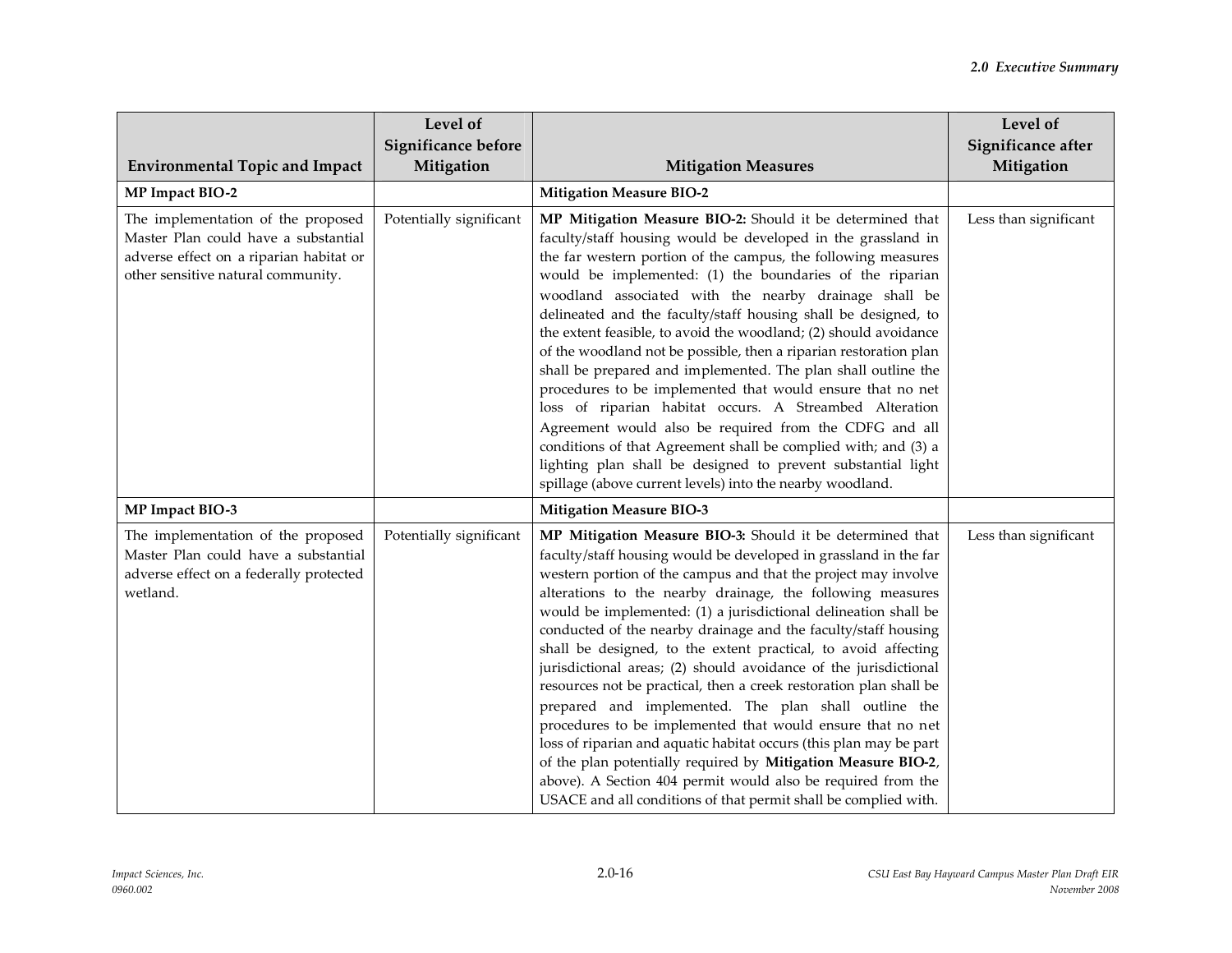| <b>Environmental Topic and Impact</b>                                                                                                                                                                                                                                                          | Level of<br>Significance before<br>Mitigation | <b>Mitigation Measures</b>                                                                                                                                                                                                                                                                                                                                                                                                                                                                               | Level of<br>Significance after<br>Mitigation |
|------------------------------------------------------------------------------------------------------------------------------------------------------------------------------------------------------------------------------------------------------------------------------------------------|-----------------------------------------------|----------------------------------------------------------------------------------------------------------------------------------------------------------------------------------------------------------------------------------------------------------------------------------------------------------------------------------------------------------------------------------------------------------------------------------------------------------------------------------------------------------|----------------------------------------------|
| MP Impact BIO-4                                                                                                                                                                                                                                                                                |                                               | <b>Mitigation Measure BIO-4</b>                                                                                                                                                                                                                                                                                                                                                                                                                                                                          |                                              |
| The implementation of the proposed<br>Master Plan would not interfere<br>substantially with the movement of<br>wildlife.                                                                                                                                                                       | Less than significant                         | No mitigation is required.                                                                                                                                                                                                                                                                                                                                                                                                                                                                               | Less than significant                        |
| MP Impact BIO-5                                                                                                                                                                                                                                                                                |                                               | <b>Mitigation Measure BIO-5</b>                                                                                                                                                                                                                                                                                                                                                                                                                                                                          |                                              |
| The implementation of the proposed<br>Master Plan would not conflict with<br>the provisions of an adopted habitat<br>conservation plan, natural community<br>conservation plan, or other approved<br>local, regional, or state habitat<br>conservation plan.                                   | No impact                                     | No mitigation is required.                                                                                                                                                                                                                                                                                                                                                                                                                                                                               | No impact                                    |
| MP Impact BIO-6                                                                                                                                                                                                                                                                                |                                               | <b>Mitigation Measure BIO-6</b>                                                                                                                                                                                                                                                                                                                                                                                                                                                                          |                                              |
| The implementation of the proposed<br>Master Plan would not conflict with<br>any local policies or ordinances<br>protecting biological resources, such<br>as a tree preservation policy or<br>ordinance.                                                                                       | No impact                                     | No mitigation is required.                                                                                                                                                                                                                                                                                                                                                                                                                                                                               | No impact                                    |
| <b>4.4 Cultural Resources</b>                                                                                                                                                                                                                                                                  |                                               |                                                                                                                                                                                                                                                                                                                                                                                                                                                                                                          |                                              |
| <b>MP Impact CULT-1</b>                                                                                                                                                                                                                                                                        |                                               | <b>Mitigation Measure CULT-1</b>                                                                                                                                                                                                                                                                                                                                                                                                                                                                         |                                              |
| Implementation of the proposed<br>Master Plan could cause a substantial<br>adverse change in the significance of<br>an archaeological resource through<br>damage or destruction that could<br>occur as a result of grading,<br>excavation, ground disturbance or<br>other project development. | Potentially significant                       | MP Mitigation Measure CULT-1a: During the planning and<br>environmental review of specific development projects under<br>the proposed Master Plan, for projects proposed on previously<br>undisturbed campus lands, the Campus shall retain a qualified<br>archaeologist to conduct a pedestrian survey of the site to<br>evaluate the potential for archaeological resources to occur on<br>the project site. If archaeological resources are encountered, MP<br>Mitigation Measure CULT-1c will apply. | Less than significant                        |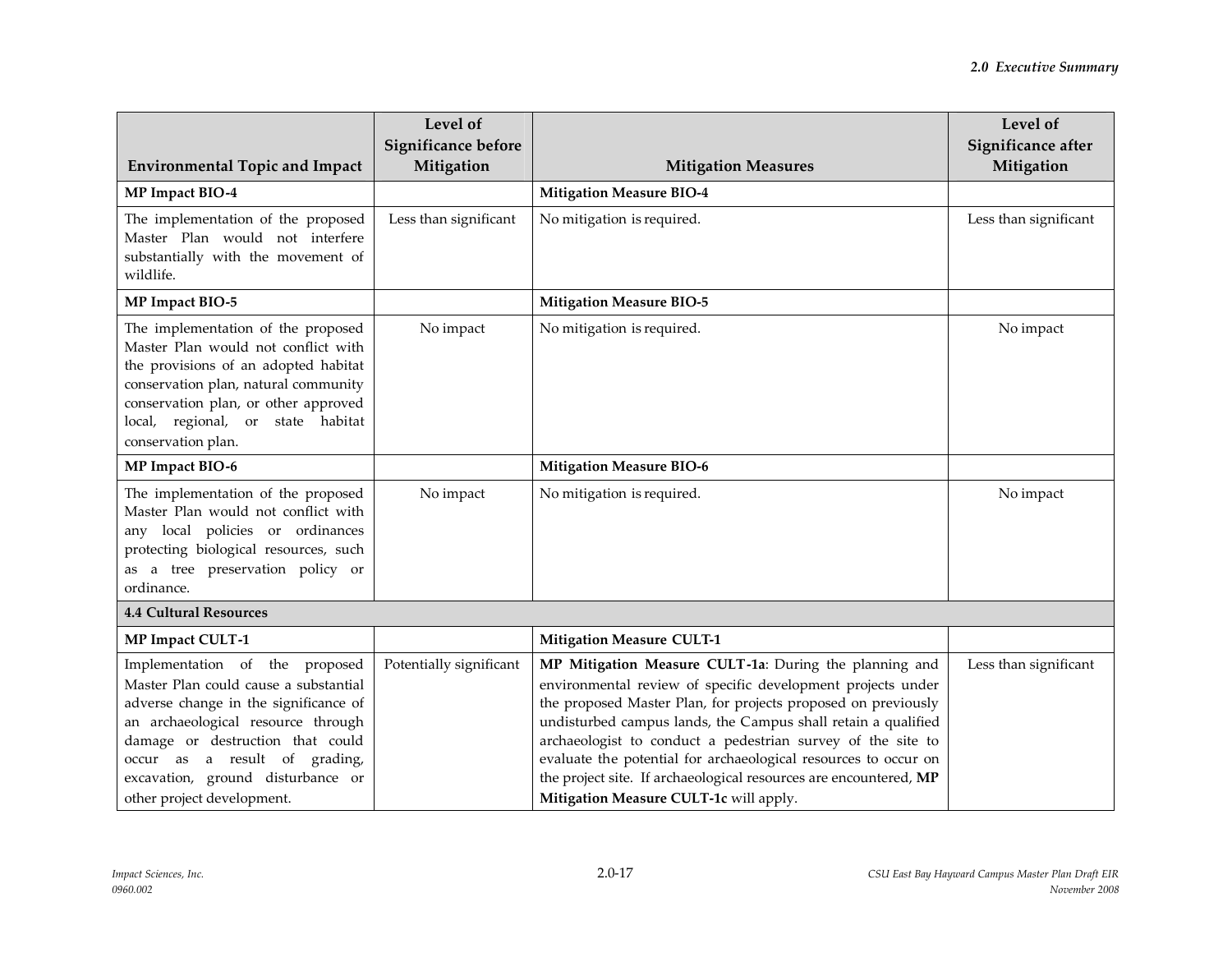| <b>Environmental Topic and Impact</b> | Level of<br>Significance before<br>Mitigation | <b>Mitigation Measures</b>                                                                                                                                                                                                                                                                                                                                                                                                                                                                                                                                                                                                                                          | Level of<br>Significance after<br>Mitigation |
|---------------------------------------|-----------------------------------------------|---------------------------------------------------------------------------------------------------------------------------------------------------------------------------------------------------------------------------------------------------------------------------------------------------------------------------------------------------------------------------------------------------------------------------------------------------------------------------------------------------------------------------------------------------------------------------------------------------------------------------------------------------------------------|----------------------------------------------|
| MP Impact CULT-1 (continued)          |                                               | Mitigation Measure CULT-1 (continued)                                                                                                                                                                                                                                                                                                                                                                                                                                                                                                                                                                                                                               |                                              |
|                                       |                                               | MP Mitigation Measure CULT-1b: Regardless of the location of<br>the project on the campus, all construction contracts for campus<br>projects shall include a standard inadvertent discovery clause,<br>which requires that if an archaeological resource is discovered<br>during construction (whether or not an archaeologist is present),<br>all soil-disturbing work within 100 feet of the find shall cease,<br>and the Campus shall implement MP Mitigation Measure<br><b>CULT 1c.</b>                                                                                                                                                                         |                                              |
|                                       |                                               | MP Mitigation Measure CULT-1c: For an archaeological site<br>that is encountered during the pedestrian survey conducted on<br>a project site or during construction, the Campus shall:                                                                                                                                                                                                                                                                                                                                                                                                                                                                              |                                              |
|                                       |                                               | Retain a qualified archaeologist to determine whether the<br>resource qualifies as an historical resource or a unique<br>archaeological resource.                                                                                                                                                                                                                                                                                                                                                                                                                                                                                                                   |                                              |
|                                       |                                               | If the resource is determined to be a historical resource or a<br>$\bullet$<br>unique archaeological resource, the qualified archaeologist,<br>in consultation with the Campus, shall prepare a research<br>design and archaeological data recovery plan for the<br>recovery of the categories of data for which the site is<br>significant, and implement the data recovery plan prior to<br>or during development of the site. The archaeologist shall<br>also perform appropriate technical analyses, prepare a full<br>written report and file it with the appropriate information<br>center, and provide for the permanent curation of<br>recovered materials. |                                              |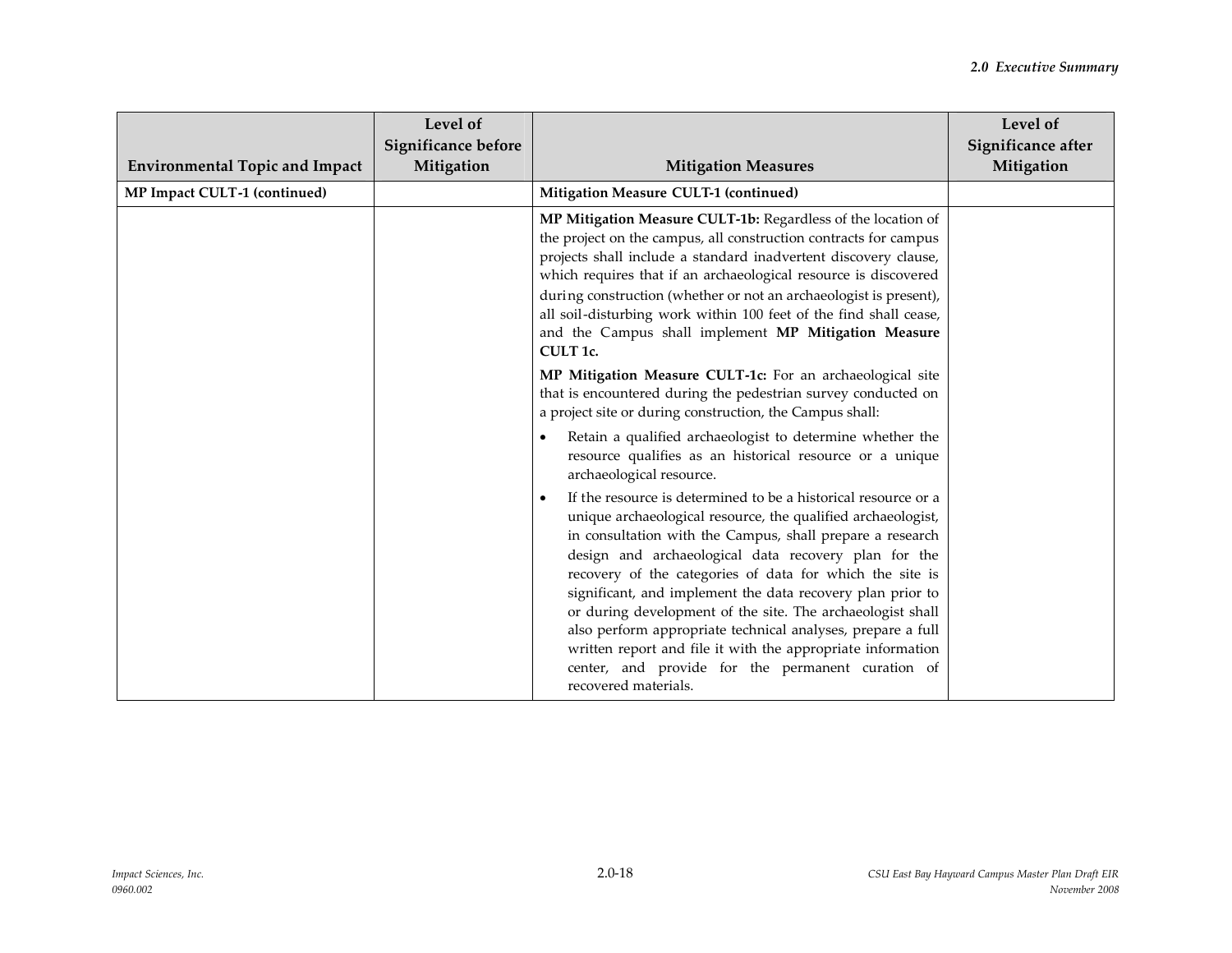|                                                                                                                                                                                                                                                                                                                     | Level of<br>Significance before |                                                                                                                                                                                                                                                                                                                                                                                                                                                                                                                                                                                                                                                                                                                                                                                                                                                                                                                                                                                                                                                                                                                                                                                                                                                                                                                                                                                                                                                     | Level of<br>Significance after |
|---------------------------------------------------------------------------------------------------------------------------------------------------------------------------------------------------------------------------------------------------------------------------------------------------------------------|---------------------------------|-----------------------------------------------------------------------------------------------------------------------------------------------------------------------------------------------------------------------------------------------------------------------------------------------------------------------------------------------------------------------------------------------------------------------------------------------------------------------------------------------------------------------------------------------------------------------------------------------------------------------------------------------------------------------------------------------------------------------------------------------------------------------------------------------------------------------------------------------------------------------------------------------------------------------------------------------------------------------------------------------------------------------------------------------------------------------------------------------------------------------------------------------------------------------------------------------------------------------------------------------------------------------------------------------------------------------------------------------------------------------------------------------------------------------------------------------------|--------------------------------|
| <b>Environmental Topic and Impact</b>                                                                                                                                                                                                                                                                               | Mitigation                      | <b>Mitigation Measures</b>                                                                                                                                                                                                                                                                                                                                                                                                                                                                                                                                                                                                                                                                                                                                                                                                                                                                                                                                                                                                                                                                                                                                                                                                                                                                                                                                                                                                                          | Mitigation                     |
| <b>MP Impact CULT-2</b>                                                                                                                                                                                                                                                                                             |                                 | <b>Mitigation Measure CULT-2</b>                                                                                                                                                                                                                                                                                                                                                                                                                                                                                                                                                                                                                                                                                                                                                                                                                                                                                                                                                                                                                                                                                                                                                                                                                                                                                                                                                                                                                    |                                |
| Implementation of the proposed<br>Master Plan could cause a substantial<br>adverse change in the significance of a<br>historical building or structure, as a<br>result of alteration, removal, or<br>demolition of the building,<br><sub>or</sub><br>alteration of the site associated with<br>project development. | Potentially significant         | MP Mitigation Measure CULT-2a: Potential historic structures<br>present on the campus will be evaluated as follows in<br>conjunction with specific development projects:<br>Before altering or otherwise affecting a building or<br>structure 50 years old or older, the Campus shall retain a<br>qualified architectural historian to assess it based on<br>professional standards and State CEQA Guidelines Section<br>15064.5. The evaluation process shall include the<br>development of appropriate historical background research<br>as context for the assessment of the significance of the<br>structure in the history of the California State University<br>system, the campus, and/or the region. For historic<br>buildings, structures, or features that do not meet the<br>CEQA criteria for a historical resource, no further<br>mitigation is required.<br>For a building or structure that qualifies as a historic<br>resource, the architectural historian and the Campus shall<br>consider measures that would enable the project to avoid<br>direct or indirect impacts to the building or structure. These<br>measures could include preserving a building on the<br>margin of the project site, using it "as is," or other measures<br>that would not alter the building. If the project cannot<br>avoid modifications to a significant building or structure,<br>the Campus shall implement MP Mitigation Measure<br>CULT-2b. | Significant and<br>unavoidable |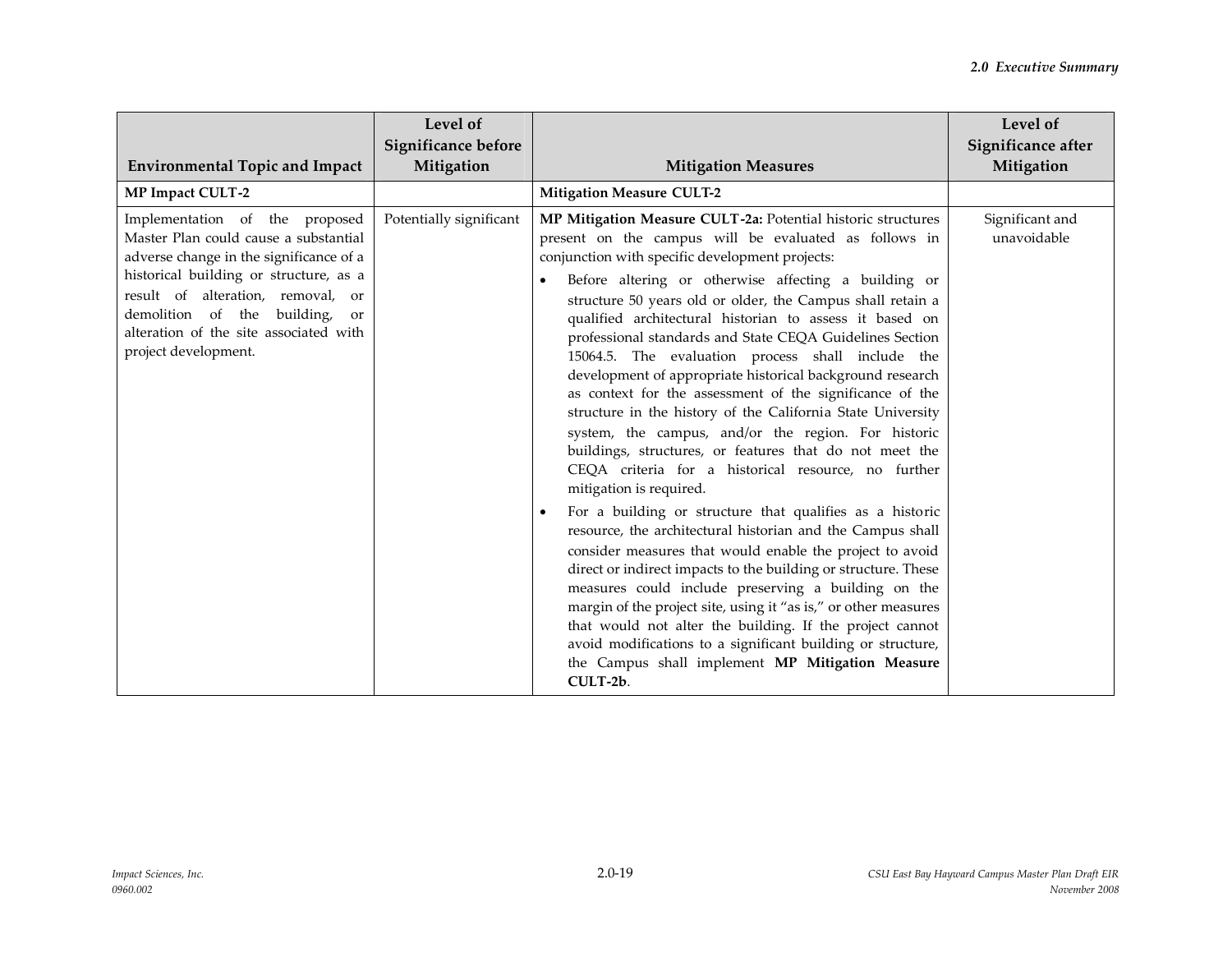| <b>Environmental Topic and Impact</b> | Level of<br>Significance before<br>Mitigation | <b>Mitigation Measures</b>                                                                                                                                                                                                                                                                                                                                                                                                                                                                                                                                                                                                                                                                                                                                                                                                                                                                                                                                                                               | Level of<br>Significance after<br>Mitigation |
|---------------------------------------|-----------------------------------------------|----------------------------------------------------------------------------------------------------------------------------------------------------------------------------------------------------------------------------------------------------------------------------------------------------------------------------------------------------------------------------------------------------------------------------------------------------------------------------------------------------------------------------------------------------------------------------------------------------------------------------------------------------------------------------------------------------------------------------------------------------------------------------------------------------------------------------------------------------------------------------------------------------------------------------------------------------------------------------------------------------------|----------------------------------------------|
| MP Impact CULT-2 (continued)          |                                               | Mitigation Measure CULT-2 (continued)                                                                                                                                                                                                                                                                                                                                                                                                                                                                                                                                                                                                                                                                                                                                                                                                                                                                                                                                                                    |                                              |
|                                       |                                               | MP Mitigation Measure CULT-2b: For a structure or building<br>that has been determined by a qualified architectural historian<br>to qualify as a historical resource, and where avoidance is not<br>feasible, documentation and treatment shall be carried out as<br>described below:                                                                                                                                                                                                                                                                                                                                                                                                                                                                                                                                                                                                                                                                                                                    |                                              |
|                                       |                                               | If the building or structure can be preserved on-site, but<br>remodeling, renovation or other alterations are required;<br>this work shall be conducted in compliance with the<br>Secretary of the Interior's Standards for the Treatment of<br>Historic Properties with Guidelines for Preserving,<br>Rehabilitating, Restoring, and Reconstructing Historic<br>Building.                                                                                                                                                                                                                                                                                                                                                                                                                                                                                                                                                                                                                               |                                              |
|                                       |                                               | If a significant historic building or structure is proposed for<br>major alteration or renovation, or to be moved and/or<br>demolished, the Campus shall ensure that a qualified<br>architectural historian thoroughly documents the building<br>and associated landscaping and setting. Documentation<br>shall include still and video photography and a written<br>documentary record of the building to the standards of the<br>Historic American Building Survey (HABS) or Historic<br>American Engineering Record (HAER), including accurate<br>scaled mapping, architectural descriptions, and scaled<br>architectural plans, if available. A copy of the record shall<br>be deposited with the CSUEB Hayward Library. The record<br>shall be accompanied by a report containing site-specific<br>history and appropriate contextual information. This<br>information shall be gathered through site specific and<br>comparative archival research, and oral history collection<br>as appropriate. |                                              |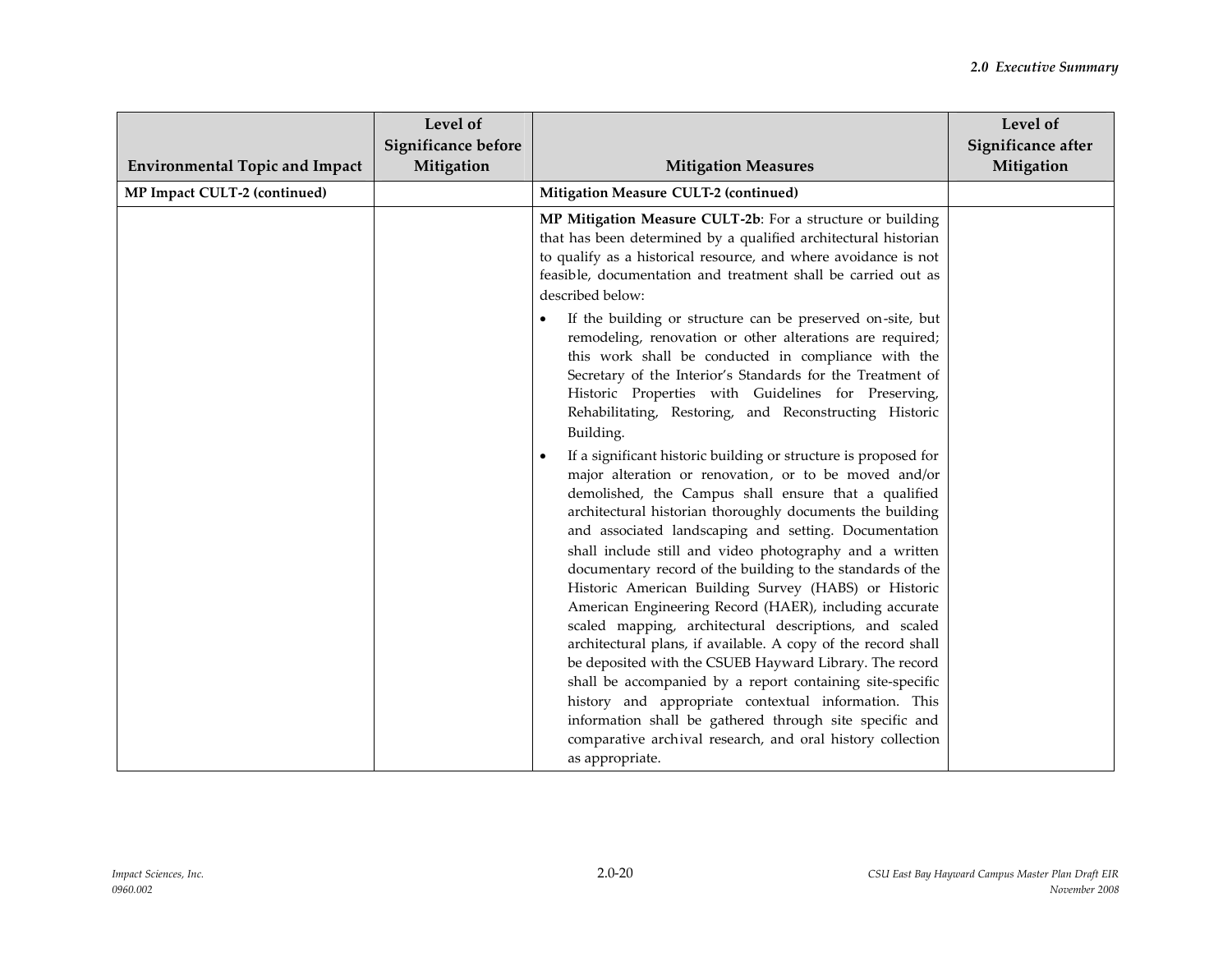| <b>Environmental Topic and Impact</b>                                                                                                   | Level of<br>Significance before<br>Mitigation | <b>Mitigation Measures</b>                                                                                                                                                                                                                                                                                                                                                                                                                                                                                                     | Level of<br>Significance after<br>Mitigation |
|-----------------------------------------------------------------------------------------------------------------------------------------|-----------------------------------------------|--------------------------------------------------------------------------------------------------------------------------------------------------------------------------------------------------------------------------------------------------------------------------------------------------------------------------------------------------------------------------------------------------------------------------------------------------------------------------------------------------------------------------------|----------------------------------------------|
| MP Impact CULT-2 (continued)                                                                                                            |                                               | Mitigation Measure CULT-2 (continued)                                                                                                                                                                                                                                                                                                                                                                                                                                                                                          |                                              |
|                                                                                                                                         |                                               | If preservation and reuse at the site are not feasible, the<br>$\bullet$<br>historical building shall be documented as described above<br>and, when physically and financially feasible, be moved<br>and preserved or reused.                                                                                                                                                                                                                                                                                                  |                                              |
|                                                                                                                                         |                                               | If the nature and significance of the building is such that its<br>demolition or destruction cannot be fully mitigated<br>through documentation in the opinion of the qualified<br>architectural historian, the Campus shall reconsider project<br>plans in light of the high value of the resource, and<br>implement modifications to the proposed project that<br>would allow the structure to be preserved intact. These<br>could include project redesign, relocation, or abandonment.                                     |                                              |
| MP Impact CULT-3                                                                                                                        |                                               | <b>Mitigation Measure CULT-3</b>                                                                                                                                                                                                                                                                                                                                                                                                                                                                                               |                                              |
| Implementation of the proposed<br>Master Plan could disturb human<br>remains, including those interred<br>outside of formal cemeteries. | Potentially significant                       | Mitigation Measure CULT-3a: The Campus shall<br>MP<br>implement MP Mitigation Measure CULT-1 to minimize the<br>potential for disturbance or destruction of human remains in an<br>archaeological context and to preserve them in place, if feasible.<br>MP Mitigation Measure CULT-3b: The Campus shall arrange<br>for a representative of the local Native American community to<br>monitor any excavation (including archaeological excavation)<br>within the boundaries of a known Native American<br>archaeological site. | Less than significant                        |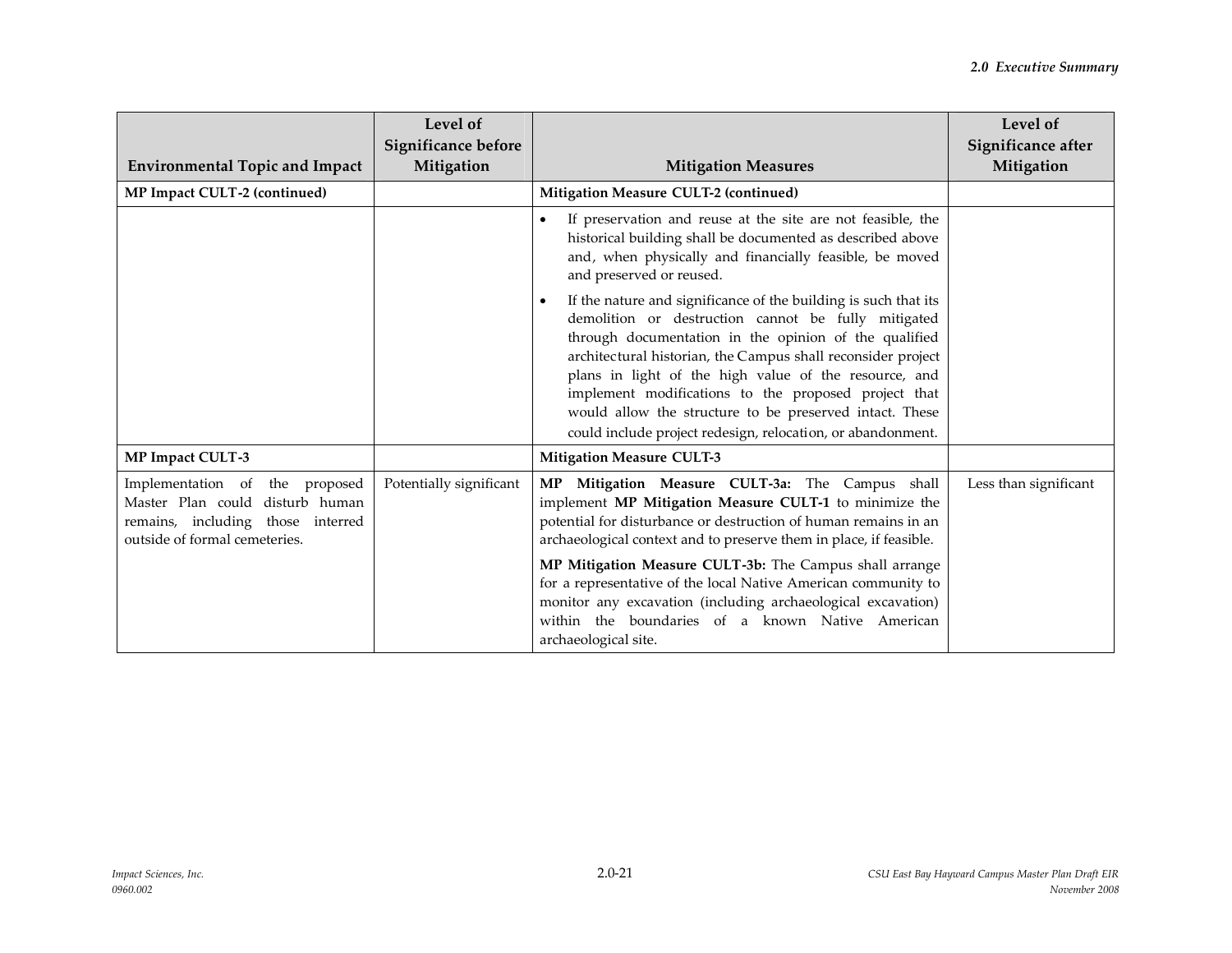| <b>Environmental Topic and Impact</b> | Level of<br>Significance before<br>Mitigation | <b>Mitigation Measures</b>                                                                                                                                                                                                                                                                                                                                                                                                                                                                                                                                                                                                                                                                                                                                                                                                                                                                                                                                                                                                                         | Level of<br>Significance after<br>Mitigation |
|---------------------------------------|-----------------------------------------------|----------------------------------------------------------------------------------------------------------------------------------------------------------------------------------------------------------------------------------------------------------------------------------------------------------------------------------------------------------------------------------------------------------------------------------------------------------------------------------------------------------------------------------------------------------------------------------------------------------------------------------------------------------------------------------------------------------------------------------------------------------------------------------------------------------------------------------------------------------------------------------------------------------------------------------------------------------------------------------------------------------------------------------------------------|----------------------------------------------|
| MP Impact CULT-3 (continued)          |                                               | Mitigation Measure CULT-3 (continued)                                                                                                                                                                                                                                                                                                                                                                                                                                                                                                                                                                                                                                                                                                                                                                                                                                                                                                                                                                                                              |                                              |
|                                       |                                               | MP Mitigation Measure CULT-3c: In the event of a discovery<br>of human bone, suspected human bone, or a burial, all<br>excavation in the vicinity will halt immediately and the area of<br>the find will be protected until a qualified archaeologist<br>determines whether the bone is human. If the qualified<br>archaeologist determines the bone is human, or if a qualified<br>archaeologist is not present, the Campus will notify the County<br>of Alameda Medical Examiner before additional disturbance<br>occurs. The Campus will ensure that the remains and vicinity of<br>the find are protected against further disturbance until the<br>Coroner has made a finding with regard to PRC 5097<br>procedures, in compliance with California Health and Safety<br>Code Section 7050.5(b). If it is determined that the find is of<br>Native American origin, the Campus will comply with the<br>provisions of PRC Section 5097.98 regarding identification and<br>involvement of the Native American Most Likely Descendant<br>$(MLD)$ . |                                              |
|                                       |                                               | MP Mitigation Measure CULT-3d: If human remains cannot be<br>left in place, the Campus shall ensure that the qualified<br>archaeologist and the MLD consult regarding archaeological<br>treatment of human remains, and that appropriate studies, as<br>identified through this consultation, are carried out prior to<br>interring the remains. The Campus shall provide results of all<br>such studies to the local Native American community, and shall<br>provide an opportunity for local Native American involvement<br>in any interpretative reporting. As stipulated by the provisions<br>of the California Native American Graves Protection and<br>Repatriation Act, the Campus shall ensure that human remains<br>and associated artifacts recovered from campus projects on state<br>lands are repatriated to the appropriate local tribal group if<br>requested.                                                                                                                                                                      |                                              |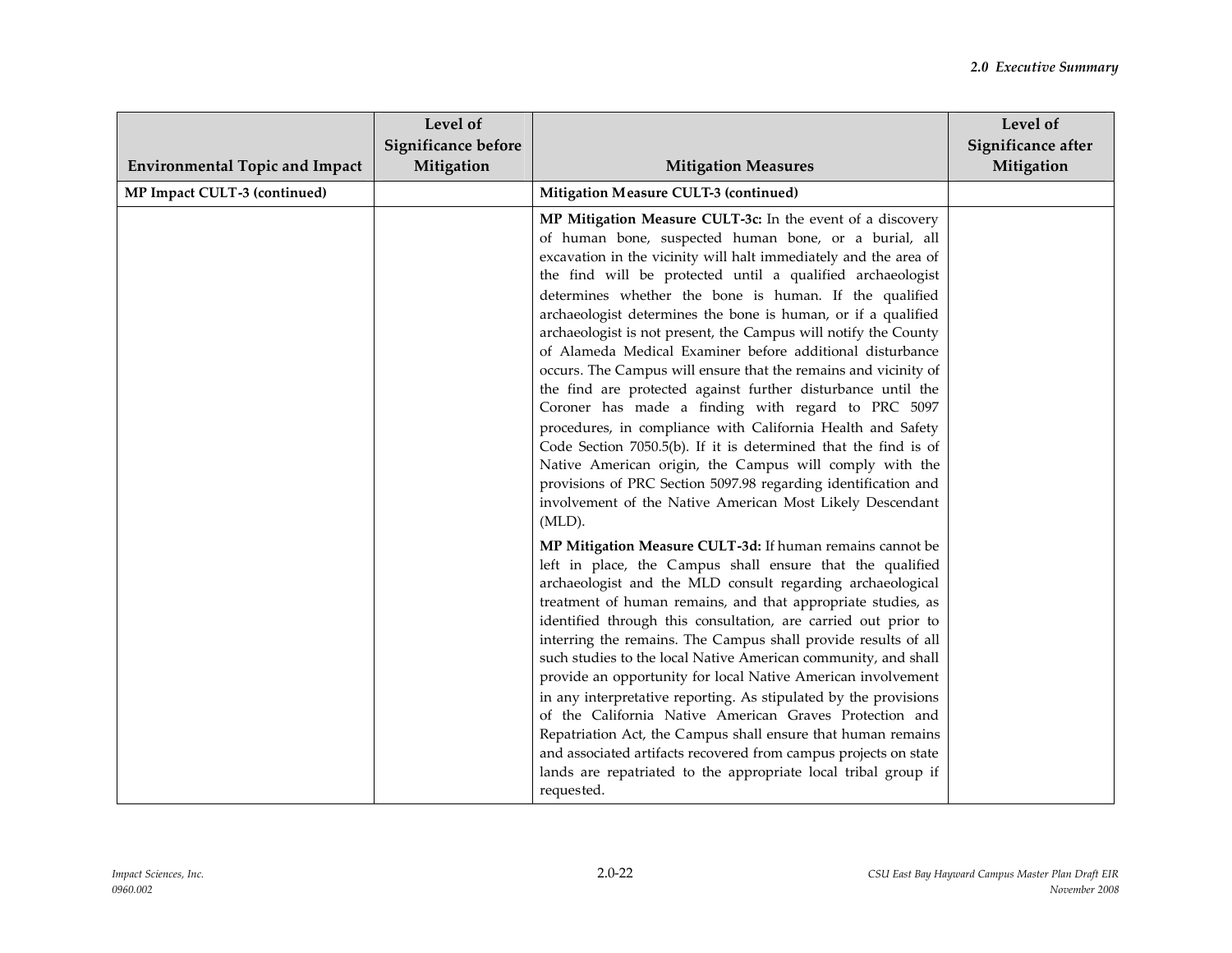| <b>Environmental Topic and Impact</b>                                                                                          | Level of<br>Significance before<br>Mitigation | <b>Mitigation Measures</b>                                                                                                                                                                                                                                                                                                                                                                                                                                                                                                                                                                                                                                                                                                                                                                                                                                                             | Level of<br>Significance after<br>Mitigation |
|--------------------------------------------------------------------------------------------------------------------------------|-----------------------------------------------|----------------------------------------------------------------------------------------------------------------------------------------------------------------------------------------------------------------------------------------------------------------------------------------------------------------------------------------------------------------------------------------------------------------------------------------------------------------------------------------------------------------------------------------------------------------------------------------------------------------------------------------------------------------------------------------------------------------------------------------------------------------------------------------------------------------------------------------------------------------------------------------|----------------------------------------------|
| MP Impact CULT-4                                                                                                               |                                               | <b>Mitigation Measure CULT-4</b>                                                                                                                                                                                                                                                                                                                                                                                                                                                                                                                                                                                                                                                                                                                                                                                                                                                       |                                              |
| Implementation of the proposed<br>Master Plan would not disturb or<br>destroy unique paleontological or<br>geologic resources. | Less than significant                         | MP Mitigation Measure CULT-4a: As part of the construction<br>contract, the Campus shall inform construction contractors to<br>watch for paleontological resources during grading and<br>excavation and to inform the Campus immediately if such<br>resources are encountered.<br>MP Mitigation Measure CULT-4b: If paleontological resources<br>are discovered, all ground-disturbing activities within 100 feet<br>of the find will be halted and a qualified paleontologist will be<br>retained by the Campus to evaluate the find and recommend<br>appropriate handling and treatment of the find. If the find is<br>determined to be significant or potentially significant, the<br>paleontologist will design and carry out a data recovery plan<br>consistent with the Standards of the Society of Vertebrate<br>Paleontologists. Adequate recordation and recovery would, at a | Less than significant                        |
|                                                                                                                                |                                               | minimum, include the following:                                                                                                                                                                                                                                                                                                                                                                                                                                                                                                                                                                                                                                                                                                                                                                                                                                                        |                                              |
|                                                                                                                                |                                               | Development of a site specific environmental and<br>contextual information                                                                                                                                                                                                                                                                                                                                                                                                                                                                                                                                                                                                                                                                                                                                                                                                             |                                              |
|                                                                                                                                |                                               | Archival research<br>٠                                                                                                                                                                                                                                                                                                                                                                                                                                                                                                                                                                                                                                                                                                                                                                                                                                                                 |                                              |
|                                                                                                                                |                                               | Excavation of the resource and its accurate recordation                                                                                                                                                                                                                                                                                                                                                                                                                                                                                                                                                                                                                                                                                                                                                                                                                                |                                              |
|                                                                                                                                |                                               | For a significant major find, identification of a museum or<br>$\bullet$<br>repository for curation of the resource                                                                                                                                                                                                                                                                                                                                                                                                                                                                                                                                                                                                                                                                                                                                                                    |                                              |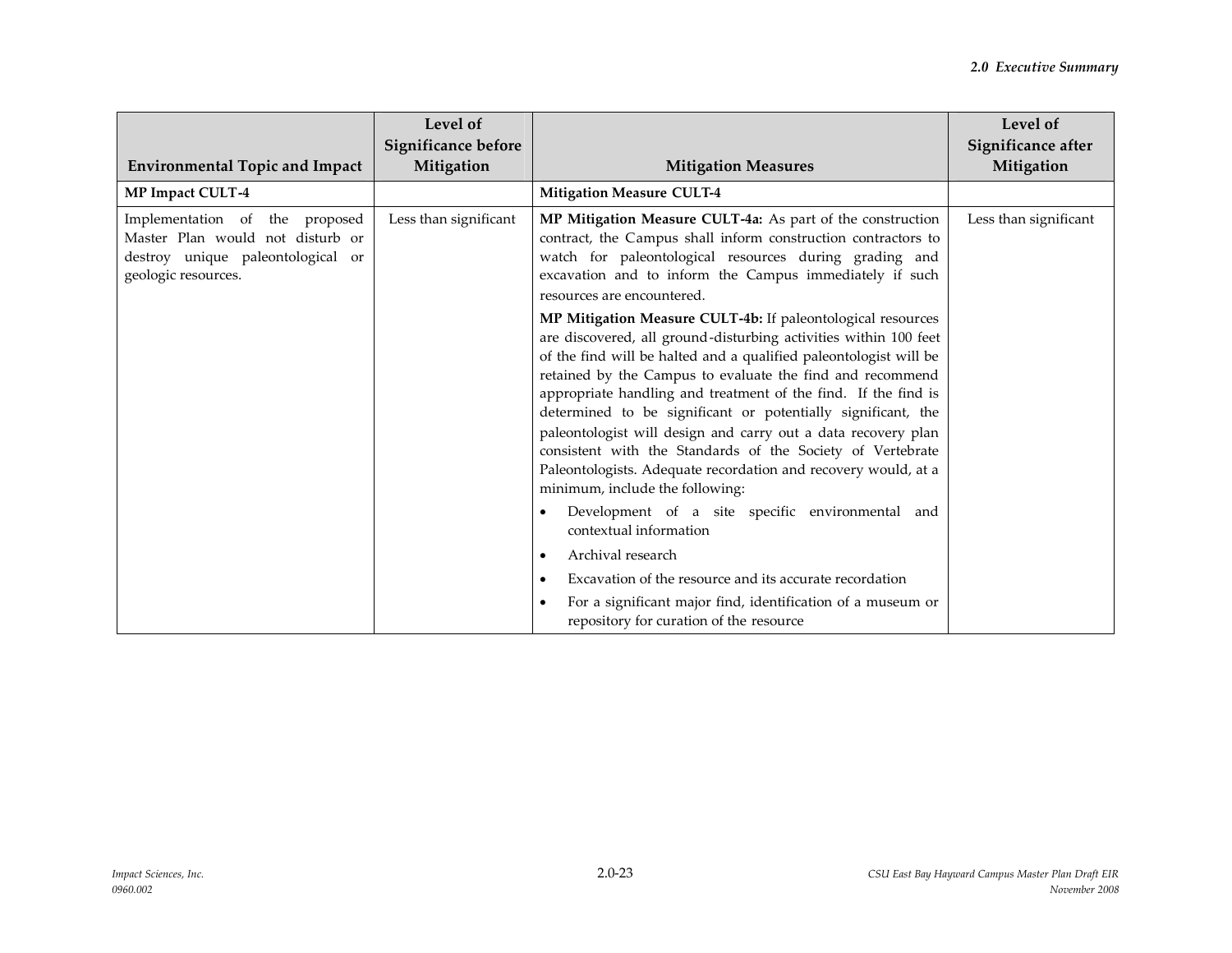| <b>Environmental Topic and Impact</b><br>4.5 Geology and Soils                                                                                                                                                                                                                                                                                                                                   | Level of<br>Significance before<br>Mitigation | <b>Mitigation Measures</b>                                                                                                                                                                                                                                                                                                                                                                                                                                                                                                                                                                                                                                                                                                                                                                                                                                                                             | Level of<br>Significance after<br>Mitigation |
|--------------------------------------------------------------------------------------------------------------------------------------------------------------------------------------------------------------------------------------------------------------------------------------------------------------------------------------------------------------------------------------------------|-----------------------------------------------|--------------------------------------------------------------------------------------------------------------------------------------------------------------------------------------------------------------------------------------------------------------------------------------------------------------------------------------------------------------------------------------------------------------------------------------------------------------------------------------------------------------------------------------------------------------------------------------------------------------------------------------------------------------------------------------------------------------------------------------------------------------------------------------------------------------------------------------------------------------------------------------------------------|----------------------------------------------|
| MP Impact GEO-1                                                                                                                                                                                                                                                                                                                                                                                  |                                               | <b>Mitigation Measure GEO-1</b>                                                                                                                                                                                                                                                                                                                                                                                                                                                                                                                                                                                                                                                                                                                                                                                                                                                                        |                                              |
| Development under the proposed<br>Master Plan would not expose people<br>campus to<br>structures on<br>and<br>substantial adverse effects associated<br>with fault rupture, but could result in<br>substantial adverse effects related to<br>seismic ground shaking or seismic-<br>related ground failure, including<br>liquefaction,<br>lateral<br>spreading,<br>landslides, and/or settlement. | Potentially significant                       | MP Mitigation Measure GEO-1: Where existing geotechnical<br>information is not adequate,<br>detailed<br>geotechnical<br>investigations shall be performed for areas that will support<br>buildings or foundations. Such investigations for building or<br>foundation projects on the CSUEB Hayward campus will<br>comply with the California Geological Survey's Guidelines for<br>Evaluating and Mitigating Seismic Hazards in California<br>(Special Publication 117), which specifically address the<br>mitigation of liquefaction and landslide hazards in designated<br>Seismic Hazard Zones (CGS 2003). All recommendations of the<br>geotechnical investigations will be incorporated into project<br>designs. Recommendations for buildings located near mapped<br>faults, prepared by the California State University seismic<br>review committee, shall be reviewed prior to project design. | Less than significant                        |
| MP Impact GEO-2                                                                                                                                                                                                                                                                                                                                                                                  |                                               | <b>Mitigation Measure GEO-2</b>                                                                                                                                                                                                                                                                                                                                                                                                                                                                                                                                                                                                                                                                                                                                                                                                                                                                        |                                              |
| Development under the proposed<br>Master Plan would not result in<br>substantial erosion of soils during<br>construction.                                                                                                                                                                                                                                                                        | Less than significant                         | No mitigation is required.                                                                                                                                                                                                                                                                                                                                                                                                                                                                                                                                                                                                                                                                                                                                                                                                                                                                             | Less than significant                        |
| MP Impact GEO-3                                                                                                                                                                                                                                                                                                                                                                                  |                                               | <b>Mitigation Measure GEO-3</b>                                                                                                                                                                                                                                                                                                                                                                                                                                                                                                                                                                                                                                                                                                                                                                                                                                                                        |                                              |
| Expansive soils are present on the<br>project site and could result in<br>unstable conditions where buildings<br>are proposed.                                                                                                                                                                                                                                                                   | Potentially significant                       | MP Mitigation Measure GEO-3: The Campus shall implement<br>MP Mitigation Measure GEO-1.                                                                                                                                                                                                                                                                                                                                                                                                                                                                                                                                                                                                                                                                                                                                                                                                                | Less than significant                        |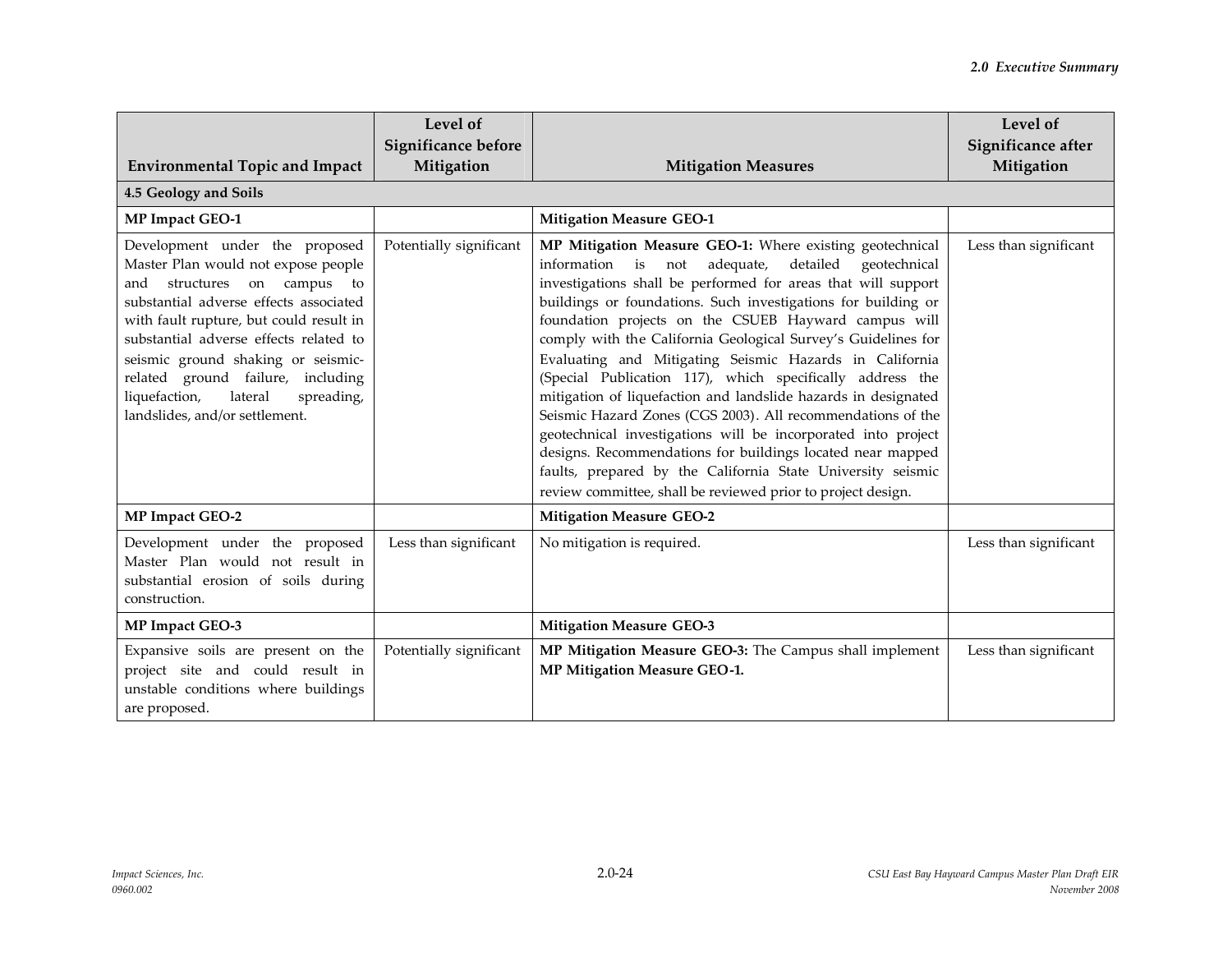| <b>Environmental Topic and Impact</b>                                                                                                                                                                                                                  | Level of<br>Significance before<br>Mitigation | <b>Mitigation Measures</b>                                                                                                                                                                                                                                                                                                                                                                                                                                                                                                                                           | Level of<br>Significance after<br>Mitigation |
|--------------------------------------------------------------------------------------------------------------------------------------------------------------------------------------------------------------------------------------------------------|-----------------------------------------------|----------------------------------------------------------------------------------------------------------------------------------------------------------------------------------------------------------------------------------------------------------------------------------------------------------------------------------------------------------------------------------------------------------------------------------------------------------------------------------------------------------------------------------------------------------------------|----------------------------------------------|
| <b>4.6 Hazards and Hazardous Materials</b>                                                                                                                                                                                                             |                                               |                                                                                                                                                                                                                                                                                                                                                                                                                                                                                                                                                                      |                                              |
| MP Impact HAZ-1                                                                                                                                                                                                                                        |                                               | <b>Mitigation Measure HAZ-1</b>                                                                                                                                                                                                                                                                                                                                                                                                                                                                                                                                      |                                              |
| Campus development and activities<br>under the proposed Master Plan<br>would not create significant hazards<br>to the public or the environment from<br>the use, storage and transport of<br>hazardous materials under routine or<br>upset conditions. | Less than significant                         | No mitigation is required.                                                                                                                                                                                                                                                                                                                                                                                                                                                                                                                                           | Less than significant                        |
| <b>MP Impact HAZ-2</b>                                                                                                                                                                                                                                 |                                               | <b>Mitigation Measure HAZ-2</b>                                                                                                                                                                                                                                                                                                                                                                                                                                                                                                                                      |                                              |
| Campus development and activities<br>under the proposed Master Plan<br>would not create significant hazards<br>to the public or the environment, such<br>that existing or proposed adjacent<br>schools may be affected.                                | Less than significant                         | No mitigation is required.                                                                                                                                                                                                                                                                                                                                                                                                                                                                                                                                           | Less than significant                        |
| MP Impact HAZ-3                                                                                                                                                                                                                                        |                                               | <b>Mitigation Measure HAZ-3</b>                                                                                                                                                                                                                                                                                                                                                                                                                                                                                                                                      |                                              |
| Construction and demolition activities<br>under the proposed Master Plan in<br>one area of the campus could expose<br>workers,<br>construction<br>campus<br>the<br>public<br>occupants,<br>$\,$ or<br>to<br>contaminated soil or groundwater.          | Potentially significant                       | MP Mitigation Measures HAZ-3: As and when a project is<br>proposed in the vicinity of the LUST site, the Campus shall<br>conduct a Phase I Environmental Site Assessment (ESA) and if<br>necessary a Phase 2 ESA of the contaminated site. Based on the<br>results of the investigation, the Campus in conjunction with the<br>San Francisco Bay Regional Water Quality Control Board<br>(SFBRWQCB) and DTSC shall determine if remediation is<br>required. Remediation will be implemented before the site is<br>excavated or otherwise disturbed for construction. | Less than significant                        |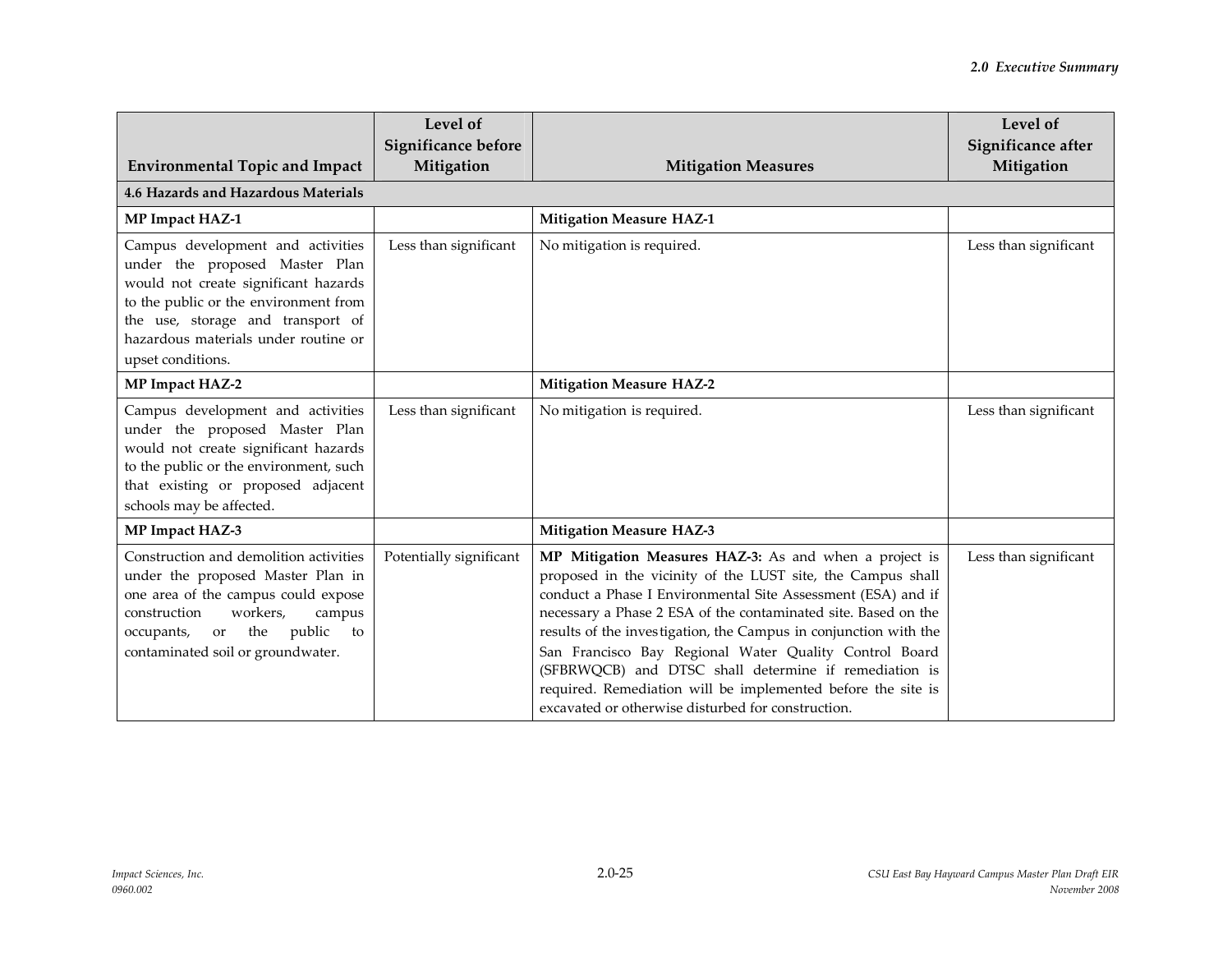| <b>Environmental Topic and Impact</b>                                                                                                                                                        | Level of<br>Significance before<br>Mitigation | <b>Mitigation Measures</b>                                                                                                                                                                                                                                                                                                                                                                                                                                                                                                                                                                                                                                                                                                                                                                                                                                                                                                                                                                                                                                                                                                                                                                                                                                            | Level of<br>Significance after<br>Mitigation |
|----------------------------------------------------------------------------------------------------------------------------------------------------------------------------------------------|-----------------------------------------------|-----------------------------------------------------------------------------------------------------------------------------------------------------------------------------------------------------------------------------------------------------------------------------------------------------------------------------------------------------------------------------------------------------------------------------------------------------------------------------------------------------------------------------------------------------------------------------------------------------------------------------------------------------------------------------------------------------------------------------------------------------------------------------------------------------------------------------------------------------------------------------------------------------------------------------------------------------------------------------------------------------------------------------------------------------------------------------------------------------------------------------------------------------------------------------------------------------------------------------------------------------------------------|----------------------------------------------|
| MP Impact HAZ-4                                                                                                                                                                              |                                               | <b>Mitigation Measure HAZ-4</b>                                                                                                                                                                                                                                                                                                                                                                                                                                                                                                                                                                                                                                                                                                                                                                                                                                                                                                                                                                                                                                                                                                                                                                                                                                       |                                              |
| Demolition or renovation of buildings<br>under the proposed Master Plan could<br>expose construction workers, campus<br>occupants<br>or the public<br>to<br>contaminated building materials. | Potentially significant                       | MP Mitigation Measure HAZ-4: The Campus shall develop a<br>procedure for the demolition of structures containing<br>contaminated building materials. These provisions shall ensure<br>the removal of hazardous materials; the decontamination of<br>surfaces and equipment; proper characterization, storage and<br>shipment of hazardous materials removed from laboratories;<br>and proper worker training and safety procedures. These<br>procedures shall provide for the following:<br>Removal of all hazardous materials.<br>User inspection for contamination.<br>Performance of a site audit to determine likelihood of<br>chemical spills.<br>Performance of sampling for potential chemical<br>contamination, if site audit finds that this is warranted.<br>Use of survey meters or wipe samples to detect lingering<br>radioactivity, if radioactive materials were present.<br>Performance of sampling for potential chemical<br>contamination, if site audit finds that this is warranted.<br>Communication with workers to ensure any remaining risk<br>and health and safety procedures are understood and<br>followed during demolition.<br>Following proper procedures for characterizing, storing,<br>and shipping hazardous wastes, if necessary. | Less than significant                        |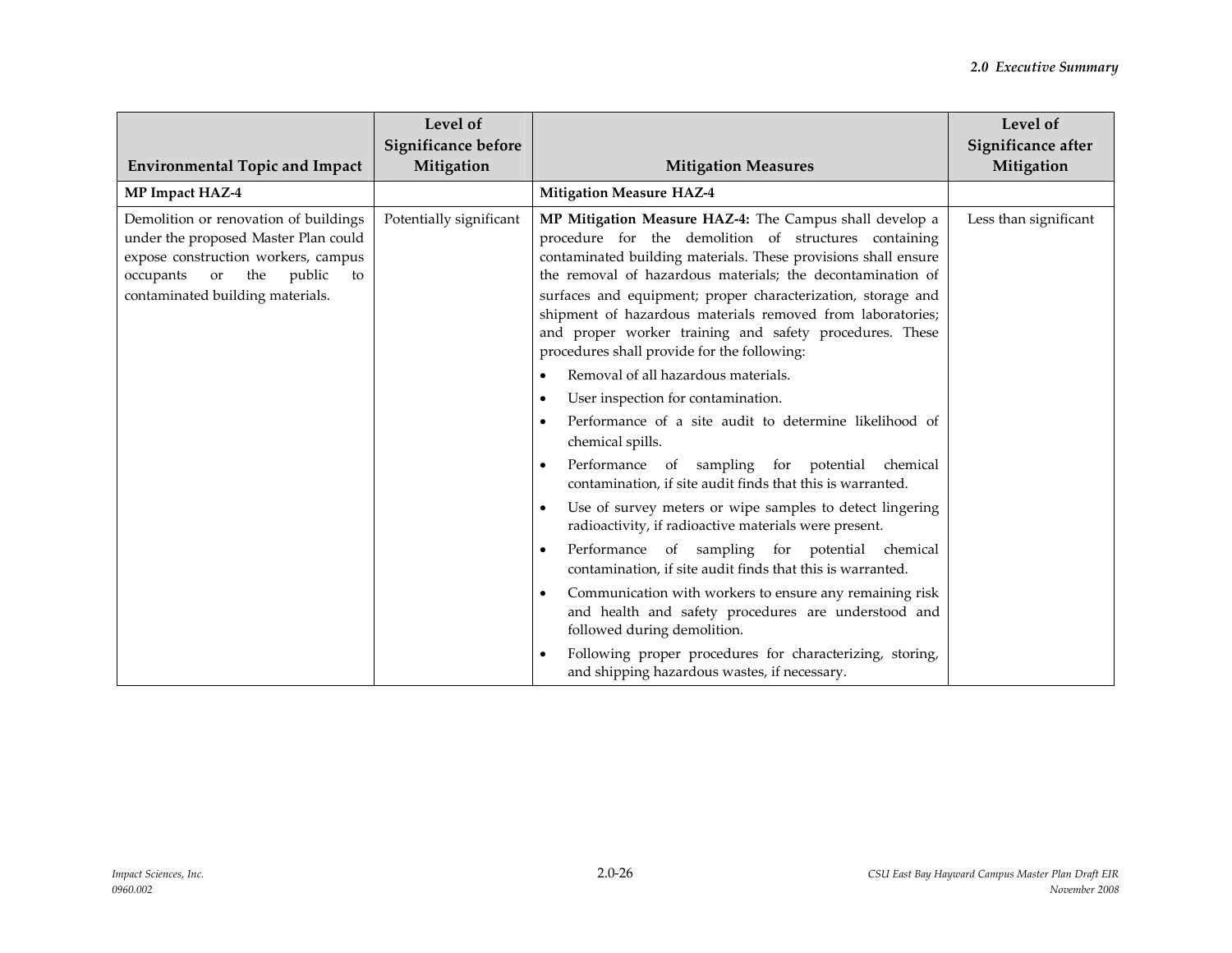| <b>Environmental Topic and Impact</b>                                                                                                                                         | Level of<br>Significance before<br>Mitigation | <b>Mitigation Measures</b>                                                                                                                                                                                                                          | Level of<br>Significance after<br>Mitigation |
|-------------------------------------------------------------------------------------------------------------------------------------------------------------------------------|-----------------------------------------------|-----------------------------------------------------------------------------------------------------------------------------------------------------------------------------------------------------------------------------------------------------|----------------------------------------------|
| MP Impact HAZ-5                                                                                                                                                               |                                               | <b>Mitigation Measure HAZ-5</b>                                                                                                                                                                                                                     |                                              |
| development under the<br>Campus<br>Master Plan would not<br>proposed<br>interfere<br>physically<br>with<br>the<br>Campus's Emergency Operations Plan                          | Less than significant                         | MP Mitigation Measure HAZ-5a: The Campus shall require<br>new construction under the Master Plan to adhere to the<br>following standards already established by Facilities Planning &<br>Operations:                                                | Less than significant                        |
| (EOP).                                                                                                                                                                        |                                               | Construction work shall be conducted so as to ensure the<br>least possible obstruction to traffic.                                                                                                                                                  |                                              |
|                                                                                                                                                                               |                                               | Contractors shall notify the Campus Representative at least<br>$\bullet$<br>two weeks before any road closure.                                                                                                                                      |                                              |
|                                                                                                                                                                               |                                               | When paths, lanes, or roadways are blocked, detour signs<br>$\bullet$<br>shall be installed to clearly designate an alternate route.                                                                                                                |                                              |
|                                                                                                                                                                               |                                               | Fire hydrants shall be kept accessible to fire fighting<br>$\bullet$<br>equipment at all times.                                                                                                                                                     |                                              |
|                                                                                                                                                                               |                                               | To ensure adequate access for emergency vehicles when<br>$\bullet$<br>construction projects will result in temporary lane or<br>roadway closures, campus police and dispatchers shall be<br>notified of the closures and alternative travel routes. |                                              |
|                                                                                                                                                                               |                                               | MP Mitigation Measure HAZ-5b: New or updated building<br>and/or department-specific EOPs shall be developed for any<br>new development project.                                                                                                     |                                              |
| MP Impact HAZ-6                                                                                                                                                               |                                               | <b>Mitigation Measure HAZ-6</b>                                                                                                                                                                                                                     |                                              |
| Campus development under the<br>proposed Master Plan would not<br>expose people or structures to a<br>significant risk of loss, injury, or death<br>involving wildland fires. | Less than significant                         | No mitigation is required.                                                                                                                                                                                                                          | Less than significant                        |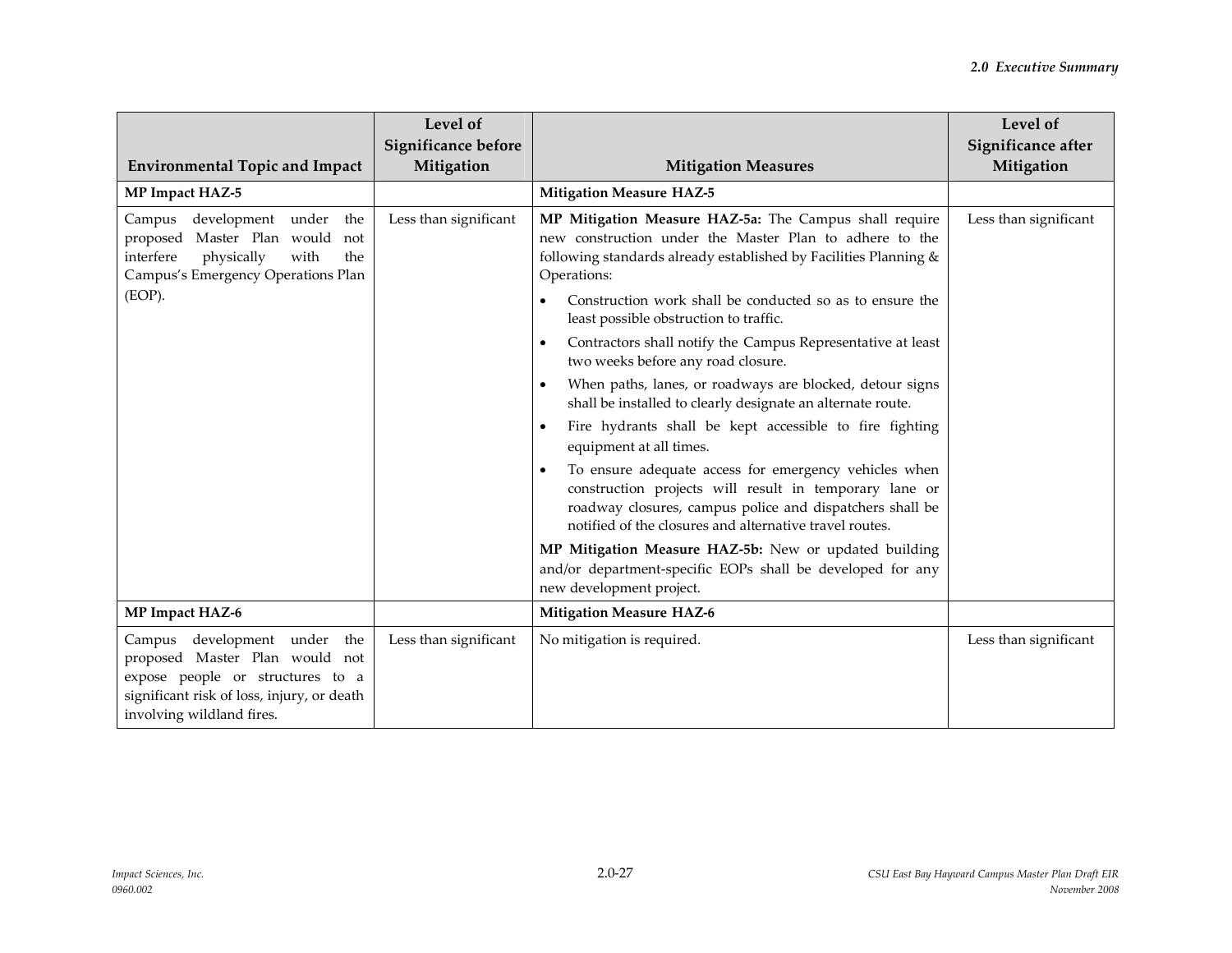|                                                                                                                                                                                                                                                                               | Level of<br>Significance before |                                                                                                                                                                                                                                                                                                                                                                                                                                               | Level of<br>Significance after |
|-------------------------------------------------------------------------------------------------------------------------------------------------------------------------------------------------------------------------------------------------------------------------------|---------------------------------|-----------------------------------------------------------------------------------------------------------------------------------------------------------------------------------------------------------------------------------------------------------------------------------------------------------------------------------------------------------------------------------------------------------------------------------------------|--------------------------------|
| <b>Environmental Topic and Impact</b>                                                                                                                                                                                                                                         | Mitigation                      | <b>Mitigation Measures</b>                                                                                                                                                                                                                                                                                                                                                                                                                    | Mitigation                     |
| 4.7 Hydrology and Water Quality                                                                                                                                                                                                                                               |                                 |                                                                                                                                                                                                                                                                                                                                                                                                                                               |                                |
| <b>MP Impact HYDRO-1</b>                                                                                                                                                                                                                                                      |                                 | <b>Mitigation Measure HYDRO-1</b>                                                                                                                                                                                                                                                                                                                                                                                                             |                                |
| Compliance<br><b>NPDES</b><br>with<br>requirements and campus stormwater<br>management policies would result in<br>a less than significant impact on water<br>erosion<br>including<br>quality,<br>and<br>sedimentation, during construction.                                  | Less than significant           | No mitigation is required.                                                                                                                                                                                                                                                                                                                                                                                                                    | Less than significant          |
| <b>MP Impact HYDRO-2</b>                                                                                                                                                                                                                                                      |                                 | <b>Mitigation Measure HYDRO-2</b>                                                                                                                                                                                                                                                                                                                                                                                                             |                                |
| Compliance<br><b>NPDES</b><br>with<br>requirements and campus stormwater<br>management policies would result in<br>a less than significant impact to water<br>including erosion<br>quality,<br>and<br>sedimentation, during operation.                                        | Less than significant           | MP Mitigation Measure HYDRO-2: During the design review<br>phase of each future development project on the campus, the<br>Campus will verify that the stormwater BMPs were evaluated<br>for the proposed project and those determined to be appropriate<br>were incorporated into the proposed project. The Campus will<br>also verify that post-development runoff from the project site<br>will approximate pre-development runoff volumes. | Less than significant          |
| <b>MP Impact HYDRO-3</b>                                                                                                                                                                                                                                                      |                                 | <b>Mitigation Measure HYDRO-3</b>                                                                                                                                                                                                                                                                                                                                                                                                             |                                |
| Development of the campus under the<br>proposed Master Plan would not<br>substantially<br>alter the existing<br>drainage patterns in a way that would<br>result in on- or off-site flooding.                                                                                  | Less than significant           | No mitigation is required.                                                                                                                                                                                                                                                                                                                                                                                                                    | Less than significant          |
| <b>MP Impact HYDRO-4</b>                                                                                                                                                                                                                                                      |                                 | <b>Mitigation Measure HYDRO-4</b>                                                                                                                                                                                                                                                                                                                                                                                                             |                                |
| Implementation of the proposed<br>Master Plan would not substantially<br>deplete groundwater or interfere<br>substantially<br>with<br>groundwater<br>recharge such that there would be a<br>net deficit in aquifer volume or a<br>lowering of the local groundwater<br>table. | Less than significant           | No mitigation is required.                                                                                                                                                                                                                                                                                                                                                                                                                    | Less than significant          |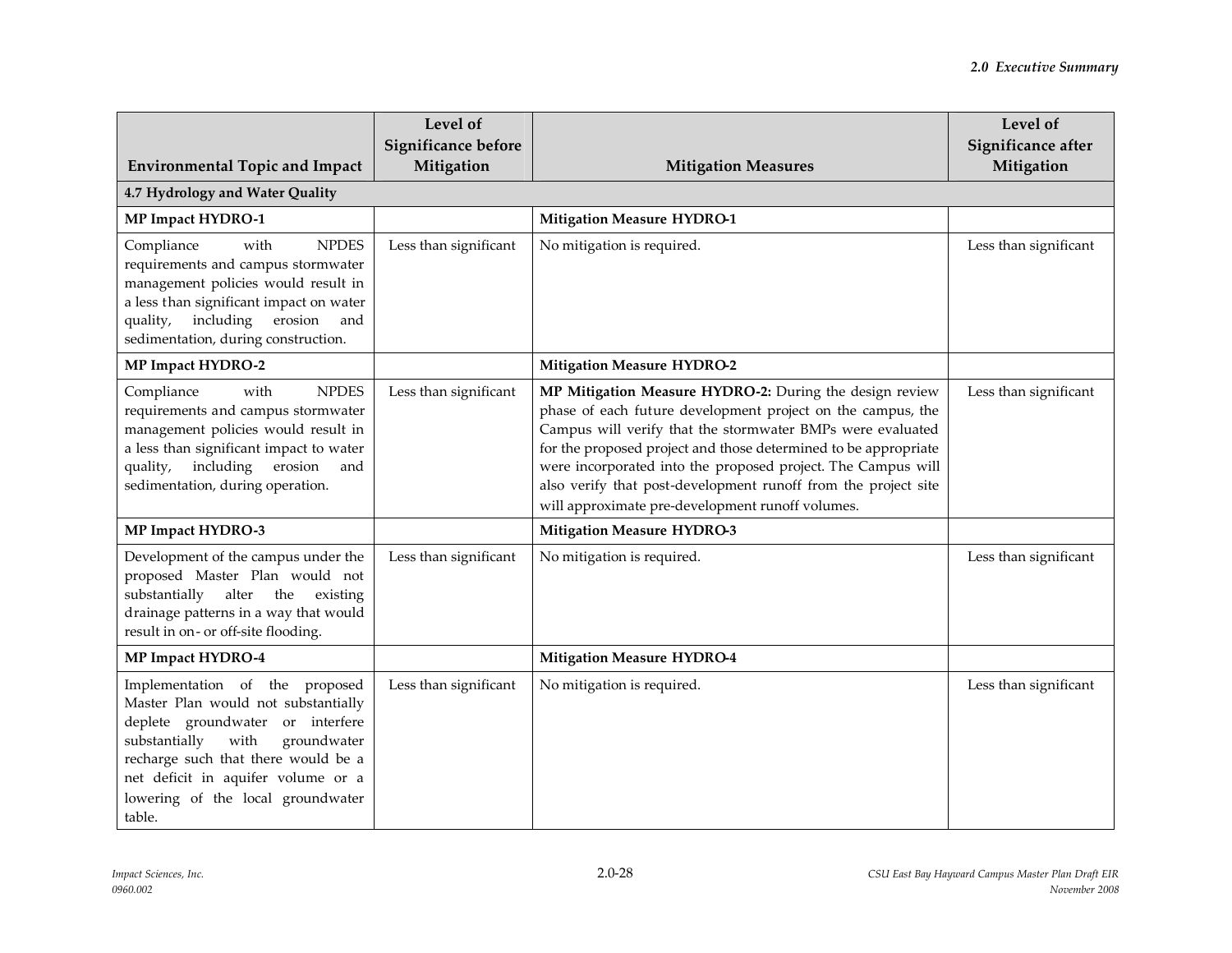| <b>Environmental Topic and Impact</b>                                                                                                                                                                                                                                                              | Level of<br>Significance before<br>Mitigation | <b>Mitigation Measures</b>        | Level of<br>Significance after<br>Mitigation |
|----------------------------------------------------------------------------------------------------------------------------------------------------------------------------------------------------------------------------------------------------------------------------------------------------|-----------------------------------------------|-----------------------------------|----------------------------------------------|
| MP Impact HYDRO-5                                                                                                                                                                                                                                                                                  |                                               | <b>Mitigation Measure HYDRO-5</b> |                                              |
| Implementation of the proposed<br>Master Plan would not place housing<br>or structures that would impede or<br>redirect flood flows within a 100-year<br>flood hazard area or levee or dam<br>inundation zone.                                                                                     | No impact                                     | No mitigation is required.        | No impact                                    |
| MP Impact HYDRO-6                                                                                                                                                                                                                                                                                  |                                               | <b>Mitigation Measure HYDRO-6</b> |                                              |
| Development<br>the<br>Hayward<br>on<br>campus under the proposed Master<br>Plan would not be affected by<br>inundation associated with a tsunami<br>or seiche event due to elevation and<br>location relative to the Pacific Ocean<br>and enclosed water bodies.                                   | No impact                                     | No mitigation is required.        | No impact                                    |
| 4.8 Land Use and Planning                                                                                                                                                                                                                                                                          |                                               |                                   |                                              |
| MP Impact LU-1                                                                                                                                                                                                                                                                                     |                                               | <b>Mitigation Measure LU-1</b>    |                                              |
| Growth and development under the<br>proposed Master Plan would not<br>physically divide an established<br>community.                                                                                                                                                                               | No impact                                     | No mitigation is required.        | No impact                                    |
| MP Impact LU-2                                                                                                                                                                                                                                                                                     |                                               | <b>Mitigation Measure LU-2</b>    |                                              |
| Growth and development under the<br>proposed Master Plan would not<br>conflict with applicable land use<br>plans, policies, or regulations of an<br>agency with jurisdiction over the<br>project adopted for the purposes of<br>avoiding<br>mitigating<br><b>or</b><br>an<br>environmental effect. | Less than significant                         | No mitigation is required.        | Less than significant                        |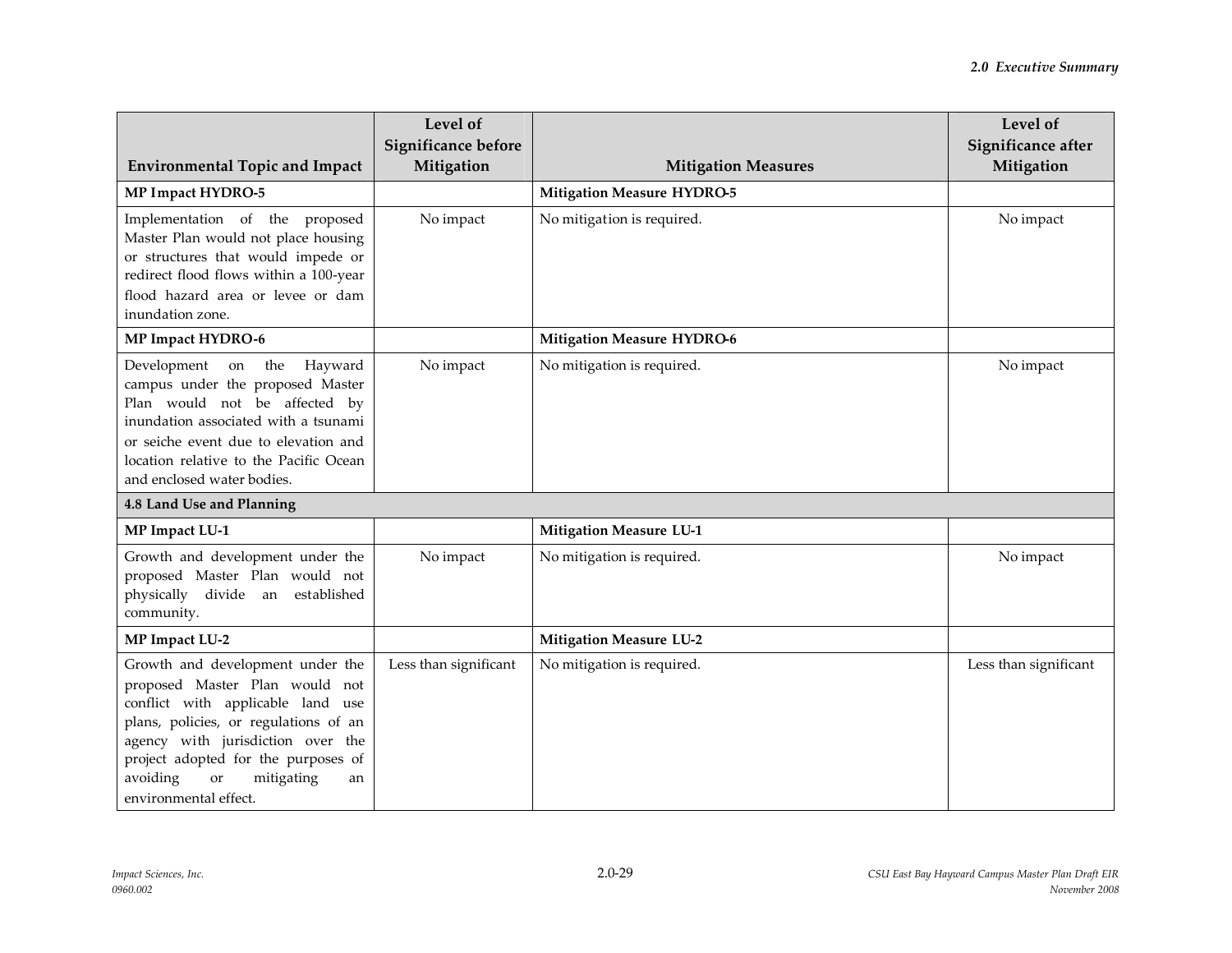| <b>Environmental Topic and Impact</b><br>4.9 Noise                                                                                                                                                                                                                                | Level of<br>Significance before<br>Mitigation | <b>Mitigation Measures</b>      | Level of<br>Significance after<br>Mitigation |
|-----------------------------------------------------------------------------------------------------------------------------------------------------------------------------------------------------------------------------------------------------------------------------------|-----------------------------------------------|---------------------------------|----------------------------------------------|
| MP Impact NOI-1                                                                                                                                                                                                                                                                   |                                               | <b>Mitigation Measure NOI-1</b> |                                              |
| development under the<br>Campus<br>proposed Campus Master Plan would<br>result in increased vehicular traffic on<br>the regional road network, which<br>not significantly increase<br>would<br>ambient traffic noise levels at existing<br>on- and off-site noise sensitive uses. | Less than significant                         | No mitigation is required.      | Less than significant                        |
| MP Impact NOI-2                                                                                                                                                                                                                                                                   |                                               | <b>Mitigation Measure NOI-2</b> |                                              |
| Daily operations within the campus<br>would not expose existing off-site and<br>future on-site noise sensitive receptors<br>to significant elevated noise levels.                                                                                                                 | Less than significant                         | No mitigation is required.      | Less than significant                        |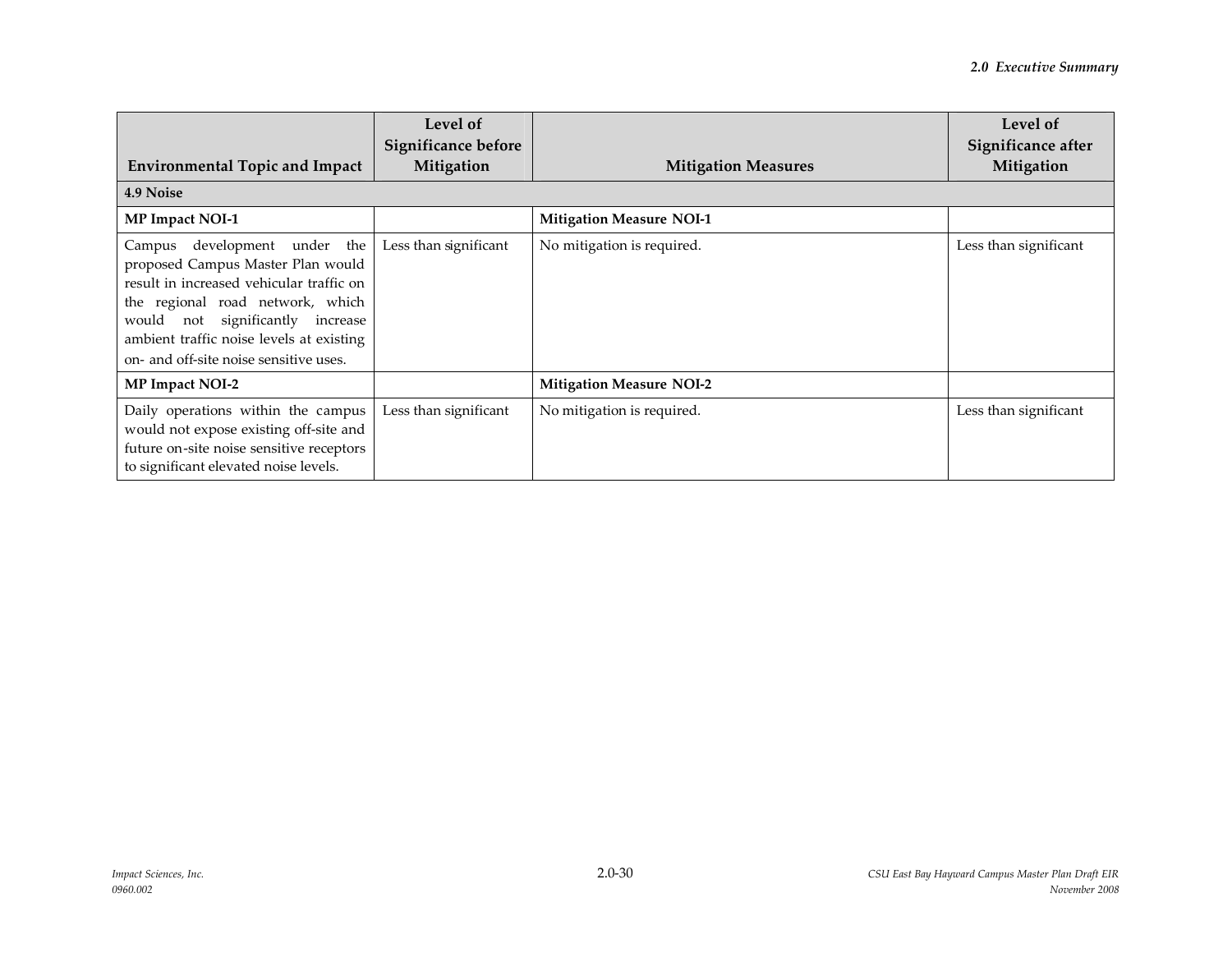| <b>Environmental Topic and Impact</b>                                                                                                                | Level of<br>Significance before<br>Mitigation | <b>Mitigation Measures</b>                                                                                                                                                                                                                                                       | Level of<br>Significance after<br>Mitigation |
|------------------------------------------------------------------------------------------------------------------------------------------------------|-----------------------------------------------|----------------------------------------------------------------------------------------------------------------------------------------------------------------------------------------------------------------------------------------------------------------------------------|----------------------------------------------|
| MP Impact NOI-3                                                                                                                                      |                                               | <b>Mitigation Measure NOI-3</b>                                                                                                                                                                                                                                                  |                                              |
| Construction on the campus pursuant<br>to the Campus Master Plan could<br>expose existing and future noise-<br>sensitive receptors<br>elevated<br>to | Potentially significant                       | MP Mitigation Measure NOI-3a: Construction activities on<br>campus shall be restricted to between the hours of 7:00 AM and<br>7:00 PM on weekdays and Saturdays and 10:00 AM to 6:00 PM<br>on Sundays and holidays.                                                              | Less than significant                        |
| construction noise levels                                                                                                                            |                                               | MP Mitigation Measure NOI-3b: Prior to initiation of campus<br>construction within 500 feet of a noise sensitive receptor, the<br>Campus shall approve a construction noise mitigation program<br>including but not limited to the following.                                    |                                              |
|                                                                                                                                                      |                                               | All noise-producing project equipment and vehicles using<br>$\bullet$<br>internal combustion engines shall be equipped with<br>exhaust mufflers and air-inlet silencers where appropriate,<br>in good operating condition that meet or exceed original<br>factory specification. |                                              |
|                                                                                                                                                      |                                               | Mobile or fixed "package" equipment (e.g., arc-welders, air<br>compressors) shall be equipped with shrouds and noise<br>control features that are readily available for that type of<br>equipment.                                                                               |                                              |
|                                                                                                                                                      |                                               | All mobile or fixed noise producing equipment used on the<br>project, which is regulated for noise output by local, state or<br>federal agency, shall comply with such regulation while<br>engaged in project-related activities.                                                |                                              |
|                                                                                                                                                      |                                               | Electrically powered equipment shall be used instead of<br>$\bullet$<br>pneumatic or internal combustion powered equipment,<br>where practicable.                                                                                                                                |                                              |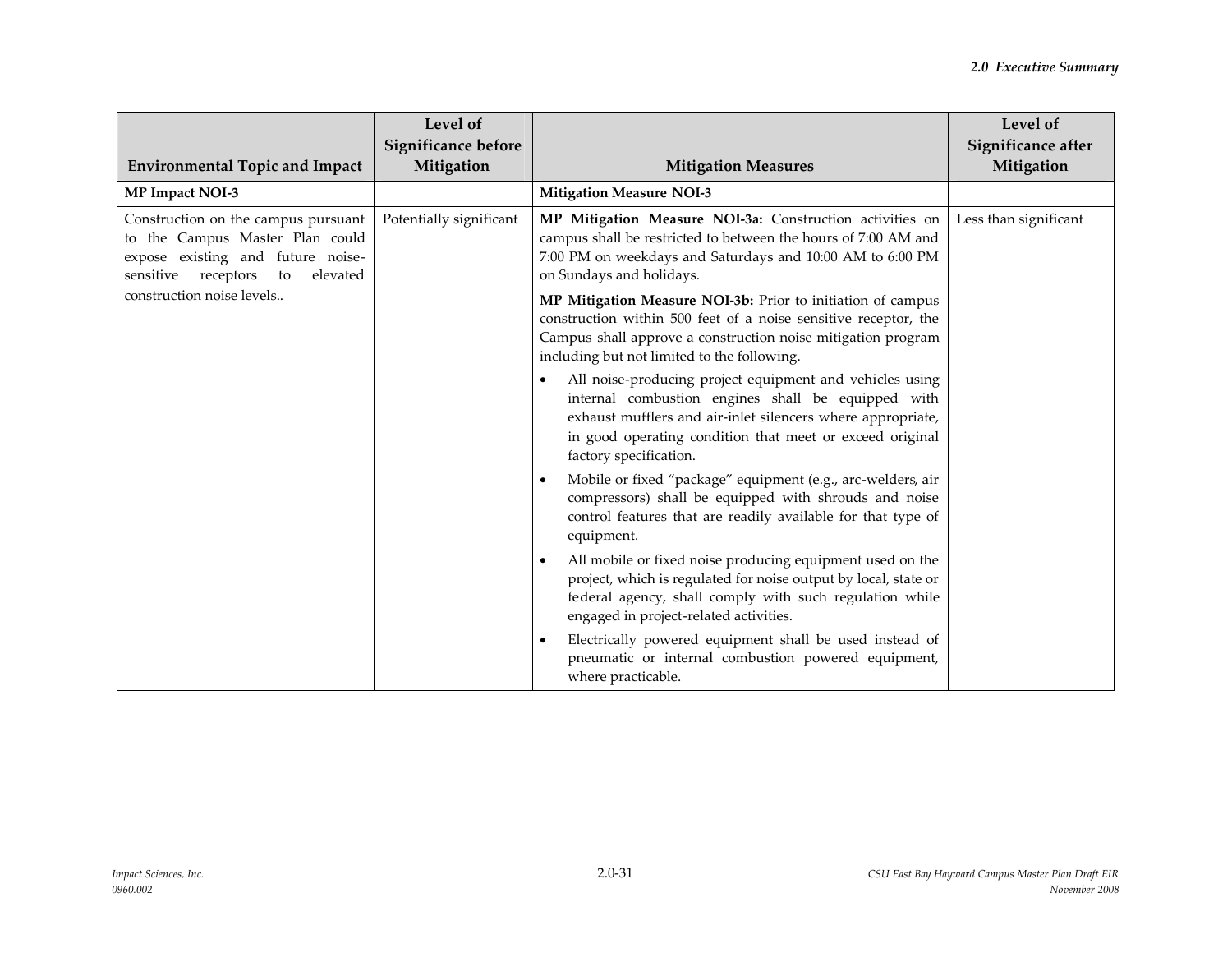| <b>Environmental Topic and Impact</b> | Level of<br>Significance before<br>Mitigation | <b>Mitigation Measures</b>                                                                                                                                                                                                                                                                                   | Level of<br>Significance after<br>Mitigation |
|---------------------------------------|-----------------------------------------------|--------------------------------------------------------------------------------------------------------------------------------------------------------------------------------------------------------------------------------------------------------------------------------------------------------------|----------------------------------------------|
| MP Impact NOI-3 (continued)           |                                               | Mitigation Measure NOI-3 (continued)                                                                                                                                                                                                                                                                         |                                              |
|                                       |                                               | Material stockpiles and mobile equipment staging,<br>construction vehicle parking and maintenance areas shall<br>be located as far as practicable from noise-sensitive land<br>uses.                                                                                                                         |                                              |
|                                       |                                               | Stationary noise sources such as generators or pumps shall<br>be located away from noise-sensitive land uses as feasible.                                                                                                                                                                                    |                                              |
|                                       |                                               | The use of noise-producing signals, including horns,<br>whistles, alarms, and bells shall be for safety warning<br>purposes only. No project-related public address<br>loudspeaker, two-way radio, or music system shall be<br>audible at any adjacent noise-sensitive receptor except for<br>emergency use. |                                              |
|                                       |                                               | The erection of temporary noise barriers shall be<br>considered where project activity is unavoidably close to<br>noise-sensitive receptors.                                                                                                                                                                 |                                              |
|                                       |                                               | The noisiest construction operations shall be scheduled to<br>occur together to avoid continuing periods of the greatest<br>annoyance, wherever possible.                                                                                                                                                    |                                              |
|                                       |                                               | Construction vehicle trips be routed as far as practical from<br>existing residential uses.                                                                                                                                                                                                                  |                                              |
|                                       |                                               | The loudest campus construction activities, such as<br>$\bullet$<br>demolition, blasting, and pile driving, shall be scheduled<br>during summer, Thanksgiving, winter, and spring breaks<br>when fewer people would be disturbed by construction<br>noise.                                                   |                                              |
|                                       |                                               | Whenever possible, academic, administrative,<br>and<br>residential areas that will be subject to construction noise<br>shall be informed a week before the start of each<br>construction project.                                                                                                            |                                              |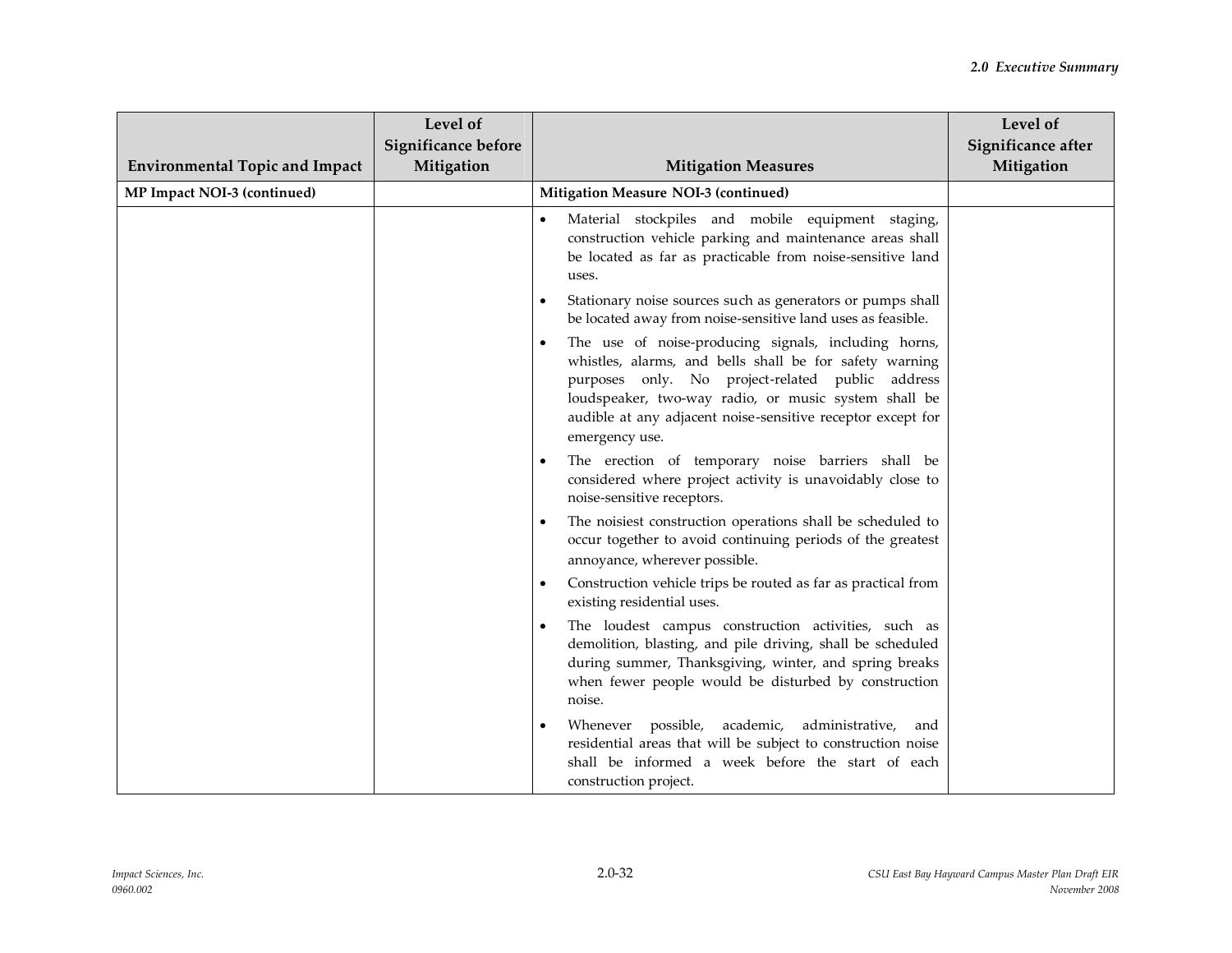| <b>Environmental Topic and Impact</b>                                                                                                                                                                                                                                             | Level of<br>Significance before<br>Mitigation | <b>Mitigation Measures</b>      | Level of<br>Significance after<br>Mitigation |  |
|-----------------------------------------------------------------------------------------------------------------------------------------------------------------------------------------------------------------------------------------------------------------------------------|-----------------------------------------------|---------------------------------|----------------------------------------------|--|
| 4.10 Population and Housing                                                                                                                                                                                                                                                       |                                               |                                 |                                              |  |
| MP Impact POP-1                                                                                                                                                                                                                                                                   |                                               | <b>Mitigation Measure POP-1</b> |                                              |  |
| Implementation of the proposed<br>Master Plan would not substantially<br>increase the population of the City of<br>Hayward or Alameda County such<br>that additional housing would be<br>required, the construction of which<br>could cause significant environmental<br>impacts. | Less than significant                         | No mitigation is required.      | Less than significant                        |  |
| MP Impact POP-2                                                                                                                                                                                                                                                                   |                                               | <b>Mitigation Measure POP-2</b> |                                              |  |
| Implementation of the proposed<br>Master Plan would not displace<br>existing housing or population.                                                                                                                                                                               | No impact                                     | No mitigation is required.      | No impact                                    |  |
| <b>4.11 Public Services</b>                                                                                                                                                                                                                                                       |                                               |                                 |                                              |  |
| <b>MP Impact PUB-1</b>                                                                                                                                                                                                                                                            |                                               | <b>Mitigation Measure PUB-1</b> |                                              |  |
| development under the<br>Campus<br>proposed Master Plan would not<br>require the construction of new or<br>physically<br>fire protection<br>altered<br>facilities,<br>which<br>could<br>cause<br>significant environmental impacts.                                               | Less than significant                         | No mitigation is required.      | Less than significant                        |  |
| <b>MP Impact PUB-2</b>                                                                                                                                                                                                                                                            |                                               | <b>Mitigation Measure PUB-2</b> |                                              |  |
| The proposed Master Plan would not<br>require the construction of new or<br>physically altered law enforcement<br>facilities,<br>which<br>could<br>cause<br>significant environmental impacts.                                                                                    | Less than significant                         | No mitigation is required.      | Less than significant                        |  |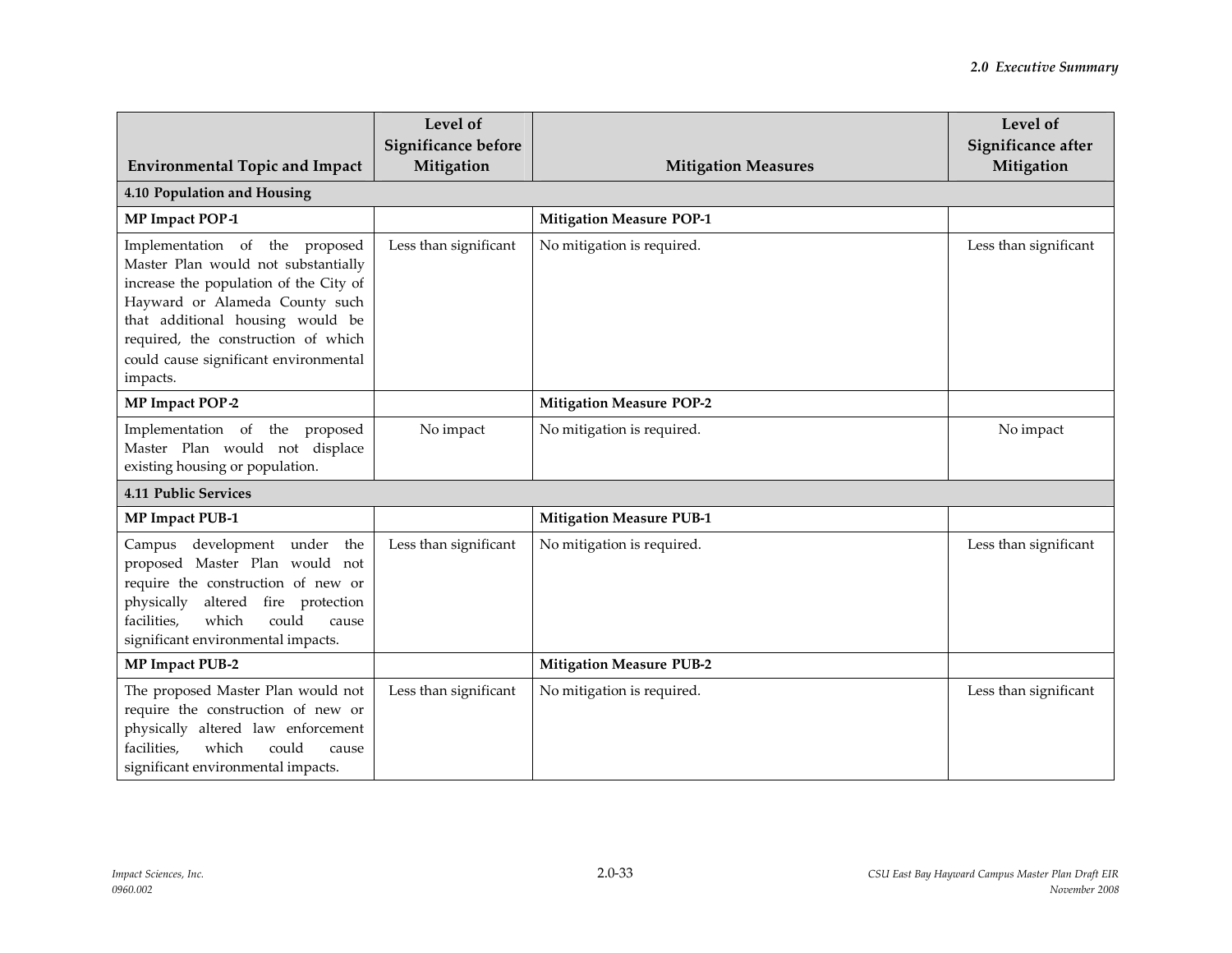| <b>Environmental Topic and Impact</b>                                                                                                                                                                                                                                              | Level of<br>Significance before<br>Mitigation | <b>Mitigation Measures</b>                                                                                                                                                                                                                                                                                                                                                                                                                                                                                                                                                                                                    | Level of<br>Significance after<br>Mitigation |
|------------------------------------------------------------------------------------------------------------------------------------------------------------------------------------------------------------------------------------------------------------------------------------|-----------------------------------------------|-------------------------------------------------------------------------------------------------------------------------------------------------------------------------------------------------------------------------------------------------------------------------------------------------------------------------------------------------------------------------------------------------------------------------------------------------------------------------------------------------------------------------------------------------------------------------------------------------------------------------------|----------------------------------------------|
| MP Impact PUB-3                                                                                                                                                                                                                                                                    |                                               | <b>Mitigation Measure PUB-3</b>                                                                                                                                                                                                                                                                                                                                                                                                                                                                                                                                                                                               |                                              |
| The proposed Master Plan would not<br>result in impacts to parks or other<br>recreational facilities.                                                                                                                                                                              | Less than significant                         | No mitigation is required.                                                                                                                                                                                                                                                                                                                                                                                                                                                                                                                                                                                                    | Less than significant                        |
| MP Impact PUB- 4                                                                                                                                                                                                                                                                   |                                               | <b>Mitigation Measure PUB-4</b>                                                                                                                                                                                                                                                                                                                                                                                                                                                                                                                                                                                               |                                              |
| development under the<br>Campus<br>proposed Master Plan would not<br>result in impacts to City of Hayward<br>schools.                                                                                                                                                              | Less than significant                         | No mitigation is required.                                                                                                                                                                                                                                                                                                                                                                                                                                                                                                                                                                                                    | Less than significant                        |
| 4.12 Transportation and Traffic                                                                                                                                                                                                                                                    |                                               |                                                                                                                                                                                                                                                                                                                                                                                                                                                                                                                                                                                                                               |                                              |
| <b>MP Impact TRANS-1</b>                                                                                                                                                                                                                                                           |                                               | <b>Mitigation Measure TRANS-1</b>                                                                                                                                                                                                                                                                                                                                                                                                                                                                                                                                                                                             |                                              |
| Full build-out of the campus under<br>the proposed Master Plan, with and<br>without the Third Entrance, will<br>contribute<br>sub-standard<br>to<br>intersection operations at eight study<br>intersections, in either the AM peak<br>hour or PM peak hour, or both peak<br>hours. | Potentially significant                       | MP Mitigation Measure TRANS-1a: The Campus shall prepare<br>a comprehensive TDM Implementation Plan that includes the<br>steps necessary to plan for, fund, implement, and monitor the<br>effectiveness of the measures outlined in the Master Plan TDM<br>section and listed below.<br><b>Improved Transit Service</b><br>Enhanced AC Transit Route 92 service to the Downtown<br>Hayward BART station, ensuring 15-minute headways<br>from 6 AM to 10 PM; or continued and enhanced campus<br>shuttle service providing a direct connection between<br>campus and Downtown Hayward BART.<br>Alternative Mode Use Incentives | Significant and<br>unavoidable               |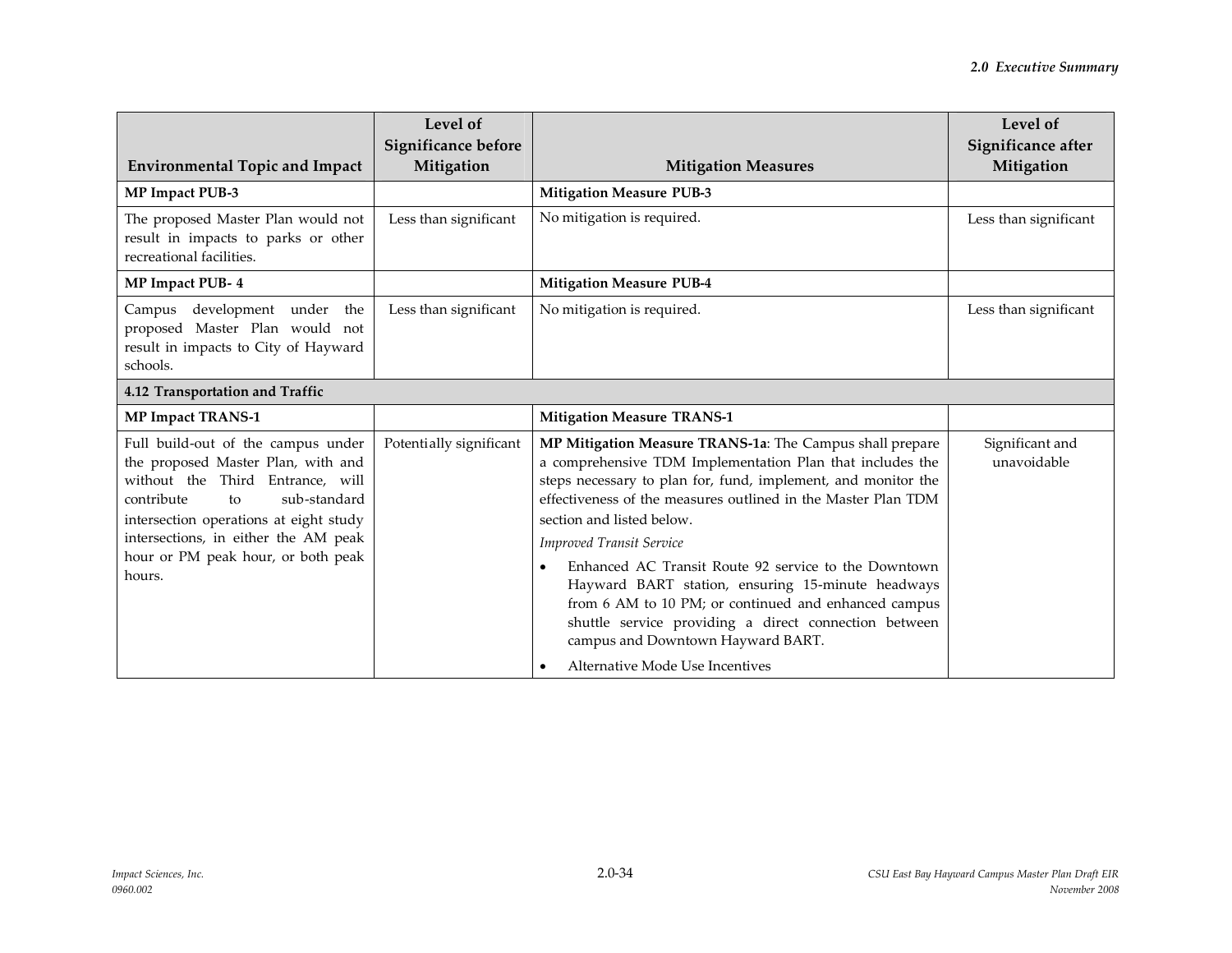| <b>Environmental Topic and Impact</b> | Level of<br>Significance before<br>Mitigation | <b>Mitigation Measures</b>                                                                                                                                                                                                                                                        | Level of<br>Significance after<br>Mitigation |
|---------------------------------------|-----------------------------------------------|-----------------------------------------------------------------------------------------------------------------------------------------------------------------------------------------------------------------------------------------------------------------------------------|----------------------------------------------|
| <b>MP Impact TRANS-1 (continued)</b>  |                                               | Mitigation Measure TRANS-1 (continued)                                                                                                                                                                                                                                            |                                              |
|                                       |                                               | Discounted or free AC Transit passes for all students,<br>faculty and staff                                                                                                                                                                                                       |                                              |
|                                       |                                               | Discounted BART tickets for students, faculty and staff<br>through the Commuter Check program or a similar<br>program; or a 'Clean Air Cash' program where those<br>choosing to commute by BART receive a cash payment and<br>are not allowed to purchase a normal parking permit |                                              |
|                                       |                                               | Carpool matching service and vanpool program                                                                                                                                                                                                                                      |                                              |
|                                       |                                               | Preferential parking for carpools and vanpools                                                                                                                                                                                                                                    |                                              |
|                                       |                                               | Continued participation in the Alameda County<br>Congestion Management Agency's Guaranteed Ride Home<br>program for alternative mode users                                                                                                                                        |                                              |
|                                       |                                               | Provision of a flexible car rental service program<br>(carsharing) on campus to provide access to vehicles for<br>those who choose not to commute to campus by car or<br>residents who do not maintain a car on campus                                                            |                                              |
|                                       |                                               | Provision for participants in alternative mode programs to<br>purchase a certain number of single-day parking permits to<br>allow for commute flexibility and promote alternative<br>mode use for those who may occasionally need to use a car.                                   |                                              |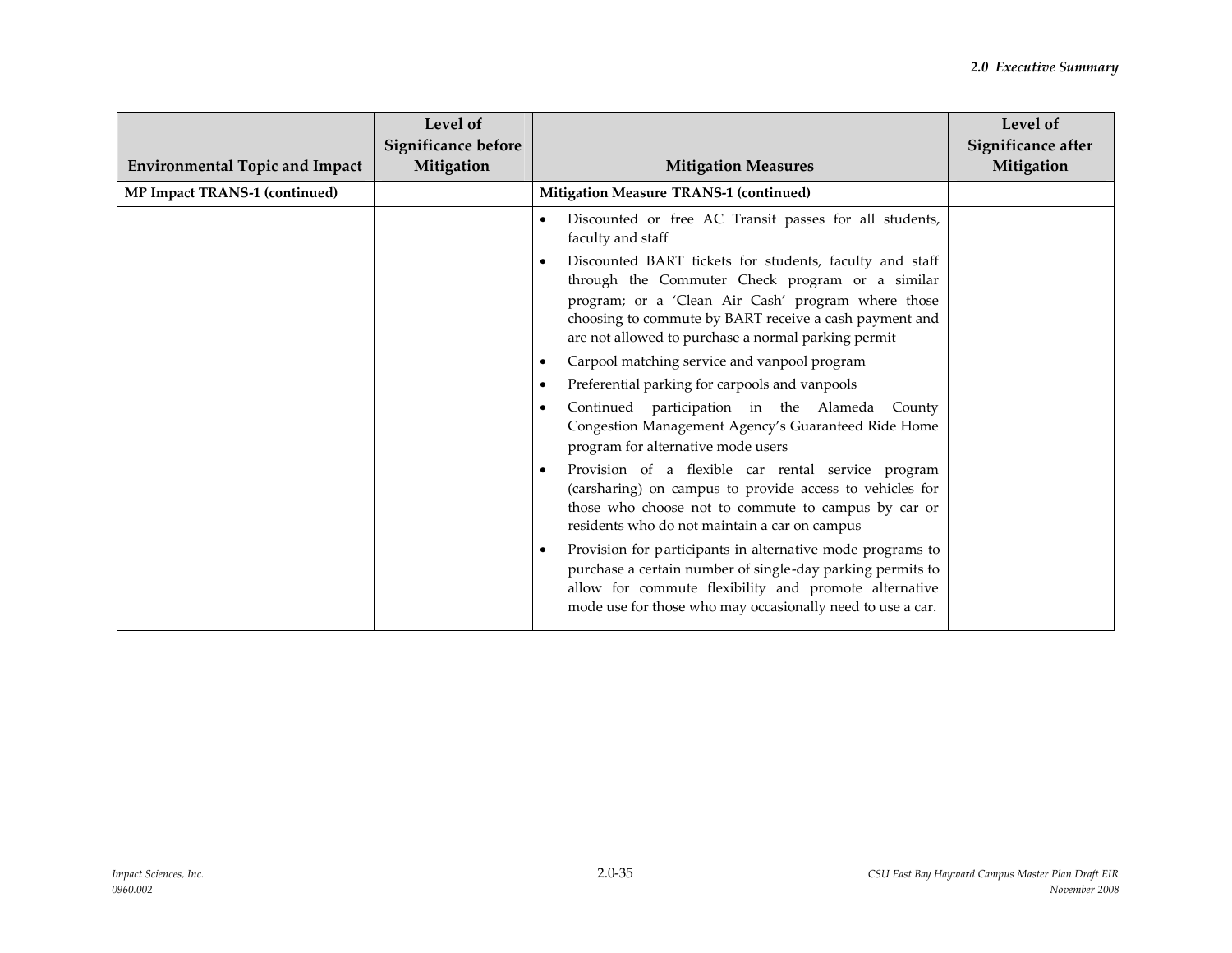| <b>Environmental Topic and Impact</b>                                                            | Level of<br>Significance before<br>Mitigation | <b>Mitigation Measures</b>                                                                                                                                                                                                                                                                                                                                                                                                                                                                                                                                                                                                                                                                     | Level of<br>Significance after<br>Mitigation |
|--------------------------------------------------------------------------------------------------|-----------------------------------------------|------------------------------------------------------------------------------------------------------------------------------------------------------------------------------------------------------------------------------------------------------------------------------------------------------------------------------------------------------------------------------------------------------------------------------------------------------------------------------------------------------------------------------------------------------------------------------------------------------------------------------------------------------------------------------------------------|----------------------------------------------|
| MP Impact TRANS-1 (continued)                                                                    |                                               | Mitigation Measure TRANS-1 (continued)                                                                                                                                                                                                                                                                                                                                                                                                                                                                                                                                                                                                                                                         |                                              |
|                                                                                                  |                                               | Parking Management                                                                                                                                                                                                                                                                                                                                                                                                                                                                                                                                                                                                                                                                             |                                              |
|                                                                                                  |                                               | Provide a scaled parking permit pricing structure that ties<br>the cost of parking to the level of use and location, and that<br>provides the funding needed to maintain and operate the<br>parking system, including provision of new parking<br>lots/structures                                                                                                                                                                                                                                                                                                                                                                                                                              |                                              |
|                                                                                                  |                                               | Discourage on-campus residents from bringing cars to<br>campus, and encourage the use of transit service(s) and the<br>flexible rental car service (when instituted) for travel off-<br>campus.                                                                                                                                                                                                                                                                                                                                                                                                                                                                                                |                                              |
|                                                                                                  |                                               | MP Mitigation Measure TRANS-1b: The Campus will conduct<br>periodic traffic counts at the primary gateways (Harder Road,                                                                                                                                                                                                                                                                                                                                                                                                                                                                                                                                                                       |                                              |
|                                                                                                  |                                               | Carlos Bee Boulevard, and the new Third Entrance if and when<br>constructed) to monitor the effectiveness of new TDM programs<br>as they are implemented. This information will be helpful in                                                                                                                                                                                                                                                                                                                                                                                                                                                                                                  |                                              |
|                                                                                                  |                                               | fine-tuning the TDM programs to ensure maximum<br>effectiveness at reducing growth in single-occupant vehicle<br>travel.                                                                                                                                                                                                                                                                                                                                                                                                                                                                                                                                                                       |                                              |
| <b>MP Impact TRANS-2</b>                                                                         |                                               | <b>Mitigation Measure TRANS-2</b>                                                                                                                                                                                                                                                                                                                                                                                                                                                                                                                                                                                                                                                              |                                              |
| Campus gateway intersections will<br>operate at unacceptable levels of<br>service in the future. | Potentially significant                       | MP Mitigation Measure TRANS-2: The Campus shall monitor<br>traffic volumes and conditions periodically at Carlos Bee<br>Boulevard/West Loop Road and Harder Road/West Loop Road,<br>and retain a registered traffic engineer to conduct a full warrant<br>study when peak hour volumes reach the level of the peak hour<br>volume warrant. If the study indicates the need for a signal at<br>either location, the Campus will construct the new signal. The<br>Campus will also ensure that the new campus gateway<br>intersection on Hayward Boulevard, if approved by the City<br>and constructed, is signalized and provides a left turn lane to<br>serve traffic turning into the campus. | Less than significant                        |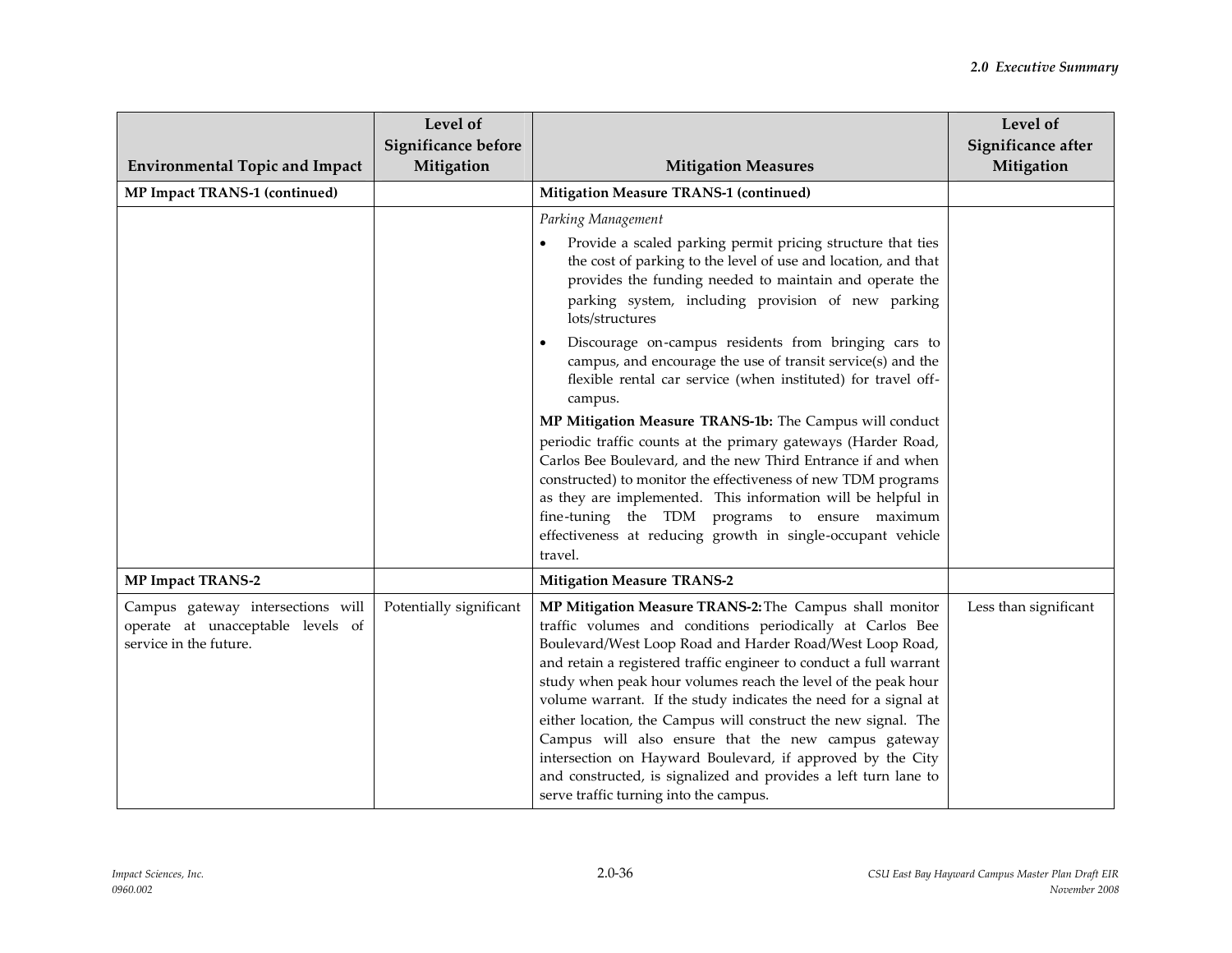| <b>Environmental Topic and Impact</b>                                                                                                                                                                          | Level of<br>Significance before<br>Mitigation | <b>Mitigation Measures</b>                                                                                                                                                                                                                                                                                                                                                                                                    | Level of<br>Significance after<br>Mitigation |
|----------------------------------------------------------------------------------------------------------------------------------------------------------------------------------------------------------------|-----------------------------------------------|-------------------------------------------------------------------------------------------------------------------------------------------------------------------------------------------------------------------------------------------------------------------------------------------------------------------------------------------------------------------------------------------------------------------------------|----------------------------------------------|
| <b>MP Impact TRANS-3</b>                                                                                                                                                                                       |                                               | <b>Mitigation Measure TRANS-3</b>                                                                                                                                                                                                                                                                                                                                                                                             |                                              |
| Traffic added by the proposed project<br>would<br>adversely<br>not<br>affect<br>intersection operations at Hayward<br>Boulevard and Civic Avenue.                                                              | Less than significant                         | No mitigation is required.                                                                                                                                                                                                                                                                                                                                                                                                    | Less than significant                        |
| <b>MP Impact TRANS-4</b>                                                                                                                                                                                       |                                               | <b>Mitigation Measure TRANS-4</b>                                                                                                                                                                                                                                                                                                                                                                                             |                                              |
| Pedestrian safety on Harder Road in<br>the vicinity of the student housing<br>area could be affected by traffic<br>and speeds, with the<br>volumes<br>provision of the third entrance on<br>Hayward Boulevard. | Potentially significant                       | MP Mitigation Measure TRANS-4: If the Third Entrance on<br>Hayward Boulevard is constructed, the Campus will design and<br>construct traffic calming measures along Harder Road and<br>retain the traffic signal serving pedestrian crossings between the<br>student housing and the core campus, in order to maintain a<br>pedestrian-friendly environment and manage the volume and<br>speed of traffic along this roadway. | Less than significant                        |
| <b>MP Impact TRANS-5</b>                                                                                                                                                                                       |                                               | <b>Mitigation Measure TRANS-5</b>                                                                                                                                                                                                                                                                                                                                                                                             |                                              |
| development under the<br>Campus<br>Master<br>Plan<br>will<br>proposed<br>substantially increase volumes on<br>several segments of the CMP or MTS<br>networks.                                                  | Potentially significant                       | MP Mitigation Measure TRANS-5: The City of Hayward<br>should review the projected volume growth on the CMP and<br>MTS networks within the City and prepare a deficiency plan to<br>address future projected deficiencies. The Campus will<br>cooperate with the City in developing measures to address<br>future deficiencies, including the measures described in MP<br><b>Mitigation MeasureTRANS-1.</b>                    | Significant and<br>unavoidable               |
| <b>MP Impact TRANS-6</b>                                                                                                                                                                                       |                                               | <b>Mitigation Measure TRANS-6</b>                                                                                                                                                                                                                                                                                                                                                                                             |                                              |
| Campus development under the<br>proposed Master Plan will increase<br>BART ridership, but will not lead to<br>over-capacity conditions in the peak<br>commute hours.                                           | Less than significant                         | No mitigation is required.                                                                                                                                                                                                                                                                                                                                                                                                    | Less than significant                        |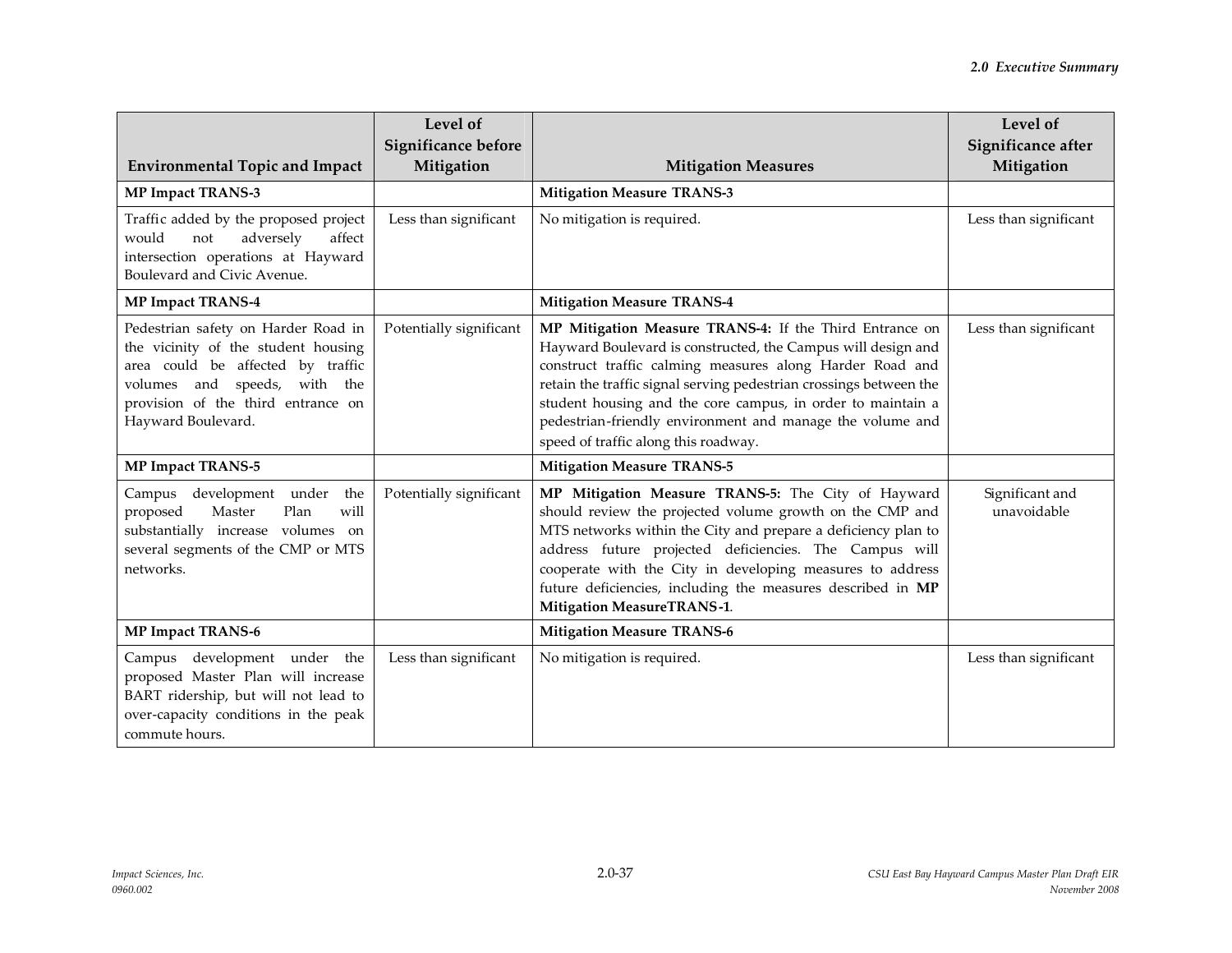| <b>Environmental Topic and Impact</b>                                                                                                                                                                       | Level of<br>Significance before<br>Mitigation | <b>Mitigation Measures</b>                                                                                                                                                                                                                                                                                                                                                                                                                                                                                                                                                                                                                                                                                                                                                                                                                                                                                                                                                                                                | Level of<br>Significance after<br>Mitigation |
|-------------------------------------------------------------------------------------------------------------------------------------------------------------------------------------------------------------|-----------------------------------------------|---------------------------------------------------------------------------------------------------------------------------------------------------------------------------------------------------------------------------------------------------------------------------------------------------------------------------------------------------------------------------------------------------------------------------------------------------------------------------------------------------------------------------------------------------------------------------------------------------------------------------------------------------------------------------------------------------------------------------------------------------------------------------------------------------------------------------------------------------------------------------------------------------------------------------------------------------------------------------------------------------------------------------|----------------------------------------------|
| <b>MP Impact TRANS-7</b>                                                                                                                                                                                    |                                               | <b>Mitigation Measure TRANS-7</b>                                                                                                                                                                                                                                                                                                                                                                                                                                                                                                                                                                                                                                                                                                                                                                                                                                                                                                                                                                                         |                                              |
| Implementation of the proposed<br>Master Plan will increase bus transit<br>demand, particularly for connections<br>between the campus<br>and<br>the<br>Downtown Hayward and Castro<br>Valley BART stations. | Potentially significant                       | MP Mitigation Measure TRANS-7: The Campus shall<br>implement MP Mitigation Measure TRANS-1, which includes<br>enhancing AC Transit Route 92 service to the Downtown<br>Hayward BART station, ensuring 15-minute headways from 6<br>AM to 10 PM; or continued and enhanced campus shuttle<br>service providing a direct connection between campus and<br>Downtown Hayward BART.                                                                                                                                                                                                                                                                                                                                                                                                                                                                                                                                                                                                                                            | Less than significant                        |
| <b>MP Impact TRANS-8</b>                                                                                                                                                                                    |                                               | <b>Mitigation Measure TRANS-8</b>                                                                                                                                                                                                                                                                                                                                                                                                                                                                                                                                                                                                                                                                                                                                                                                                                                                                                                                                                                                         |                                              |
| Walking and bicycling trips to the<br>campus may increase moderately with<br>implementation of the proposed<br>Master Plan.                                                                                 | Potentially significant                       | MP Mitigation Measure TRANS-8: The Campus will ensure<br>that the third campus entrance, if constructed, is designed with<br>crosswalks and pedestrian call buttons to serve pedestrians and<br>bicycles entering the campus from neighborhoods to the east.                                                                                                                                                                                                                                                                                                                                                                                                                                                                                                                                                                                                                                                                                                                                                              | Less than significant                        |
| MP Impact TRANS-9                                                                                                                                                                                           |                                               | <b>Mitigation Measure TRANS-9</b>                                                                                                                                                                                                                                                                                                                                                                                                                                                                                                                                                                                                                                                                                                                                                                                                                                                                                                                                                                                         |                                              |
| The proposed Master Plan could<br>result in overflow parking on nearby<br>neighborhood streets, if the supply is<br>not managed to meet demand as the<br>campus grows.                                      | Potentially significant                       | MP Mitigation Measure TRANS-9a: The Campus shall monitor<br>parking occupancy in all campus lots/structures on a yearly<br>basis, and will also monitor participation in its TDM programs<br>to determine how many single-occupant-vehicle trips are being<br>diverted to carpools, transit, bicycle, and pedestrian trips.<br>Based on these surveys, and the traffic counts noted in MP<br>Mitigation Measure TRANS-2, the parking<br>supply<br>management plan will be periodically re-evaluated to ensure<br>that construction of new parking keeps pace with demand.<br>MP Mitigation Measure TRANS-9b: If overflow parking in<br>surrounding neighborhoods becomes a problem, the Campus<br>will work with neighborhood representatives to develop<br>strategies to mitigate the problem. Strategies could include a<br>campus education program to discourage off-campus parking,<br>parking restrictions during peak commute times on affected<br>streets, or institution of residential permit parking programs. | Less than significant                        |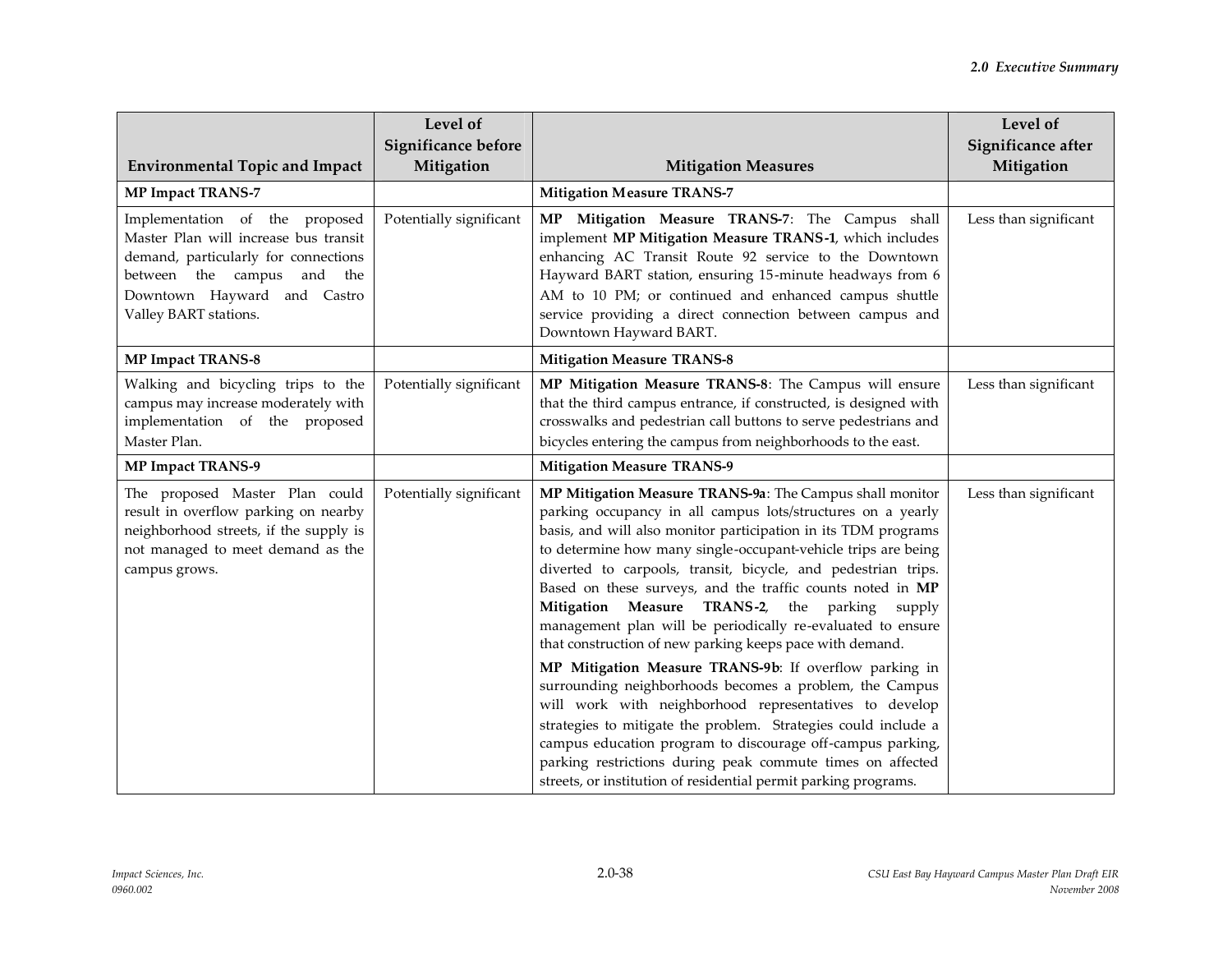| <b>Environmental Topic and Impact</b>                                                                                                                                                                   | Level of<br>Significance before<br>Mitigation | <b>Mitigation Measures</b>                                                                                                                                                                                                                                                                                                                                                                                                               | Level of<br>Significance after<br>Mitigation |  |
|---------------------------------------------------------------------------------------------------------------------------------------------------------------------------------------------------------|-----------------------------------------------|------------------------------------------------------------------------------------------------------------------------------------------------------------------------------------------------------------------------------------------------------------------------------------------------------------------------------------------------------------------------------------------------------------------------------------------|----------------------------------------------|--|
| 4.13 Utilities                                                                                                                                                                                          |                                               |                                                                                                                                                                                                                                                                                                                                                                                                                                          |                                              |  |
| <b>MP Impact UTIL-1</b>                                                                                                                                                                                 |                                               | <b>Mitigation Measure UTIL-1</b>                                                                                                                                                                                                                                                                                                                                                                                                         |                                              |  |
| Growth and development under the<br>proposed Master Plan would result in<br>a demand for water currently not<br>anticipated in the City's 2005 UWMP.                                                    | Significant                                   | MP Mitigation Measure UTIL-1: The CSUEB Hayward campus<br>shall implement water conservation measures included in the<br>Campus Master Plan Sustainability Framework and<br>Infrastructure and Utilities Framework and achieve a 20 percent<br>reduction in average and peak water demand compared to<br>business as usual by 2015 and a 35 percent reduction in average<br>and peak water demand compared to business as usual by 2030. | Less than significant                        |  |
| MP Impact UTIL-2                                                                                                                                                                                        |                                               | <b>Mitigation Measure UTIL-2</b>                                                                                                                                                                                                                                                                                                                                                                                                         |                                              |  |
| Growth and development under the<br>proposed Master Plan would not<br>require the construction or expansion<br>wastewater<br>conveyance<br>of<br><b>or</b><br>treatment facilities.                     | Less than significant                         | No mitigation is required.                                                                                                                                                                                                                                                                                                                                                                                                               | Less than significant                        |  |
| MP Impact UTIL-3                                                                                                                                                                                        |                                               | <b>Mitigation Measure UTIL-3</b>                                                                                                                                                                                                                                                                                                                                                                                                         |                                              |  |
| The proposed Master Plan would<br>result in the construction of new<br>electrical, natural gas, and heating<br>water facilities, which would not<br>significant<br>environmental<br>cause<br>impacts.   | Less than significant                         | No mitigation is required.                                                                                                                                                                                                                                                                                                                                                                                                               | Less than significant                        |  |
| MP Impact UTIL-4                                                                                                                                                                                        |                                               | <b>Mitigation Measure UTIL-4</b>                                                                                                                                                                                                                                                                                                                                                                                                         |                                              |  |
| Growth and development under the<br>proposed Master Plan would require<br>minor expansion of the storm water<br>conveyance system, which would not<br>significant<br>environmental<br>cause<br>impacts. | Less than significant                         | No mitigation is required.                                                                                                                                                                                                                                                                                                                                                                                                               | Less than significant                        |  |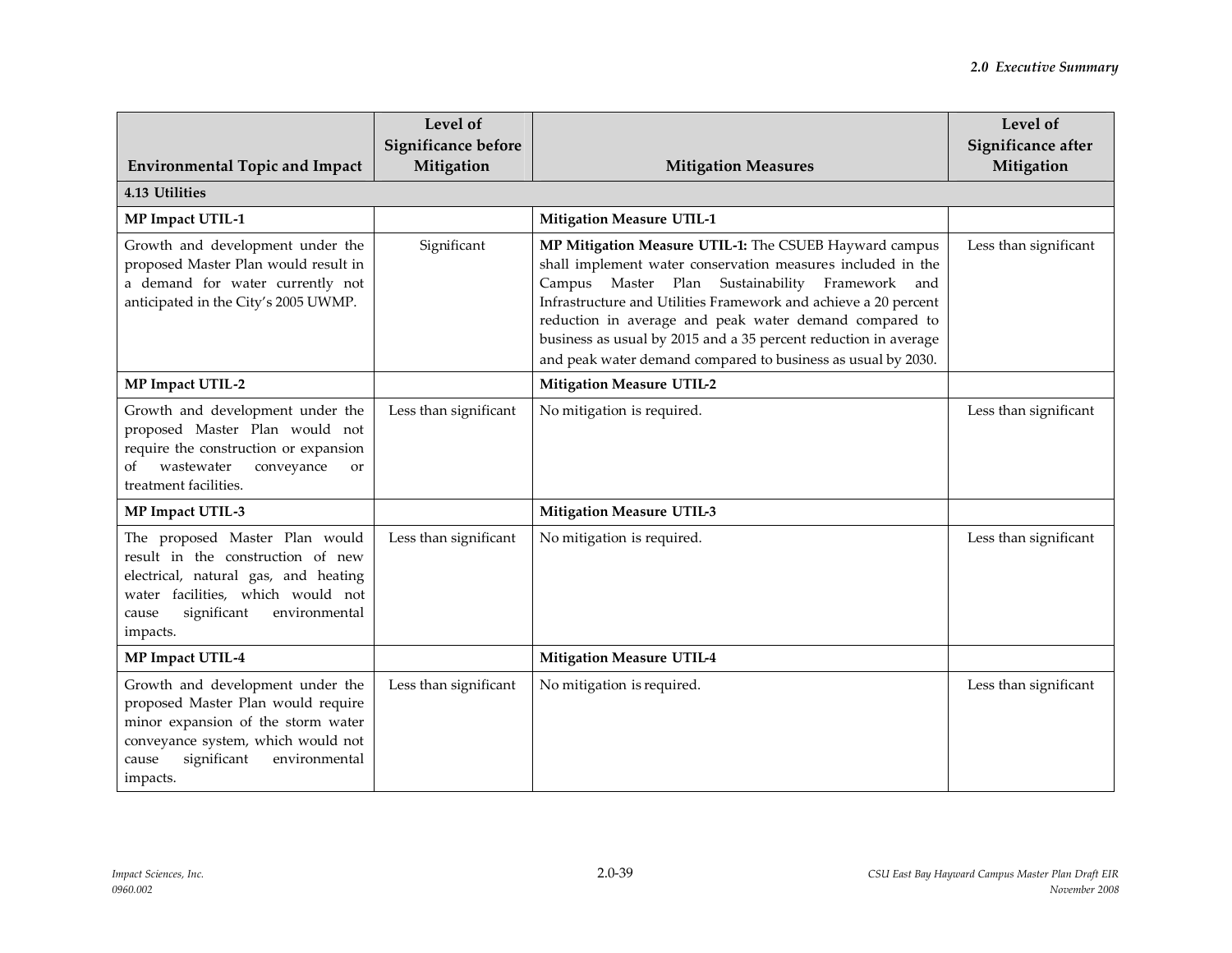| <b>Environmental Topic and Impact</b>                                                                                                                                                           | Level of<br><b>Significance before</b><br>Mitigation | <b>Mitigation Measures</b>       | Level of<br>Significance after<br>Mitigation |
|-------------------------------------------------------------------------------------------------------------------------------------------------------------------------------------------------|------------------------------------------------------|----------------------------------|----------------------------------------------|
| MP Impact UTIL-5                                                                                                                                                                                |                                                      | <b>Mitigation Measure UTIL-5</b> |                                              |
| The proposed Master Plan would not<br>conflict with applicable solid waste<br>regulations, nor would it result in<br>solid waste requiring disposal that<br>would exceed the landfill capacity. | Less than significant                                | No mitigation is required.       | Less than significant                        |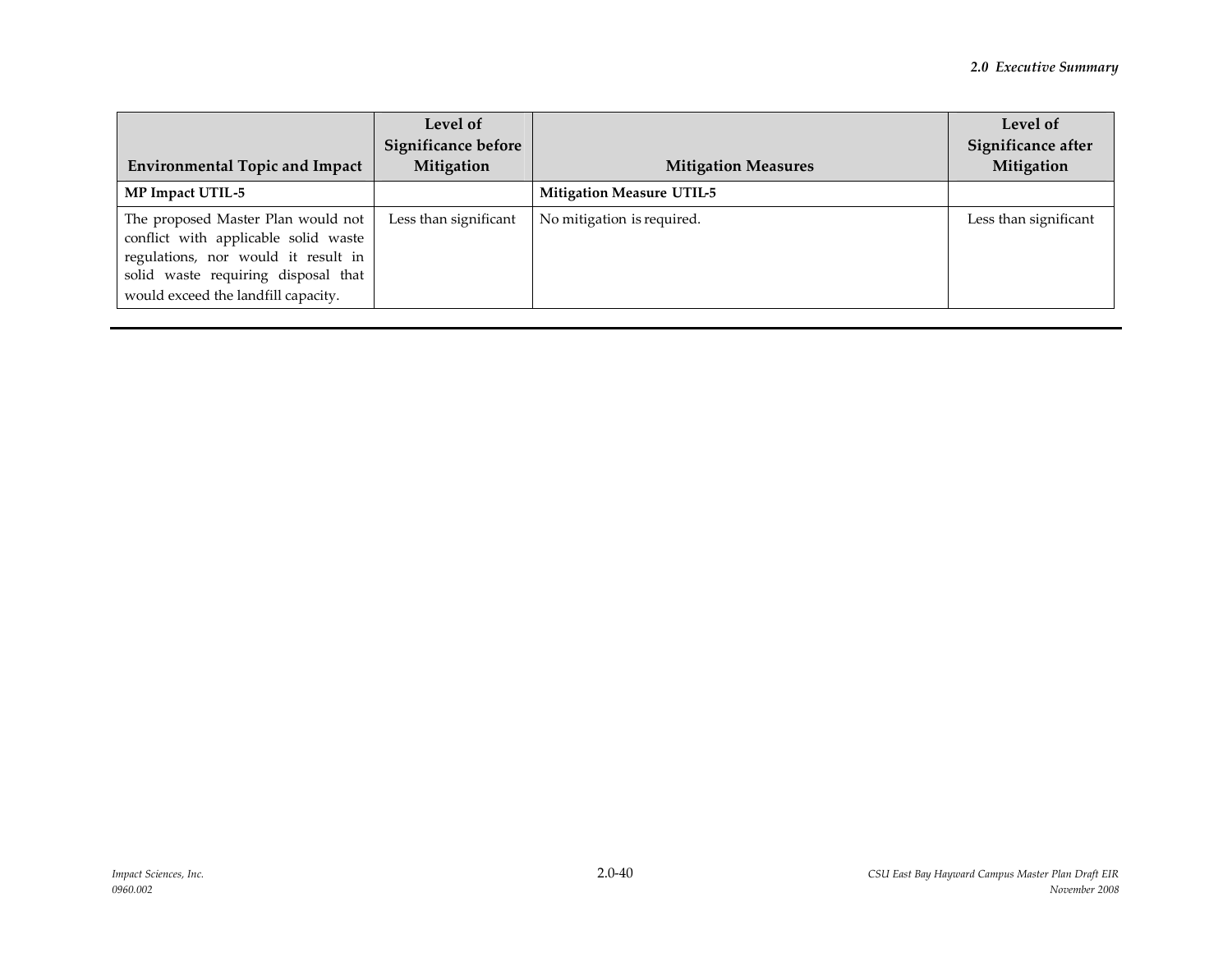|                                                      | <b>Proposed Project</b><br>Impact                  | Alt. $1-$<br>Reduced<br>Faculty/<br><b>Staff</b> | Alt. $2-$<br>Reduced<br>Enrollment                   | Alt. $3 - No$                                     |
|------------------------------------------------------|----------------------------------------------------|--------------------------------------------------|------------------------------------------------------|---------------------------------------------------|
| <b>Environmental Issue Area</b>                      | (After Mitigation)                                 | Housing                                          | Capacity                                             | Project                                           |
| <b>AESTHETICS</b>                                    | Potentially significant<br>(Less than significant) | Less                                             | Less                                                 | Less                                              |
| AIR QUALITY - OPERATIONAL<br><b>EMISSIONS</b>        | Significant<br>(Significant and<br>unavoidable)    | Similar                                          | Less<br>(still<br>Significant<br>and<br>unavoidable) | Less (still<br>significant<br>and<br>unavoidable) |
| AIR QUALITY - CONSTRUCTION                           | Less than significant                              | Less                                             | Less                                                 | Less                                              |
| <b>BIOLOGICAL RESOURCES</b>                          | Less than significant                              | Less                                             | Less                                                 | Less                                              |
| <b>CULTURAL RESOURCES</b>                            | Significant<br>(Significant and<br>unavoidable)    | Similar                                          | Similar                                              | Less                                              |
| <b>GEOLOGY AND SOILS</b>                             | Less than significant                              | Similar                                          | Similar                                              | $\operatorname{Less}$                             |
| HAZARDS/HAZARDOUS<br><b>MATERIALS</b>                | Less than significant                              | Similar                                          | Less                                                 | Less                                              |
| <b>HYDROLOGY AND WATER</b><br><b>QUALITY</b>         | Less than significant                              | Less                                             | Less                                                 | Greater<br>(Potentially<br>significant)           |
| <b>LAND USE AND PLANNING</b>                         | Less than significant                              | Less                                             | Less                                                 | Less                                              |
| <b>NOISE</b>                                         | Less than significant                              | Similar                                          | Less                                                 | Less                                              |
| POPULATION AND HOUSING                               | Less than significant                              | Greater                                          | Less                                                 | Less                                              |
| PUBLIC SERVICES - FIRE<br><b>PROTECTION</b>          | Less than significant                              | Similar                                          | Less                                                 | Less                                              |
| <b>PUBLIC SERVICES - POLICE</b><br><b>PROTECTION</b> | Less than significant                              | Similar                                          | Less                                                 | Less                                              |
| PUBLIC SERVICES - SCHOOLS                            | Less than significant                              | Similar                                          | Less                                                 | Less                                              |
| PUBLIC SERVICES - PARKS AND<br><b>RECREATION</b>     | Less than significant                              | Similar                                          | Less                                                 | Less                                              |
| <b>TRANSPORTATION AND</b><br><b>TRAFFIC</b>          | Significant<br>(Significant and<br>unavoidable)    | Similar                                          | Less (still<br>significant<br>and<br>unavoidable)    | Less (still<br>significant<br>and<br>unavoidable) |

**Table 2.0-2 Comparison of Alternatives to the Proposed Master Plan**